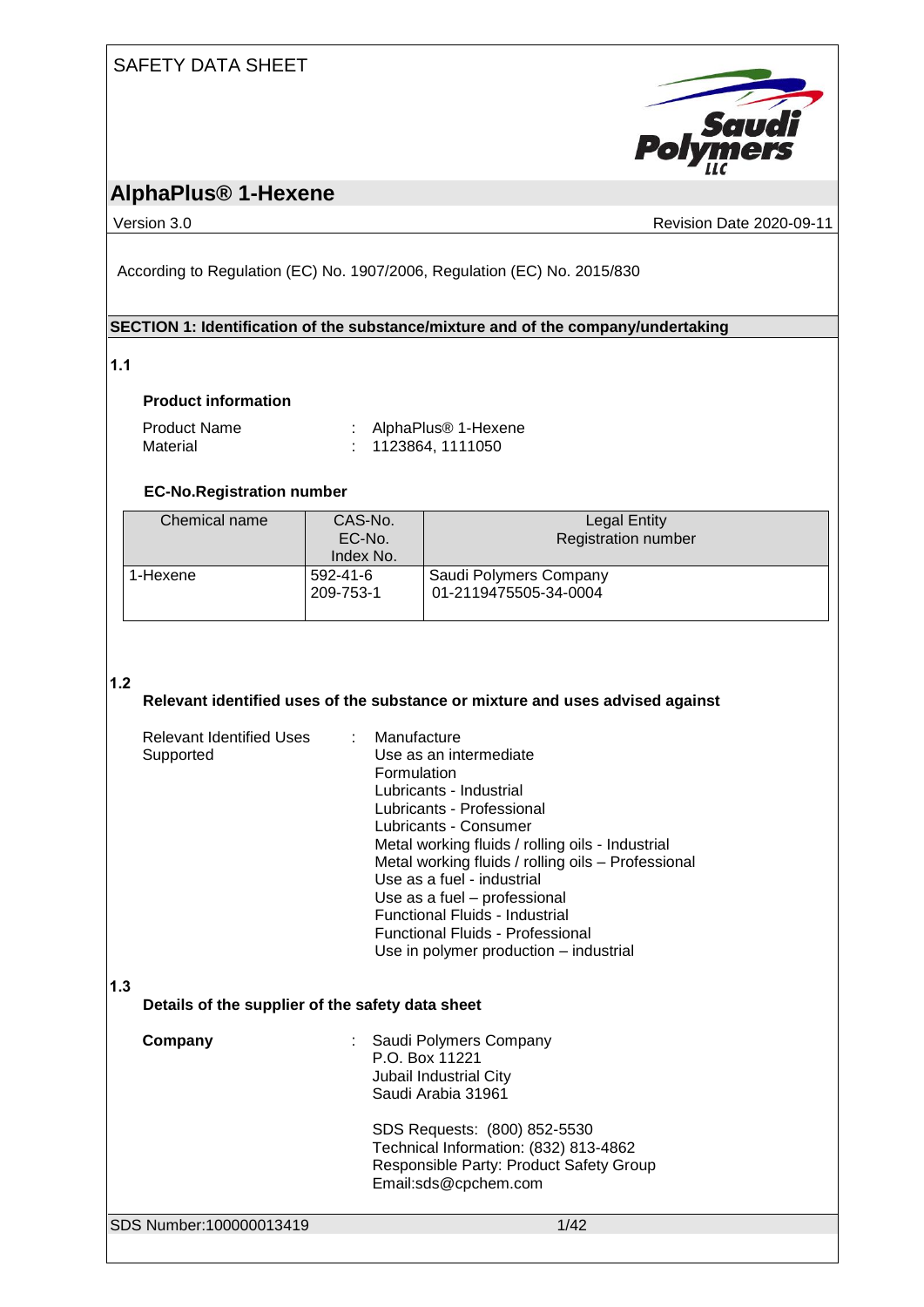|     | AlphaPlus® 1-Hexene                                                                                                                                                                                                                                                                                                                           |                                      | SAFETY DATA SHEET                                                                                                                               |
|-----|-----------------------------------------------------------------------------------------------------------------------------------------------------------------------------------------------------------------------------------------------------------------------------------------------------------------------------------------------|--------------------------------------|-------------------------------------------------------------------------------------------------------------------------------------------------|
|     | Version 3.0                                                                                                                                                                                                                                                                                                                                   |                                      | Revision Date 2020-09-11                                                                                                                        |
|     | Local                                                                                                                                                                                                                                                                                                                                         | 1831 Diegem<br>Belgium               | Chevron Phillips Chemicals International N.V.<br>Airport Plaza (Stockholm Building)<br>Leonardo Da Vincilaan 19<br>SDS Requests: (800) 852-5530 |
| 1.4 |                                                                                                                                                                                                                                                                                                                                               |                                      | Technical Information: (832) 813-4862<br>Responsible Party: Product Safety Group<br>Email:sds@cpchem.com                                        |
|     | <b>Emergency telephone:</b>                                                                                                                                                                                                                                                                                                                   |                                      |                                                                                                                                                 |
|     | Health:<br>866.442.9628 (North America)<br>1.832.813.4984 (International)<br>Transport:<br>CHEMTREC 800.424.9300 or 703.527.3887(int'l)<br>Asia: CHEMWATCH (+612 9186 1132) China: 0532 8388 9090<br>EUROPE: BIG +32.14.584545 (phone) or +32.14583516 (telefax)<br>Mexico CHEMTREC 01-800-681-9531 (24 hours)<br>Argentina: +(54)-1159839431 |                                      | South America SOS-Cotec Inside Brazil: 0800.111.767 Outside Brazil: +55.19.3467.1600                                                            |
|     | Responsible Department<br>E-mail address<br>Website                                                                                                                                                                                                                                                                                           | : SDS@CPChem.com<br>: www.CPChem.com | : Product Safety and Toxicology Group                                                                                                           |
|     | <b>SECTION 2: Hazards identification</b>                                                                                                                                                                                                                                                                                                      |                                      |                                                                                                                                                 |
| 2.1 | <b>Classification of the substance or mixture</b><br><b>REGULATION (EC) No 1272/2008</b>                                                                                                                                                                                                                                                      |                                      |                                                                                                                                                 |
|     | Flammable liquids, Category 2                                                                                                                                                                                                                                                                                                                 |                                      | H225:                                                                                                                                           |
|     | Aspiration hazard, Category 1                                                                                                                                                                                                                                                                                                                 |                                      | Highly flammable liquid and vapor.<br>H304:<br>May be fatal if swallowed and enters airways.                                                    |
| 2.2 | Labeling (REGULATION (EC) No 1272/2008)                                                                                                                                                                                                                                                                                                       |                                      |                                                                                                                                                 |
|     | Hazard pictograms                                                                                                                                                                                                                                                                                                                             |                                      |                                                                                                                                                 |
|     | Signal Word                                                                                                                                                                                                                                                                                                                                   | Danger                               |                                                                                                                                                 |
|     | <b>Hazard Statements</b>                                                                                                                                                                                                                                                                                                                      | H <sub>225</sub><br>H304             | Highly flammable liquid and vapor.<br>May be fatal if swallowed and enters<br>airways.                                                          |
|     | <b>Precautionary Statements</b>                                                                                                                                                                                                                                                                                                               | <b>Prevention:</b><br>P210           | Keep away from heat, hot surfaces, sparks,                                                                                                      |
|     | SDS Number:100000013419                                                                                                                                                                                                                                                                                                                       |                                      | 2/42                                                                                                                                            |
|     |                                                                                                                                                                                                                                                                                                                                               |                                      |                                                                                                                                                 |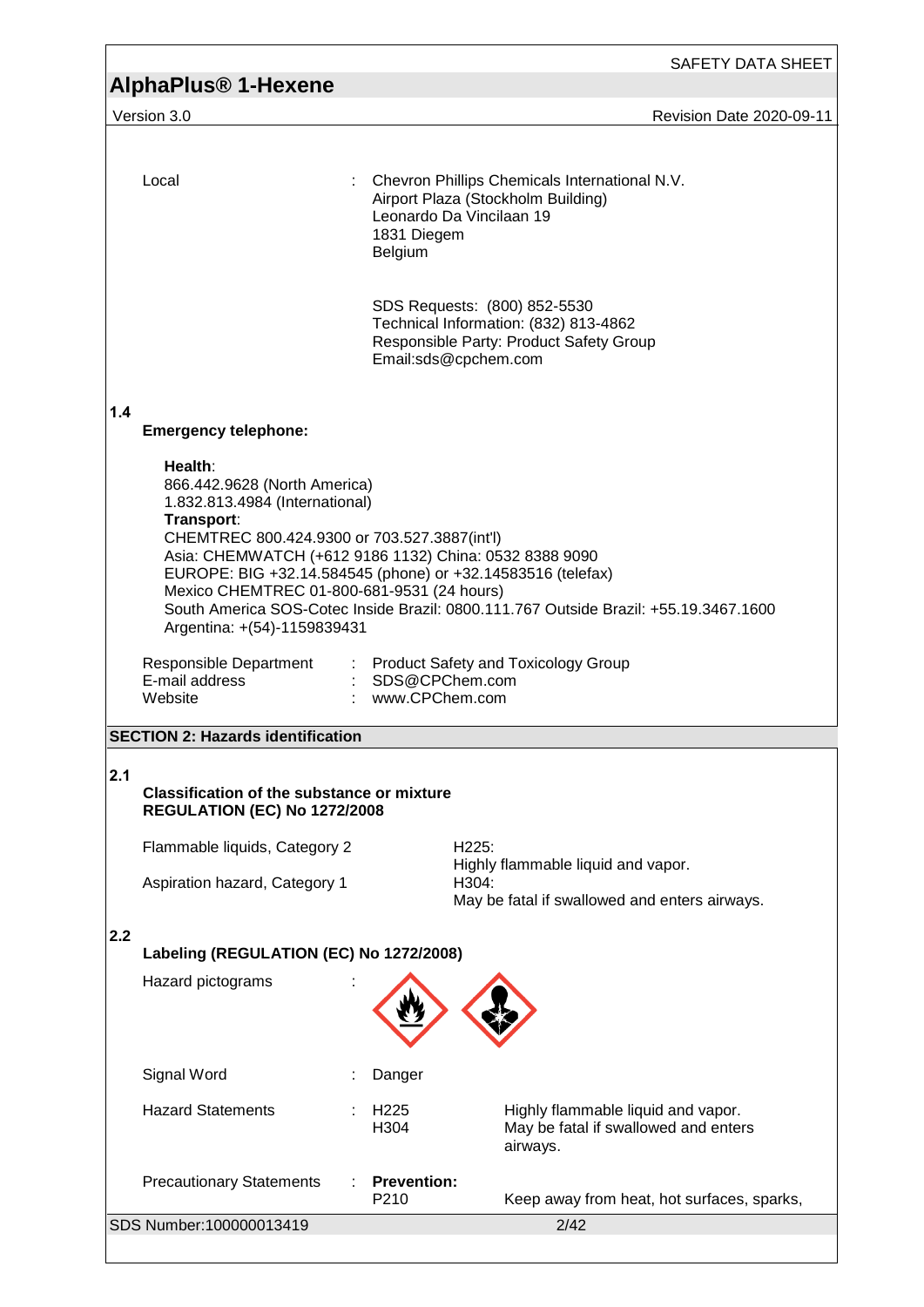| <b>AlphaPlus<sup>®</sup> 1-Hexene</b>                                                                                                        |                                                                                                         |                                                                                                                                                                                                                                                                                      | SAFETY DATA SHEET                                                                         |
|----------------------------------------------------------------------------------------------------------------------------------------------|---------------------------------------------------------------------------------------------------------|--------------------------------------------------------------------------------------------------------------------------------------------------------------------------------------------------------------------------------------------------------------------------------------|-------------------------------------------------------------------------------------------|
| Version 3.0                                                                                                                                  |                                                                                                         |                                                                                                                                                                                                                                                                                      | Revision Date 2020-09-11                                                                  |
|                                                                                                                                              | P233<br>Response:<br>P301 + P310<br>P303 + P361 + P353<br>P331<br>P370 + P378                           | smoking.<br>Keep container tightly closed.<br>IF SWALLOWED: Immediately call a<br>POISON CENTER/doctor.<br>IF ON SKIN (or hair): Take off<br>immediately all contaminated clothing.<br>Rinse skin with water.<br>Do NOT induce vomiting.<br>or alcohol-resistant foam to extinguish. | open flames and other ignition sources. No<br>In case of fire: Use dry sand, dry chemical |
| Hazardous ingredients which must be listed on the label:<br>592-41-6<br>760-21-4<br><b>SECTION 3: Composition/information on ingredients</b> | 1-Hexene<br>2-Ethyl-1-Butene                                                                            |                                                                                                                                                                                                                                                                                      |                                                                                           |
| $3.1 - 3.2$                                                                                                                                  |                                                                                                         |                                                                                                                                                                                                                                                                                      |                                                                                           |
| <b>Substance or Mixture</b>                                                                                                                  |                                                                                                         |                                                                                                                                                                                                                                                                                      |                                                                                           |
| Synonyms                                                                                                                                     | alpha-Hexene<br>Hexene-1<br>Hex-1-ene<br>Hexylene<br>NAO <sub>6</sub><br><b>Butyl Ethylene</b><br>C6H12 |                                                                                                                                                                                                                                                                                      |                                                                                           |
| Molecular formula                                                                                                                            | C6H12                                                                                                   |                                                                                                                                                                                                                                                                                      |                                                                                           |
| <b>Hazardous ingredients</b>                                                                                                                 |                                                                                                         |                                                                                                                                                                                                                                                                                      |                                                                                           |
| Chemical name                                                                                                                                | CAS-No.<br>EC-No.<br>Index No.                                                                          | Classification<br>(REGULATION (EC) No<br>1272/2008)                                                                                                                                                                                                                                  | Concentration<br>$[wt\%]$                                                                 |
| 1-Hexene                                                                                                                                     | 592-41-6<br>209-753-1                                                                                   | Flam. Liq. 2; H225<br>Asp. Tox. 1; H304                                                                                                                                                                                                                                              | $99 - 100$                                                                                |
| 2-Ethyl-1-Butene                                                                                                                             | 760-21-4<br>212-078-5                                                                                   | Flam. Liq. 2; H225<br><b>STOT SE 3; H336</b><br>Asp. Tox. 1; H304                                                                                                                                                                                                                    | $0 - 1$                                                                                   |
|                                                                                                                                              |                                                                                                         | For the full text of the H-Statements mentioned in this Section, see Section 16.                                                                                                                                                                                                     |                                                                                           |
|                                                                                                                                              |                                                                                                         |                                                                                                                                                                                                                                                                                      |                                                                                           |
| <b>SECTION 4: First aid measures</b>                                                                                                         |                                                                                                         |                                                                                                                                                                                                                                                                                      |                                                                                           |
| 4.1<br><b>Description of first-aid measures</b>                                                                                              |                                                                                                         |                                                                                                                                                                                                                                                                                      |                                                                                           |
| General advice                                                                                                                               | ÷.                                                                                                      | Move out of dangerous area. Show this material safety data<br>sheet to the doctor in attendance. Material may produce a<br>serious, potentially fatal pneumonia if swallowed or vomited.                                                                                             |                                                                                           |
| SDS Number:100000013419                                                                                                                      |                                                                                                         | 3/42                                                                                                                                                                                                                                                                                 |                                                                                           |
|                                                                                                                                              |                                                                                                         |                                                                                                                                                                                                                                                                                      |                                                                                           |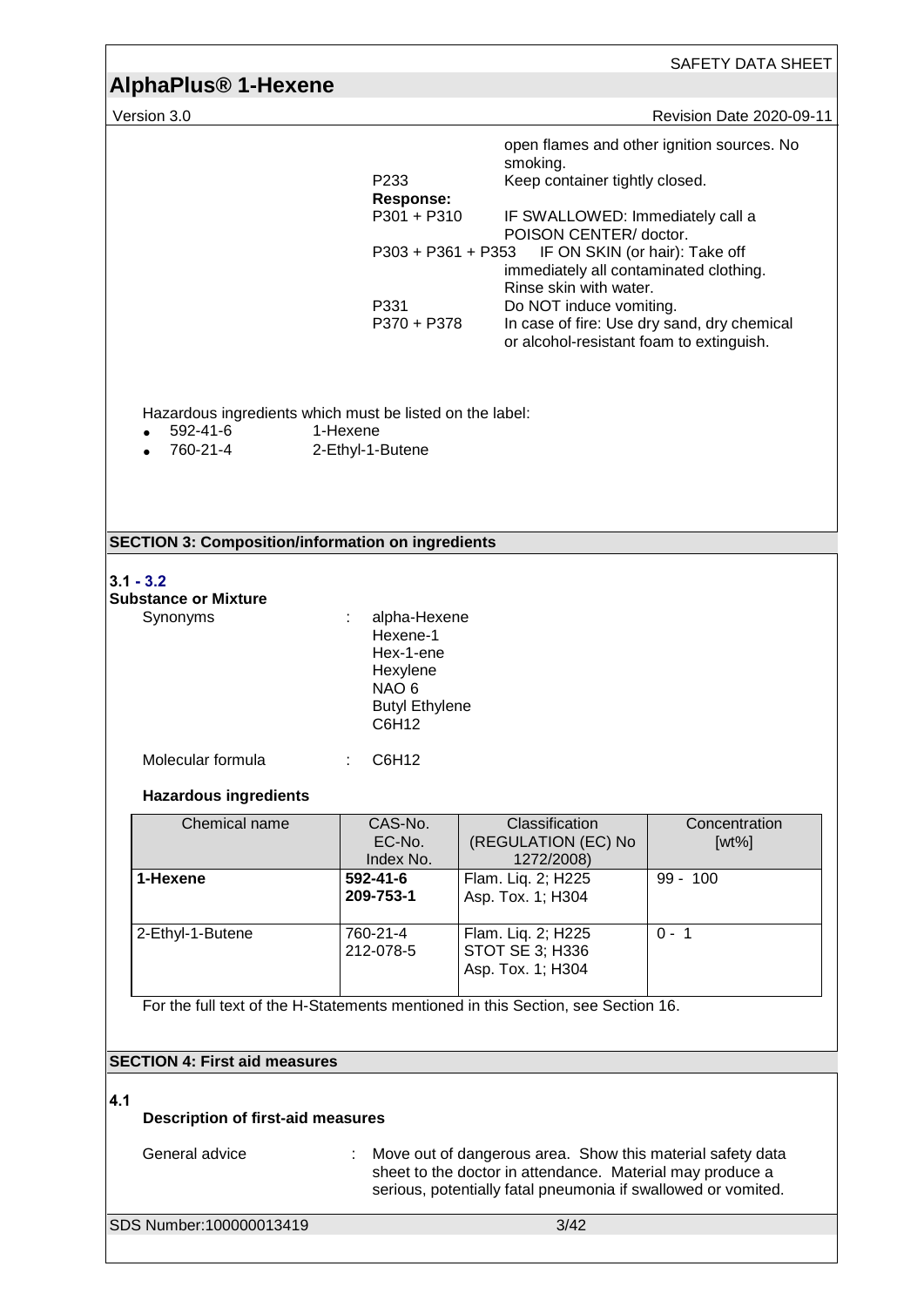|     | <b>AlphaPlus<sup>®</sup> 1-Hexene</b>                                                             |   | SAFETY DATA SHEET                                                                                                                                                                                                                                                                                                                                                                      |
|-----|---------------------------------------------------------------------------------------------------|---|----------------------------------------------------------------------------------------------------------------------------------------------------------------------------------------------------------------------------------------------------------------------------------------------------------------------------------------------------------------------------------------|
|     | Version 3.0                                                                                       |   | <b>Revision Date 2020-09-11</b>                                                                                                                                                                                                                                                                                                                                                        |
|     |                                                                                                   |   |                                                                                                                                                                                                                                                                                                                                                                                        |
|     | If inhaled                                                                                        |   | If unconscious, place in recovery position and seek medical<br>advice. If symptoms persist, call a physician.                                                                                                                                                                                                                                                                          |
|     | In case of skin contact                                                                           | ÷ | If on skin, rinse well with water. If on clothes, remove clothes.                                                                                                                                                                                                                                                                                                                      |
|     | In case of eye contact                                                                            |   | Flush eyes with water as a precaution. Remove contact<br>lenses. Protect unharmed eye. Keep eye wide open while<br>rinsing. If eye irritation persists, consult a specialist.                                                                                                                                                                                                          |
|     | If swallowed                                                                                      |   | Keep respiratory tract clear. Never give anything by mouth to<br>an unconscious person. If symptoms persist, call a physician.<br>Take victim immediately to hospital.                                                                                                                                                                                                                 |
|     |                                                                                                   |   |                                                                                                                                                                                                                                                                                                                                                                                        |
|     | <b>SECTION 5: Firefighting measures</b>                                                           |   |                                                                                                                                                                                                                                                                                                                                                                                        |
|     | Flash point                                                                                       |   | $-26^{\circ}$ C (-15 $^{\circ}$ F)<br>Method: closed cup                                                                                                                                                                                                                                                                                                                               |
|     | Autoignition temperature                                                                          |   | 272°C (522°F)                                                                                                                                                                                                                                                                                                                                                                          |
| 5.1 | <b>Extinguishing media</b>                                                                        |   |                                                                                                                                                                                                                                                                                                                                                                                        |
|     | Suitable extinguishing<br>media                                                                   |   | Alcohol-resistant foam. Carbon dioxide (CO2). Dry chemical.                                                                                                                                                                                                                                                                                                                            |
|     | Unsuitable extinguishing<br>media                                                                 | ÷ | High volume water jet.                                                                                                                                                                                                                                                                                                                                                                 |
| 5.2 |                                                                                                   |   |                                                                                                                                                                                                                                                                                                                                                                                        |
|     | Special hazards arising from the substance or mixture<br>Specific hazards during fire<br>fighting |   | Do not allow run-off from fire fighting to enter drains or water<br>courses.                                                                                                                                                                                                                                                                                                           |
| 5.3 |                                                                                                   |   |                                                                                                                                                                                                                                                                                                                                                                                        |
|     | <b>Advice for firefighters</b><br>Special protective<br>equipment for fire-fighters               |   | Wear self-contained breathing apparatus for firefighting if<br>necessary.                                                                                                                                                                                                                                                                                                              |
|     | Further information                                                                               |   | Collect contaminated fire extinguishing water separately. This<br>must not be discharged into drains. Fire residues and<br>contaminated fire extinguishing water must be disposed of in<br>accordance with local regulations. For safety reasons in case<br>of fire, cans should be stored separately in closed<br>containments. Use a water spray to cool fully closed<br>containers. |
|     | Fire and explosion<br>protection                                                                  |   | Do not spray on a naked flame or any incandescent material.<br>Take necessary action to avoid static electricity discharge                                                                                                                                                                                                                                                             |

Take necessary action to avoid static electricity discharge (which might cause ignition of organic vapors). Use only explosion-proof equipment. Keep away from open flames, hot surfaces and sources of ignition.

#### **SECTION 6: Accidental release measures**

**6.1** 

#### **Personal precautions, protective equipment and emergency procedures**

SDS Number:100000013419 4/42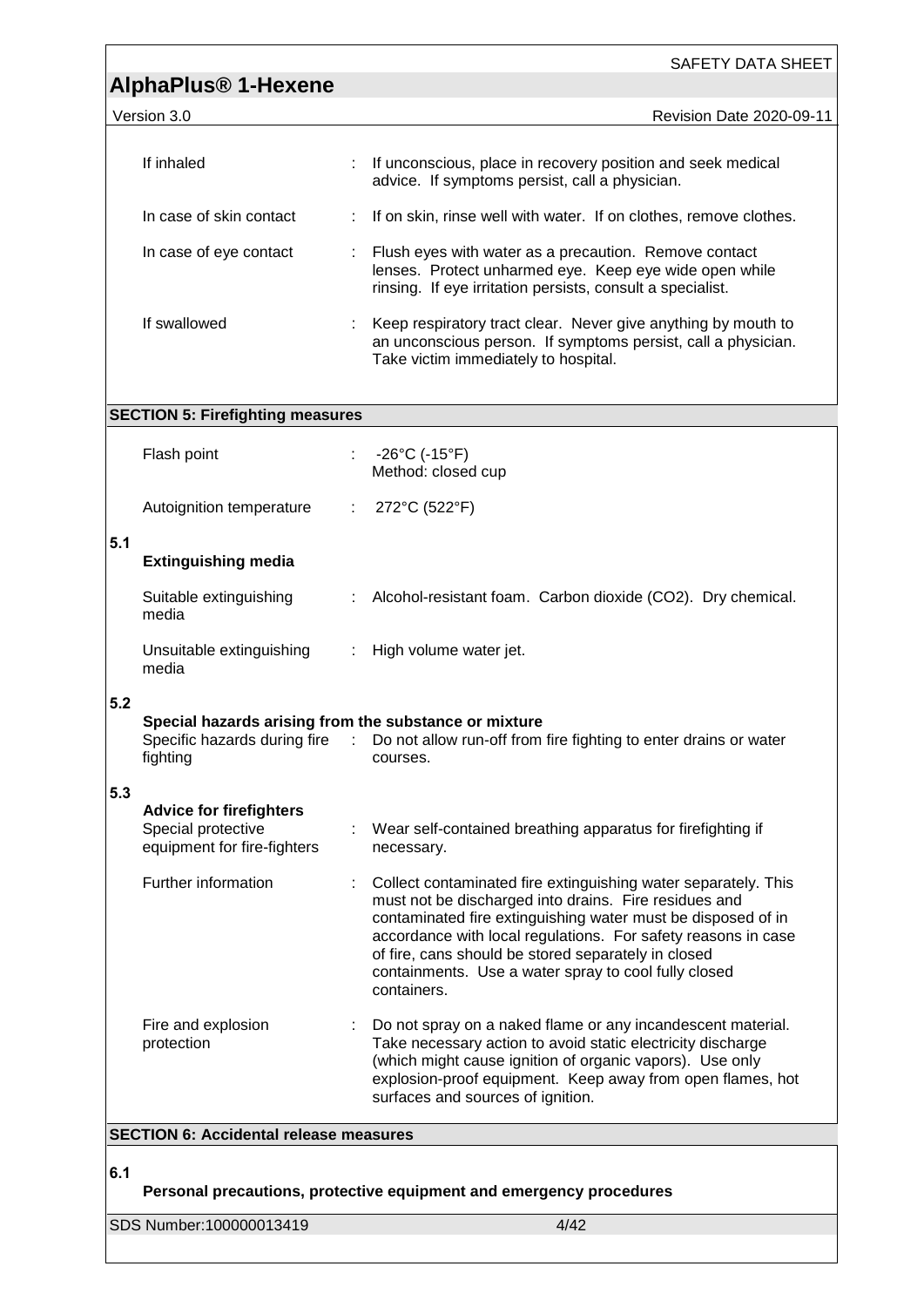|     | <b>AlphaPlus<sup>®</sup> 1-Hexene</b>                                                 | SAFETY DATA SHEET                                                                                                                                                                                                                                                                                                                                                                                                                                                                                                   |
|-----|---------------------------------------------------------------------------------------|---------------------------------------------------------------------------------------------------------------------------------------------------------------------------------------------------------------------------------------------------------------------------------------------------------------------------------------------------------------------------------------------------------------------------------------------------------------------------------------------------------------------|
|     | Version 3.0                                                                           | Revision Date 2020-09-11                                                                                                                                                                                                                                                                                                                                                                                                                                                                                            |
|     | Personal precautions                                                                  | Use personal protective equipment. Ensure adequate<br>ventilation. Remove all sources of ignition. Evacuate<br>personnel to safe areas. Beware of vapors accumulating to<br>form explosive concentrations. Vapors can accumulate in low<br>areas.                                                                                                                                                                                                                                                                   |
| 6.2 | <b>Environmental precautions</b>                                                      |                                                                                                                                                                                                                                                                                                                                                                                                                                                                                                                     |
|     | Environmental precautions                                                             | Prevent product from entering drains. Prevent further leakage<br>or spillage if safe to do so. If the product contaminates rivers<br>and lakes or drains inform respective authorities.                                                                                                                                                                                                                                                                                                                             |
| 6.3 |                                                                                       |                                                                                                                                                                                                                                                                                                                                                                                                                                                                                                                     |
| 6.4 | Methods and materials for containment and cleaning up<br>Methods for cleaning up<br>÷ | Contain spillage, and then collect with non-combustible<br>absorbent material, (e.g. sand, earth, diatomaceous earth,<br>vermiculite) and place in container for disposal according to<br>local / national regulations (see section 13).                                                                                                                                                                                                                                                                            |
|     | <b>Reference to other sections</b>                                                    |                                                                                                                                                                                                                                                                                                                                                                                                                                                                                                                     |
|     | Reference to other sections<br>÷                                                      | For personal protection see section 8. For disposal<br>considerations see section 13.                                                                                                                                                                                                                                                                                                                                                                                                                               |
|     | <b>SECTION 7: Handling and storage</b>                                                |                                                                                                                                                                                                                                                                                                                                                                                                                                                                                                                     |
| 7.1 | <b>Precautions for safe handling</b><br><b>Handling</b>                               |                                                                                                                                                                                                                                                                                                                                                                                                                                                                                                                     |
|     | Advice on safe handling<br>÷                                                          | Avoid formation of aerosol. Do not breathe vapors/dust. For<br>personal protection see section 8. Smoking, eating and<br>drinking should be prohibited in the application area. Take<br>precautionary measures against static discharges. Provide<br>sufficient air exchange and/or exhaust in work rooms.<br>Container may be opened only under exhaust ventilation hood.<br>Open drum carefully as content may be under pressure.<br>Dispose of rinse water in accordance with local and national<br>regulations. |
|     | Advice on protection<br>against fire and explosion                                    | Do not spray on a naked flame or any incandescent material.<br>Take necessary action to avoid static electricity discharge<br>(which might cause ignition of organic vapors). Use only<br>explosion-proof equipment. Keep away from open flames, hot<br>surfaces and sources of ignition.                                                                                                                                                                                                                           |
| 7.2 | Conditions for safe storage, including any incompatibilities                          |                                                                                                                                                                                                                                                                                                                                                                                                                                                                                                                     |
|     | <b>Storage</b>                                                                        |                                                                                                                                                                                                                                                                                                                                                                                                                                                                                                                     |
|     | Requirements for storage<br>areas and containers                                      | No smoking. Keep container tightly closed in a dry and well-<br>ventilated place. Containers which are opened must be<br>carefully resealed and kept upright to prevent leakage.<br>Observe label precautions. Electrical installations / working<br>materials must comply with the technological safety standards.                                                                                                                                                                                                 |
|     | SDS Number:100000013419                                                               | 5/42                                                                                                                                                                                                                                                                                                                                                                                                                                                                                                                |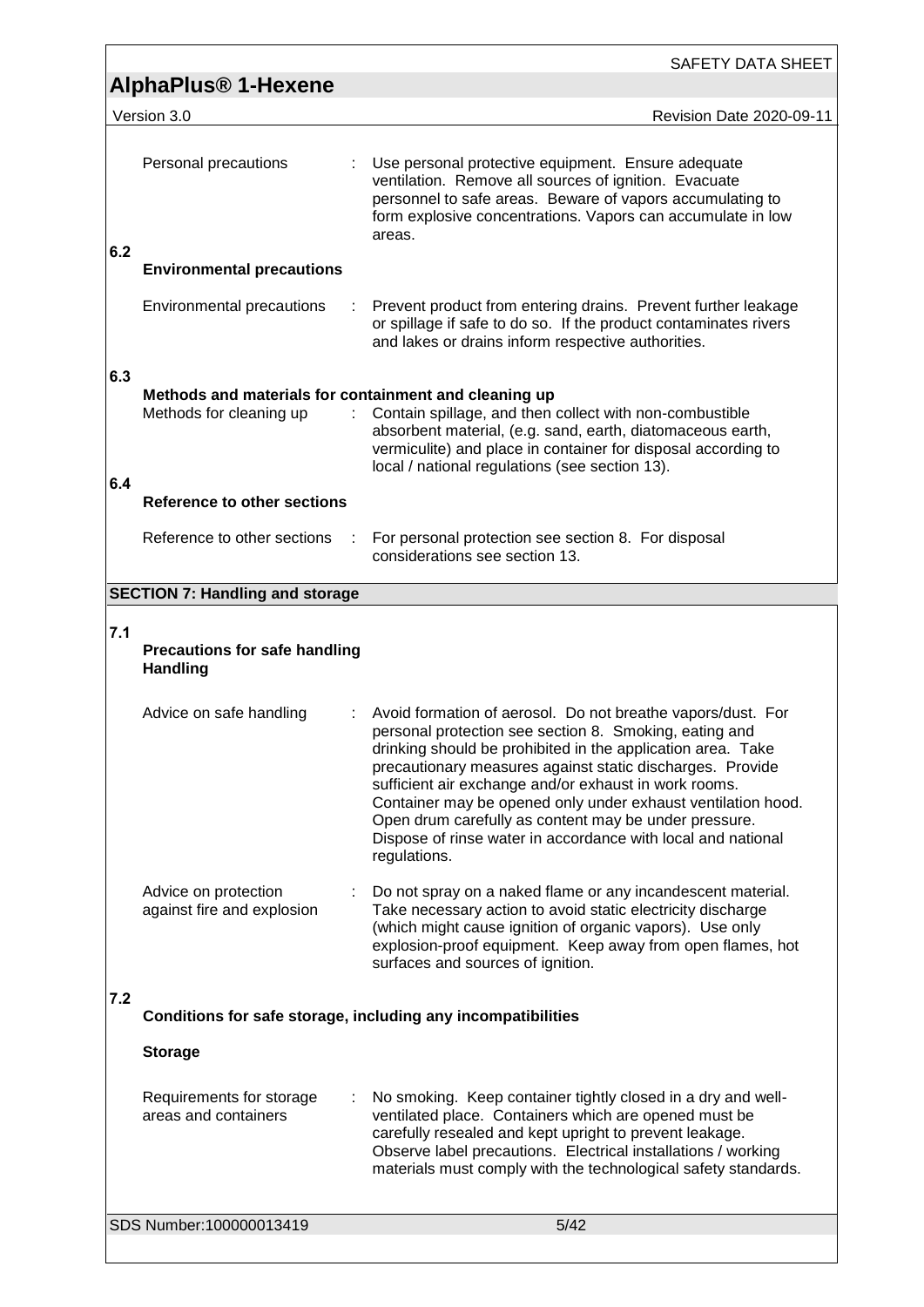#### SAFETY DATA SHEET

# **AlphaPlus® 1-Hexene**

Version 3.0 **Version 3.0** Revision Date 2020-09-11

#### **SECTION 8: Exposure controls/personal protection**

#### **8.1**

#### **Control parameters Ingredients with workplace control parameters**

#### **PT**

| <b>Bases</b>                                      | Valor              | Parâmetros de<br>controlo                                             | <b>Nota</b> |
|---------------------------------------------------|--------------------|-----------------------------------------------------------------------|-------------|
| PT OEL                                            | VLE-MP             | 50 ppm,                                                               |             |
|                                                   |                    |                                                                       |             |
| <b>Basis</b>                                      | Value              | Control parameters                                                    | <b>Note</b> |
| IE OEL                                            | OELV - 8 hrs (TWA) | 50 ppm,                                                               |             |
|                                                   |                    |                                                                       |             |
| <b>Base</b>                                       | Valor              | Parámetros de control                                                 | Nota        |
| <b>ES VLA</b>                                     | VLA-ED             | 50 ppm,                                                               |             |
|                                                   |                    |                                                                       |             |
| Alused                                            | Väärtus            | Kontrolliparameetrid                                                  | Märkused    |
| EE OEL                                            | Piirnorm           | 20 ppm, 72 mg/m3                                                      |             |
|                                                   |                    |                                                                       |             |
| Základ                                            | Hodnota            | Kontrolní parametry                                                   | Poznámka    |
| CZ OEL                                            | PEL                | 70 mg/m3                                                              | I, D,       |
| CZ OEL                                            | $NPK-P$            | 200 mg/m3                                                             | I, D,       |
| I dráždí sliznice (oči, dýchací cesty) resp. kůži |                    |                                                                       |             |
|                                                   |                    |                                                                       |             |
| Βάση                                              | Τιμή               | Παράμετροι ελέγχου                                                    | Σημείωση    |
| <b>CY OEL</b>                                     | <b>TWA</b>         | 20 ppm, 72 mg/m3                                                      |             |
|                                                   |                    |                                                                       |             |
| Основа                                            | Стойност           | Параметри на<br>контрол                                               | Бележка     |
| <b>BG OEL</b>                                     | <b>TWA</b>         | 20 ppm, 72 mg/m3                                                      |             |
|                                                   |                    |                                                                       |             |
| <b>Basis</b>                                      | Waarde             | Controleparameters                                                    | Opmerking   |
| <b>BE OEL</b>                                     |                    | 50 ppm, 175 mg/m3                                                     |             |
|                                                   |                    | D Při expozici se významně uplatňuje pronikání látky kůží<br>TGG 8 hr |             |

### **Biological exposure indices**

**SK**

| on                      |          |                                                                                   |                                               |              |
|-------------------------|----------|-----------------------------------------------------------------------------------|-----------------------------------------------|--------------|
| Názov látky             | Č. CAS   | Kontrolné parametre                                                               | Doba odberu<br>vzorky                         | Aktualizácia |
| n-Hexane                | 110-54-3 | 2,5-hexándión a 4,5-dihydroxy-2-<br>hexanón: 5 mg/l<br>(moč)                      | Koniec<br>vystavenia alebo<br>pracovnej zmeny | 2011-11-23   |
|                         |          | 2,5-hexándión a 4,5-dihydroxy-2-<br>hexanón:<br>20 µmol.l-1 (moč)                 | Koniec<br>vystavenia alebo<br>pracovnej zmeny | 2011-11-23   |
|                         |          | 2,5-hexándión a 4,5-dihydroxy-2-<br>3 mg/g kreatinínu<br>hexanón:<br>(moč)        | Koniec<br>vystavenia alebo<br>pracovnej zmeny | 2011-11-23   |
|                         |          | 2,5-hexándión a 4,5-dihydroxy-2-<br>1.4 µmol/mmol<br>hexanón:<br>kreatinínu (moč) | Koniec<br>vystavenia alebo<br>pracovnej zmeny | 2011-11-23   |
| SI                      |          |                                                                                   |                                               |              |
| Ime snovi               | Št. CAS  | Parametri nadzora                                                                 | Čas vzorčenja                                 | Sprememba    |
| n-Hexane                | 110-54-3 | 2,5-heksandion in 4,5-dihidroksi-2-<br>heksanon: 5 mg/l<br>po hidrolizi<br>(Urin) | Ob koncu<br>delovne izmene                    | 2018-12-04   |
|                         |          |                                                                                   |                                               |              |
| SDS Number:100000013419 |          | 6/42                                                                              |                                               |              |
|                         |          |                                                                                   |                                               |              |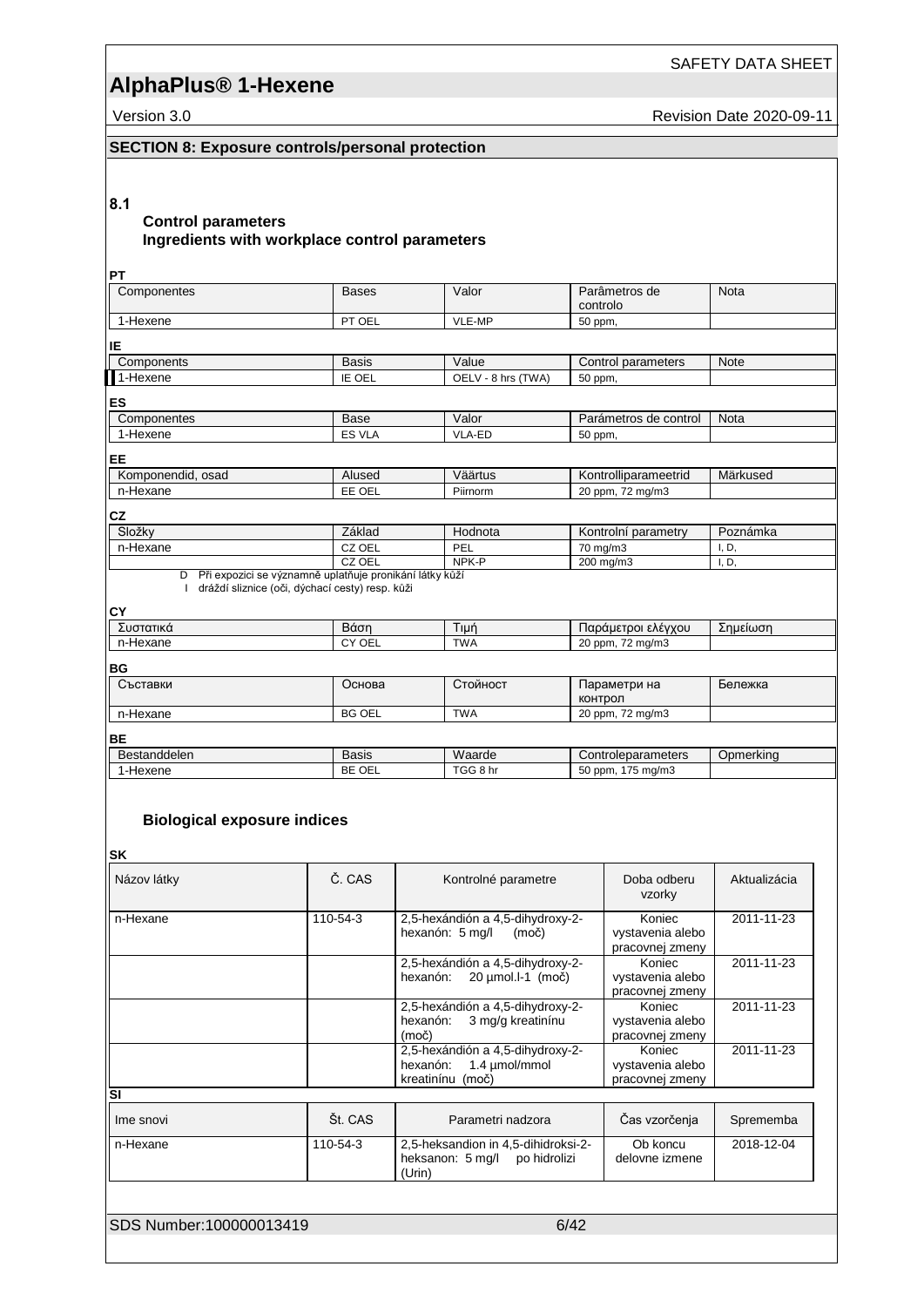#### SAFETY DATA SHEET

Version 3.0 Revision Date 2020-09-11

| Numele substantei            | Nr. CAS  | Parametri de control                                                                                                                                                                                                                                                                                                             | Timp de                                                     | Adus la zi               |
|------------------------------|----------|----------------------------------------------------------------------------------------------------------------------------------------------------------------------------------------------------------------------------------------------------------------------------------------------------------------------------------|-------------------------------------------------------------|--------------------------|
|                              |          |                                                                                                                                                                                                                                                                                                                                  | prelevare a<br>probei                                       |                          |
| n-Hexane                     | 110-54-3 | 2,5 hexandionă:<br>$5 \text{ mg/g}$<br>creatinină (Urină)                                                                                                                                                                                                                                                                        | Sfârșit schimb                                              | 2002-11-25               |
| PT                           |          |                                                                                                                                                                                                                                                                                                                                  |                                                             |                          |
| Nome da substância           | No. CAS  | Parâmetros de controlo                                                                                                                                                                                                                                                                                                           | Tempo de<br>amostra                                         | Atualizada em            |
| n-Hexane                     | 110-54-3 | 2,5-Hexanodiona: 0,4 mg/l<br>Sem<br>hidrólise (Urina)                                                                                                                                                                                                                                                                            | No final do turno<br>e no final da<br>semana de<br>trabalho | 2014-11-14               |
| IΤ                           |          |                                                                                                                                                                                                                                                                                                                                  |                                                             |                          |
| Denominazione della sostanza | N. CAS   | Parametri di controllo                                                                                                                                                                                                                                                                                                           | Tempo di<br>campionamento                                   | Aggiornamento            |
| HU                           |          |                                                                                                                                                                                                                                                                                                                                  |                                                             |                          |
| Az anyag megnevezése         | CAS szám | Ellenőrzési paraméterek                                                                                                                                                                                                                                                                                                          | Mintavétel<br>időpontja                                     | Aktualizálás             |
| n-Hexane                     | 110-54-3 | 2,5-hexán-dion:<br>$3.5 \text{ mg/g}$<br>kreatinin (húgyhólyag)                                                                                                                                                                                                                                                                  | mûszak után                                                 | 2016-12-29               |
|                              |          | 2,5-hexán-dion:<br>3.5 µmol/mmol<br>kreatinin (kerekített értékek)<br>(húgyhólyag)                                                                                                                                                                                                                                               | mûszak után                                                 | 2016-12-29               |
| HR                           |          |                                                                                                                                                                                                                                                                                                                                  |                                                             |                          |
| Naziv tvari                  | CAS-br.  | Nadzorni parametri                                                                                                                                                                                                                                                                                                               | Vrijeme<br>uzorkovanja                                      | Ažurirati                |
| n-Hexane                     | 110-54-3 | 1.74 µmol/l (Krv)<br>n-heksan:                                                                                                                                                                                                                                                                                                   | za vrijeme<br>izloženosti                                   | 2018-10-12               |
|                              |          | n-heksan: 150 µg/l<br>(Krv)                                                                                                                                                                                                                                                                                                      | za vrijeme<br>izloženosti                                   | 2018-10-12               |
|                              |          | 1.66 µmol/l (krajnje<br>n-heksan:<br>izdahnuti zrak)                                                                                                                                                                                                                                                                             | za vrijeme<br>izloženosti                                   | 2018-10-12<br>2018-10-12 |
|                              |          | 40 dijelova na milijun<br>n-heksan:<br>(krajnje izdahnuti zrak)                                                                                                                                                                                                                                                                  | za vrijeme<br>izloženosti                                   |                          |
|                              |          | $0.22$ mmol/mol<br>2-heksanol:<br>kreatinina Računato na prosječnu<br>vrijednost kreatinina od 1,2 g/L<br>urina. Za sve rezultate koji se<br>izražavaju na kreatinin,<br>koncentracije kreatinina < 0,5 g/L i<br>> 3,0 g/L ne mogu se uzeti u obzir.<br>interferencija istodobne<br>(Urin)<br>izloženosti metil etil-ketonu ()   | na kraju radne<br>smjene                                    | 2018-10-12               |
|                              |          | 2-heksanol:<br>0.2 mg/g kreatinina<br>Računato na prosječnu vrijednost<br>kreatinina od 1,2 g/L urina. Za sve<br>rezultate koji se izražavaju na<br>kreatinin, koncentracije kreatinina <<br>0,5 g/L i > 3,0 g/L ne mogu se uzeti<br>u obzir. (Urin)<br>interferencija<br>istodobne izloženosti metil etil-<br>ketonu ()         | na kraju radne<br>smjene                                    | 2018-10-12               |
|                              |          | 2,5-heksandion:<br>5.25 mmol/mol<br>kreatinina Računato na prosječnu<br>vrijednost kreatinina od 1,2 g/L<br>urina. Za sve rezultate koji se<br>izražavaju na kreatinin,<br>koncentracije kreatinina < 0,5 g/L i<br>> 3,0 g/L ne mogu se uzeti u obzir.<br>interferencija istodobne<br>(Urin)<br>izloženosti metil etil-ketonu () | na kraju radne<br>smjene                                    | 2018-10-12               |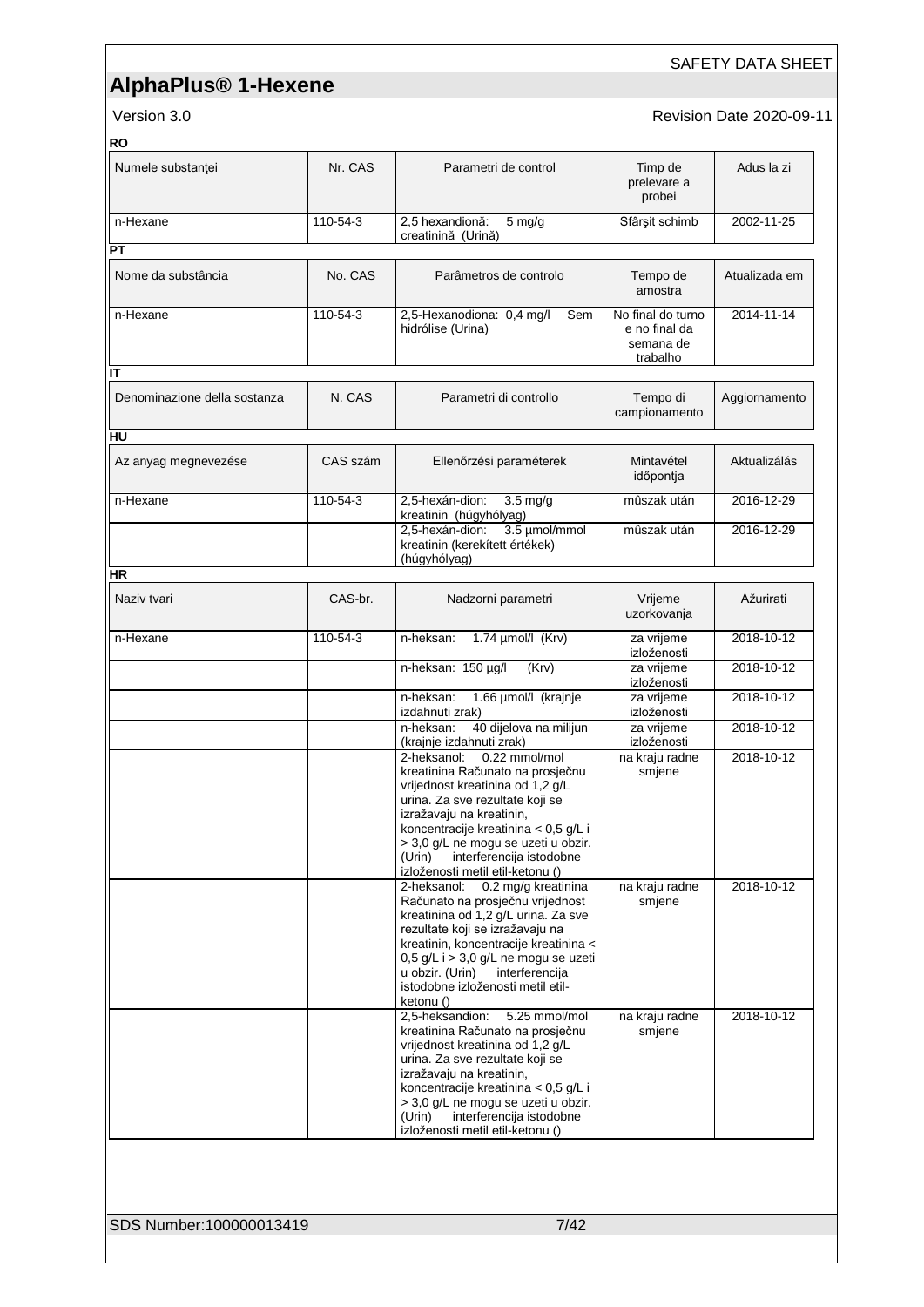| <b>AlphaPlus<sup>®</sup> 1-Hexene</b> |          |                                                                                                                                                                                                                                                                                                                                                                                                                                                                                                                                                                                                                                                          |                                      | SAFETY DATA SHEET        |
|---------------------------------------|----------|----------------------------------------------------------------------------------------------------------------------------------------------------------------------------------------------------------------------------------------------------------------------------------------------------------------------------------------------------------------------------------------------------------------------------------------------------------------------------------------------------------------------------------------------------------------------------------------------------------------------------------------------------------|--------------------------------------|--------------------------|
| Version 3.0                           |          |                                                                                                                                                                                                                                                                                                                                                                                                                                                                                                                                                                                                                                                          |                                      | Revision Date 2020-09-11 |
|                                       |          | 2,5-heksandion:<br>$5.3 \text{ mg/g}$<br>kreatinina Računato na prosječnu<br>vrijednost kreatinina od 1,2 g/L<br>urina. Za sve rezultate koji se<br>izražavaju na kreatinin,<br>koncentracije kreatinina < 0,5 g/L i<br>> 3,0 g/L ne mogu se uzeti u obzir.<br>interferencija istodobne<br>(Urin)<br>izloženosti metil etil-ketonu ()                                                                                                                                                                                                                                                                                                                    | na kraju radne<br>smjene             | 2018-10-12               |
| ES                                    |          |                                                                                                                                                                                                                                                                                                                                                                                                                                                                                                                                                                                                                                                          |                                      |                          |
| Nombre de la sustancia                | No. CAS  | Parámetros de control                                                                                                                                                                                                                                                                                                                                                                                                                                                                                                                                                                                                                                    | Hora de muestreo                     | Puesto al día            |
| n-Hexane                              | 110-54-3 | 2,5-hexanodiona: 0,2 mg/l<br>Significa 2,5-hexanodiona libre, es<br>decir, sin conjugar. Esta sustancia<br>es metabolito del n-hexano y de la<br>metil-n-butilcetona. (Orina)<br>Significa después de cuatro o cinco<br>días consecutivos de trabajo con<br>exposición, lo antes posible<br>después del final de la última<br>jornada, dado que los indicadores<br>biológicos se eliminan con vidas<br>medias superiores a las cinco<br>horas. Estos indicadores se<br>acumulan en el organismo durante<br>la semana de trabajo, por lo tanto<br>el momento de muestreo es crítico<br>con relación a exposiciones<br>anteriores. ()<br>Sin hidrólisis () | Final de la<br>semana laboral        | 2014-01-01               |
| DE                                    |          |                                                                                                                                                                                                                                                                                                                                                                                                                                                                                                                                                                                                                                                          |                                      |                          |
| Stoffname                             | CAS-Nr.  | Zu überwachende Parameter                                                                                                                                                                                                                                                                                                                                                                                                                                                                                                                                                                                                                                | Probennahmezeit<br>punkt             | Stand                    |
| n-Hexane<br><b>CH</b>                 | 110-54-3 | 2,5-Hexandion plus 4,5-Dihydroxy-<br>2-hexanon: 5 mg/l<br>Nach<br>Hydrolyse (Urin)                                                                                                                                                                                                                                                                                                                                                                                                                                                                                                                                                                       | Expositionsende,<br>bzw. Schichtende | 2013-09-19               |
| Stoffname                             | CAS-Nr.  | Zu überwachende Parameter                                                                                                                                                                                                                                                                                                                                                                                                                                                                                                                                                                                                                                | Probennahmezeit<br>punkt             | Stand                    |
| n-Hexane                              | 110-54-3 | 2,5-Hexandion plus 4,5-Dihydroxy-<br>2-hexanon: 5 mg/l<br>Nicht<br>spezifischer Parameter; Die mit N<br>gekennzeichneten biologischen<br>Parameter sind nicht für den<br>aufgeführten Arbeitsstoff spezifisch,<br>sondern können auch nach<br>Expositionen gegenüber<br>bestimmten anderen Arbeitsstoffen<br>im biologischen Material gemessen<br>werden. In der Praxis hat sich die<br>Bestimmung dieser Stoffe jedoch<br>bewährt. Bei speziellen Problemen<br>empfiehlt sich zusätzlich die<br>Bestimmung eines spezifischen<br>Parameters. (Urin)                                                                                                     | Expositionsende,<br>bzw. Schichtende | 2005-01-01               |
| <b>PNEC</b>                           |          | Fresh water<br>Value: 0,111 mg/l                                                                                                                                                                                                                                                                                                                                                                                                                                                                                                                                                                                                                         |                                      |                          |
| <b>PNEC</b>                           |          | Sea water<br>Value: 0,111 mg/l                                                                                                                                                                                                                                                                                                                                                                                                                                                                                                                                                                                                                           |                                      |                          |
| <b>PNEC</b>                           |          | Fresh water sediment<br>Value: 19,25 mg/kg                                                                                                                                                                                                                                                                                                                                                                                                                                                                                                                                                                                                               |                                      |                          |
| <b>PNEC</b>                           |          | Sea sediment<br>Value: 19,25 mg/kg                                                                                                                                                                                                                                                                                                                                                                                                                                                                                                                                                                                                                       |                                      |                          |
| SDS Number: 100000013419              |          | 8/42                                                                                                                                                                                                                                                                                                                                                                                                                                                                                                                                                                                                                                                     |                                      |                          |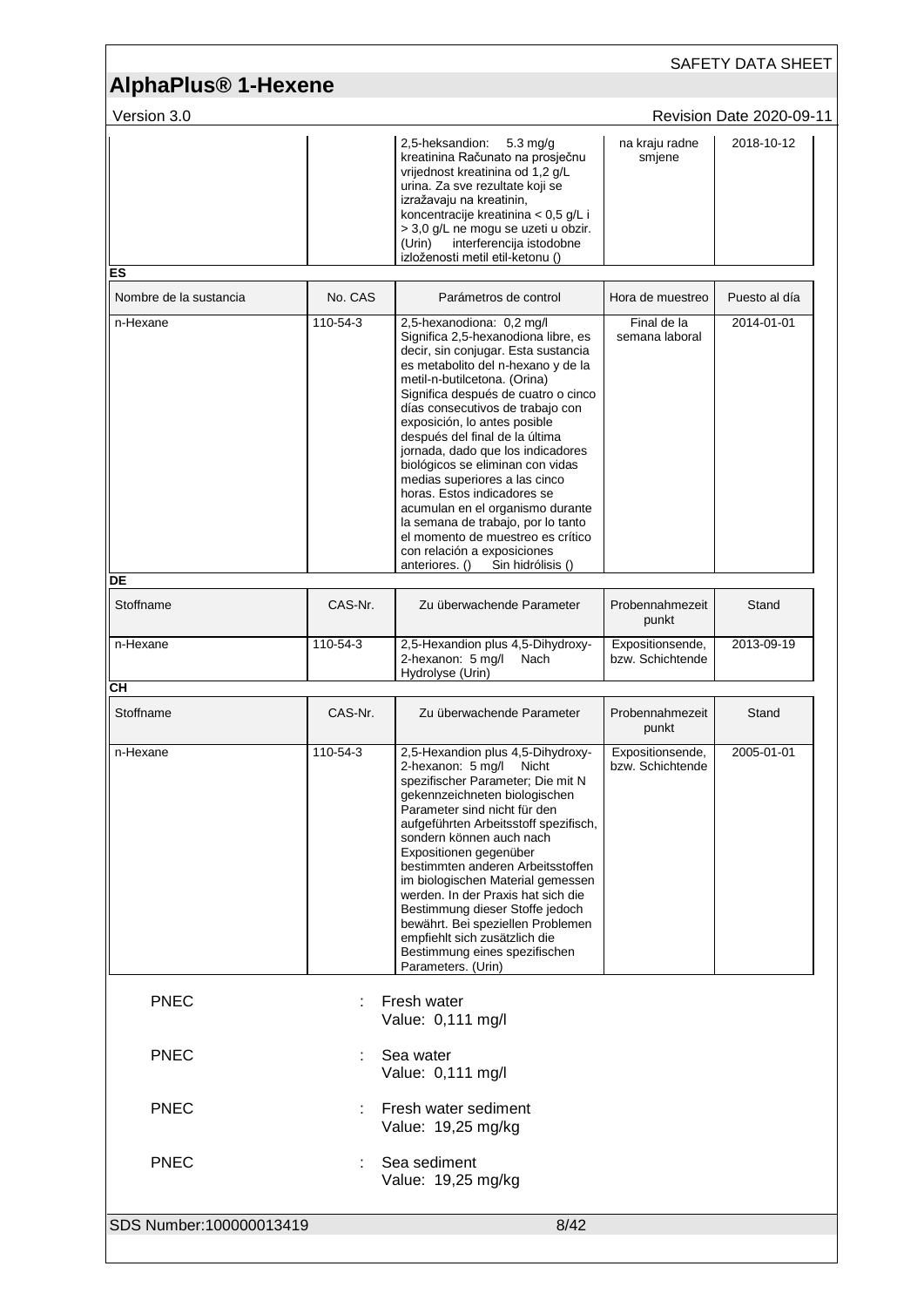Version 3.0 **CONFIDENTIAL CONFIDENTIAL CONFIDENTIAL CONFIDENTIAL CONFIDENTIAL CONFIDENTIAL CONFIDENTIAL CONFIDENTIAL CONFIDENTIAL CONFIDENTIAL CONFIDENTIAL CONFIDENTIAL CONFIDENTIAL CONFIDENTIAL CONFIDENTIAL CONFIDENTIAL C** 

SAFETY DATA SHEET

PNEC : Soil

Value: 4,01 mg/kg

#### **8.2**

#### **Exposure controls Engineering measures**

Adequate ventilation to control airborned concentrations below the exposure guidelines/limits. Consider the potential hazards of this material (see Section 2), applicable exposure limits, job activities, and other substances in the work place when designing engineering controls and selecting personal protective equipment. If engineering controls or work practices are not adequate to prevent exposure to harmful levels of this material, the personal protective equipment listed below is recommended. The user should read and understand all instructions and limitations supplied with the equipment since protection is usually provided for a limited time or under certain circumstances.

#### **Personal protective equipment**

| Respiratory protection   |    | Wear a supplied-air NIOSH approved respirator unless<br>ventilation or other engineering controls are adequate to<br>maintain minimal oxygen content of 19.5% by volume under<br>normal atmospheric pressure. Wear a NIOSH approved<br>respirator that provides protection when working with this<br>material if exposure to harmful levels of airborne material may<br>occur, such as: Air-Purifying Respirator for Organic Vapors.<br>Use a positive pressure, air-supplying respirator if there is<br>potential for uncontrolled release, exposure levels are not<br>known, or other circumstances where air-purifying respirators<br>may not provide adequate protection. |
|--------------------------|----|-------------------------------------------------------------------------------------------------------------------------------------------------------------------------------------------------------------------------------------------------------------------------------------------------------------------------------------------------------------------------------------------------------------------------------------------------------------------------------------------------------------------------------------------------------------------------------------------------------------------------------------------------------------------------------|
| Hand protection          |    | The suitability for a specific workplace should be discussed<br>with the producers of the protective gloves. Please observe<br>the instructions regarding permeability and breakthrough time<br>which are provided by the supplier of the gloves. Also take into<br>consideration the specific local conditions under which the<br>product is used, such as the danger of cuts, abrasion, and the<br>contact time. Gloves should be discarded and replaced if there<br>is any indication of degradation or chemical breakthrough.                                                                                                                                             |
| Eye protection           |    | Eye wash bottle with pure water. Tightly fitting safety goggles.                                                                                                                                                                                                                                                                                                                                                                                                                                                                                                                                                                                                              |
| Skin and body protection |    | Choose body protection in relation to its type, to the<br>concentration and amount of dangerous substances, and to the<br>specific work-place. Wear as appropriate:. Flame retardant<br>antistatic protective clothing. Workers should wear antistatic<br>footwear.                                                                                                                                                                                                                                                                                                                                                                                                           |
| Hygiene measures         | t. | When using do not eat or drink. When using do not smoke.<br>Wash hands before breaks and at the end of workday.                                                                                                                                                                                                                                                                                                                                                                                                                                                                                                                                                               |

#### **SECTION 9: Physical and chemical properties**

#### **9.1**

| Y. I |                                                       |                                                |  |  |  |  |  |
|------|-------------------------------------------------------|------------------------------------------------|--|--|--|--|--|
|      | Information on basic physical and chemical properties |                                                |  |  |  |  |  |
|      | Appearance                                            |                                                |  |  |  |  |  |
|      | Form<br>Physical state<br>Color                       | $:$ liquid<br>$:$ liquid<br>: Clear, colorless |  |  |  |  |  |
|      | SDS Number:100000013419                               | 9/42                                           |  |  |  |  |  |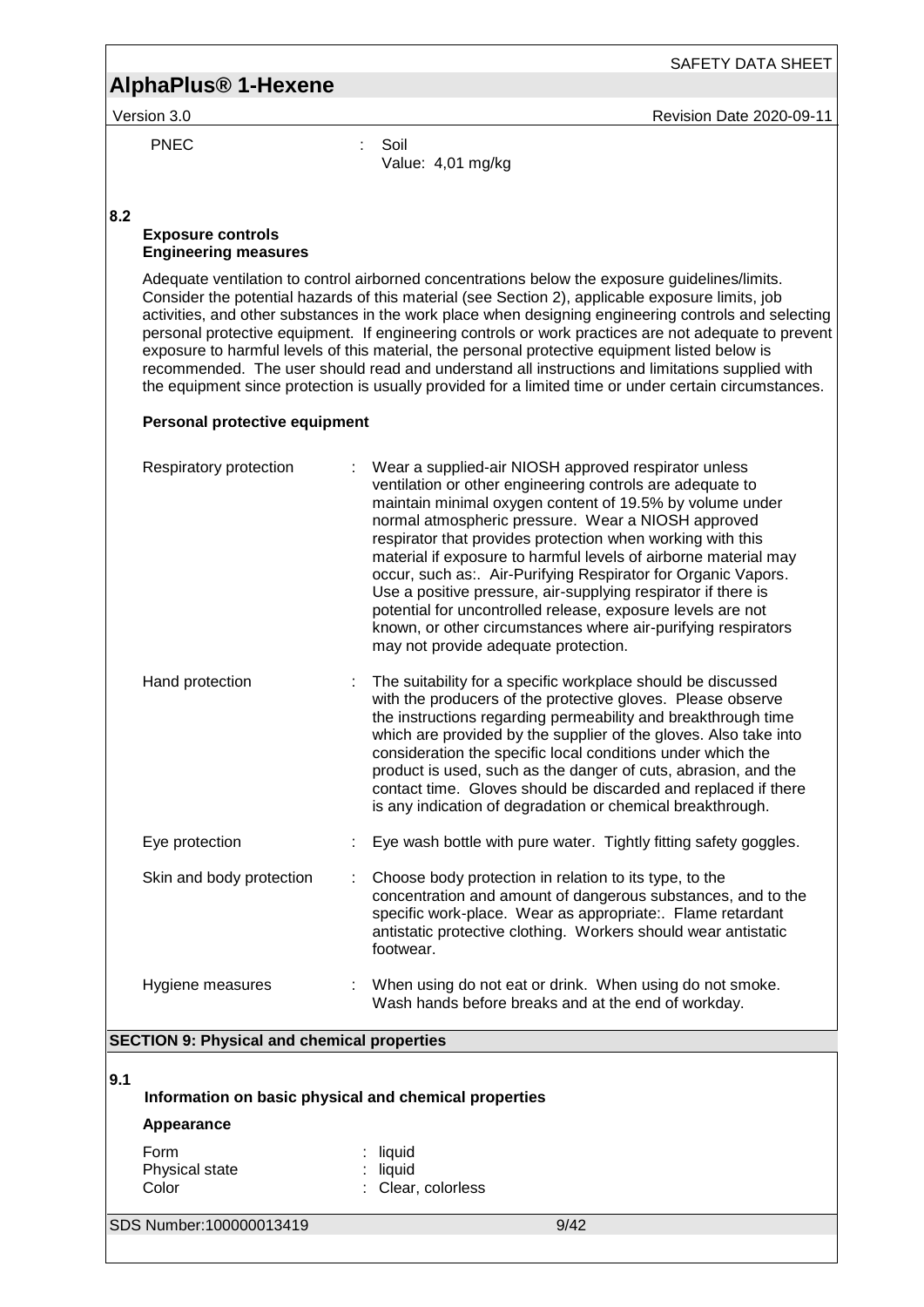Version 3.0 Revision Date 2020-09-11

| Safety data                                |                                                            |
|--------------------------------------------|------------------------------------------------------------|
| Flash point                                | : $-26^{\circ}$ C (-15 $^{\circ}$ F)<br>Method: closed cup |
| Lower explosion limit                      | : $2\%$ (V)                                                |
| Upper explosion limit                      | : $7\%$ (V)                                                |
| Oxidizing properties                       | : no                                                       |
| Autoignition temperature                   | : $272^{\circ}C(522^{\circ}F)$                             |
| Thermal decomposition                      | : No data available                                        |
| Molecular formula                          | : C6H12                                                    |
| Molecular weight                           | $: 84,18$ g/mol                                            |
| pH                                         | : Not applicable                                           |
| Pour point                                 | : No data available                                        |
| Boiling point/boiling range                | : $63,5^{\circ}$ C (146,3°F)                               |
| Vapor pressure                             | : 176,00 MMHG<br>at 24°C (75°F)                            |
|                                            | 106,30 kPa<br>at 65°C (149°F)                              |
| Relative density                           | : 0,68<br>at 15 °C (59 °F)                                 |
| Density                                    | : $645 \text{ kg/m3}$<br>at 50°C (122°F)                   |
|                                            | 678 kg/m3<br>at 15°C (59°F)                                |
|                                            | 674 g/cm3<br>at 20°C (68°F)                                |
| Water solubility                           | 47 MG/L<br>at 20°C (68°F)<br>slightly soluble              |
| Partition coefficient: n-<br>octanol/water | : log Pow: 3,87                                            |
| Viscosity, kinematic                       | $: 0,34$ cSt<br>at 40°C (104°F)                            |
| Relative vapor density                     | : 2,9<br>$(Air = 1.0)$                                     |
| Evaporation rate                           | No data available                                          |
| SDS Number:100000013419                    | 10/42                                                      |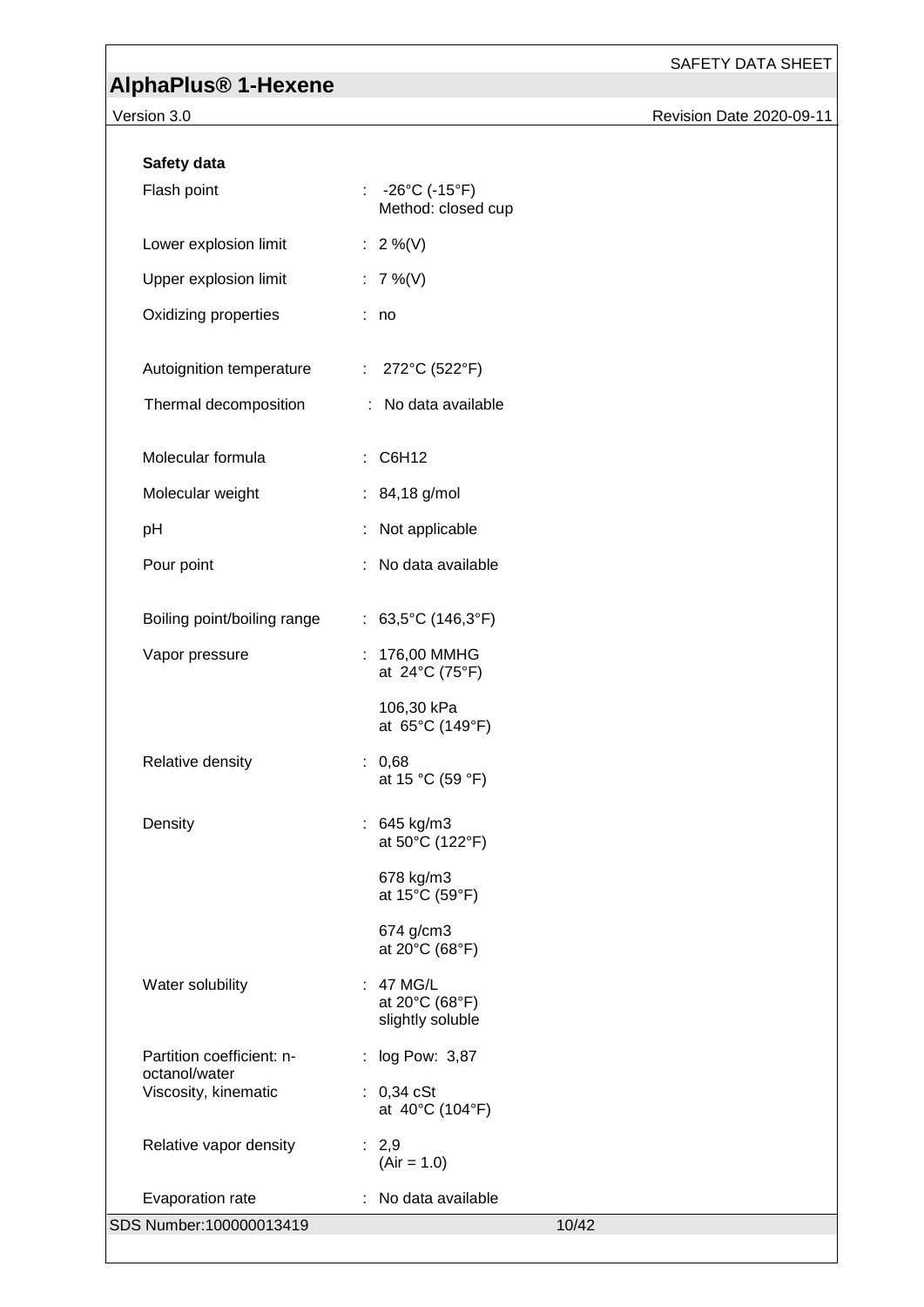|                                              |                                                   |  | SAFETY DATA SHEET                                                                                                                            |  |
|----------------------------------------------|---------------------------------------------------|--|----------------------------------------------------------------------------------------------------------------------------------------------|--|
|                                              | <b>AlphaPlus<sup>®</sup> 1-Hexene</b>             |  |                                                                                                                                              |  |
|                                              | Version 3.0                                       |  | Revision Date 2020-09-11                                                                                                                     |  |
|                                              | Percent volatile                                  |  | $:$ > 99 %                                                                                                                                   |  |
| 9.2                                          | <b>Other information</b><br>Conductivity          |  | $: 4,1$ pSm<br>Method: ASTM D4308                                                                                                            |  |
|                                              | <b>SECTION 10: Stability and reactivity</b>       |  |                                                                                                                                              |  |
| 10.1                                         | <b>Reactivity</b>                                 |  | : Stable at normal ambient temperature and pressure.                                                                                         |  |
| 10.2                                         |                                                   |  |                                                                                                                                              |  |
|                                              | <b>Chemical stability</b>                         |  | : This material is considered stable under normal ambient and<br>anticipated storage and handling conditions of temperature<br>and pressure. |  |
| 10.3                                         |                                                   |  |                                                                                                                                              |  |
|                                              | Possibility of hazardous reactions                |  |                                                                                                                                              |  |
|                                              | <b>Hazardous reactions</b>                        |  | : Further information: No decomposition if stored and applied as<br>directed.                                                                |  |
|                                              |                                                   |  | Hazardous reactions: Vapors may form explosive mixture with<br>air.                                                                          |  |
| 10.4                                         | <b>Conditions to avoid</b>                        |  | : Heat, flames and sparks.                                                                                                                   |  |
| 10.5                                         | <b>Materials to avoid</b>                         |  | : May react with oxygen and strong oxidizing agents, such as<br>chlorates, nitrates, peroxides, etc.                                         |  |
|                                              | <b>Thermal decomposition</b>                      |  | : No data available                                                                                                                          |  |
| 10.6                                         |                                                   |  |                                                                                                                                              |  |
|                                              | Other data                                        |  | : No decomposition if stored and applied as directed.                                                                                        |  |
| <b>SECTION 11: Toxicological information</b> |                                                   |  |                                                                                                                                              |  |
| 11.1<br>Information on toxicological effects |                                                   |  |                                                                                                                                              |  |
|                                              | AlphaPlus® 1-Hexene<br><b>Acute oral toxicity</b> |  | : LD50: $> 5.600$ mg/kg<br>Species: Rat<br>Sex: male and female<br>Method: Acute toxicity estimate                                           |  |
|                                              | SDS Number:100000013419                           |  | 11/42                                                                                                                                        |  |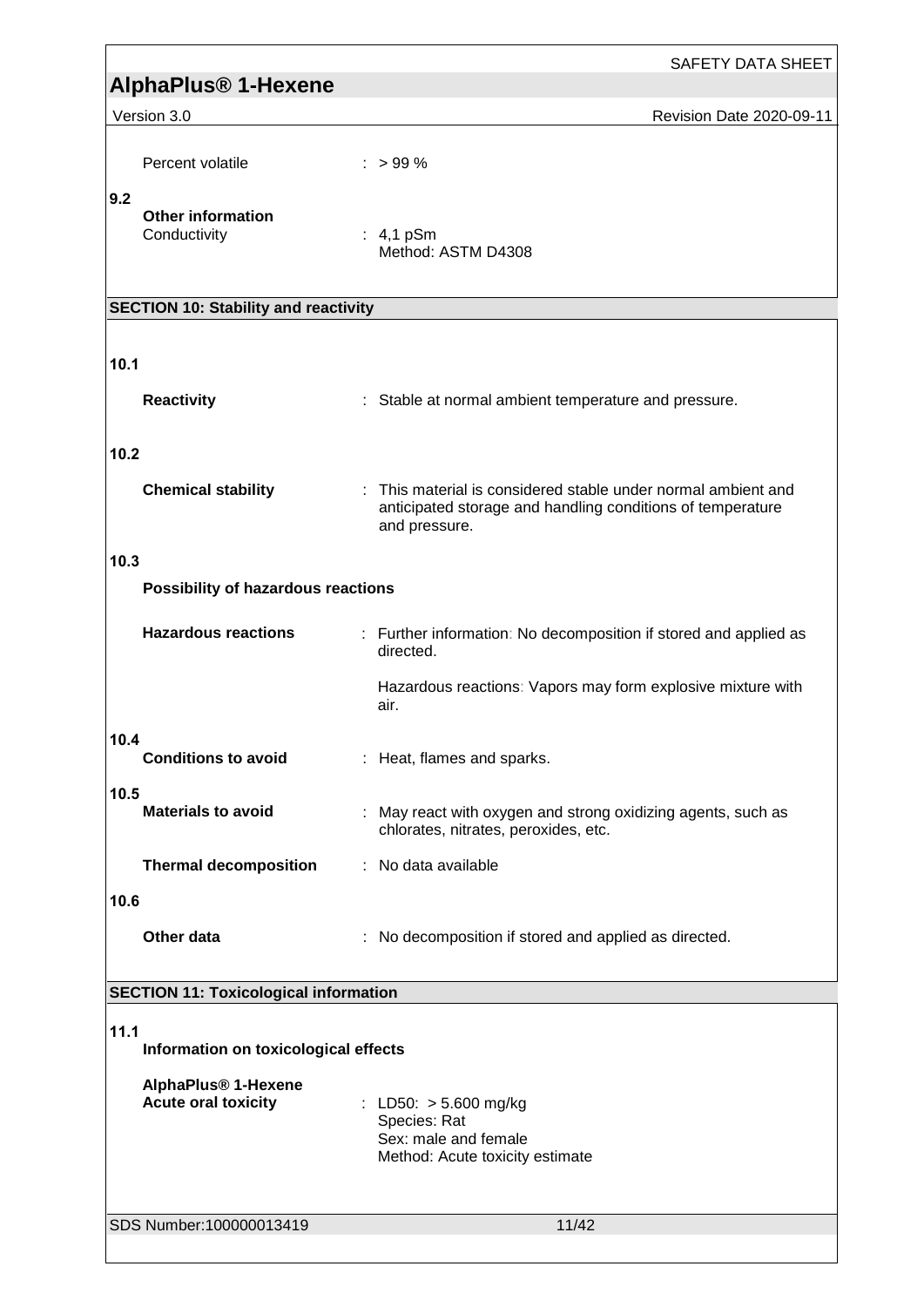### version 3.0 Version 3.0

| 1-Hexene                                                        | : LC50: 110,1 mg/l<br>Exposure time: 4 h<br>Species: Rat<br>Sex: male                                                                                                                                                                                                                            |
|-----------------------------------------------------------------|--------------------------------------------------------------------------------------------------------------------------------------------------------------------------------------------------------------------------------------------------------------------------------------------------|
|                                                                 | Test atmosphere: vapor<br>Method: OECD Test Guideline 403                                                                                                                                                                                                                                        |
| AlphaPlus <sup>®</sup> 1-Hexene<br><b>Acute dermal toxicity</b> | : LD50 Dermal: > 3.500 mg/kg<br>Species: Rabbit<br>Method: Acute toxicity estimate                                                                                                                                                                                                               |
| AlphaPlus <sup>®</sup> 1-Hexene<br><b>Skin irritation</b>       | : No skin irritation. Repeated or prolonged contact with the<br>mixture may cause removal of natural fat from the skin<br>resulting in desiccation of the skin.                                                                                                                                  |
| AlphaPlus <sup>®</sup> 1-Hexene<br>Eye irritation               | : No eye irritation.                                                                                                                                                                                                                                                                             |
| AlphaPlus <sup>®</sup> 1-Hexene<br><b>Sensitization</b>         | : Did not cause sensitization on laboratory animals. Information<br>refers to the main ingredient.                                                                                                                                                                                               |
| <b>Repeated dose toxicity</b>                                   |                                                                                                                                                                                                                                                                                                  |
| 1-Hexene                                                        | Species: Rat, male<br>Sex: male<br>Application Route: oral gavage<br>Dose: 0, 10, 101, 1010, 3365 mg/kg<br>Exposure time: 28 day<br>Number of exposures: daily<br>NOEL: 101 mg/kg<br>Lowest observable effect level: 1.010 mg/kg<br>Test substance: yes<br>Method: OECD Test Guideline 407       |
|                                                                 | Species: Rat, female<br>Sex: female<br>Application Route: oral gavage<br>Dose: 0, 10, 101, 1010, 3365 mg/kg<br>Exposure time: 28 day<br>Number of exposures: daily<br>NOEL: 1.010 mg/kg<br>Lowest observable effect level: 3.365 mg/kg<br>Test substance: yes<br>Method: OECD Test Guideline 407 |
|                                                                 | Species: Rat<br>Application Route: Inhalation<br>Dose: 0, 300, 1000, 3000 ppm<br>Exposure time: 90 day<br>Number of exposures: 6 h/d, 5 d/wk, 13 wk<br>NOEL: 3000 ppm<br>Test substance: yes                                                                                                     |
| SDS Number:100000013419                                         | 12/42                                                                                                                                                                                                                                                                                            |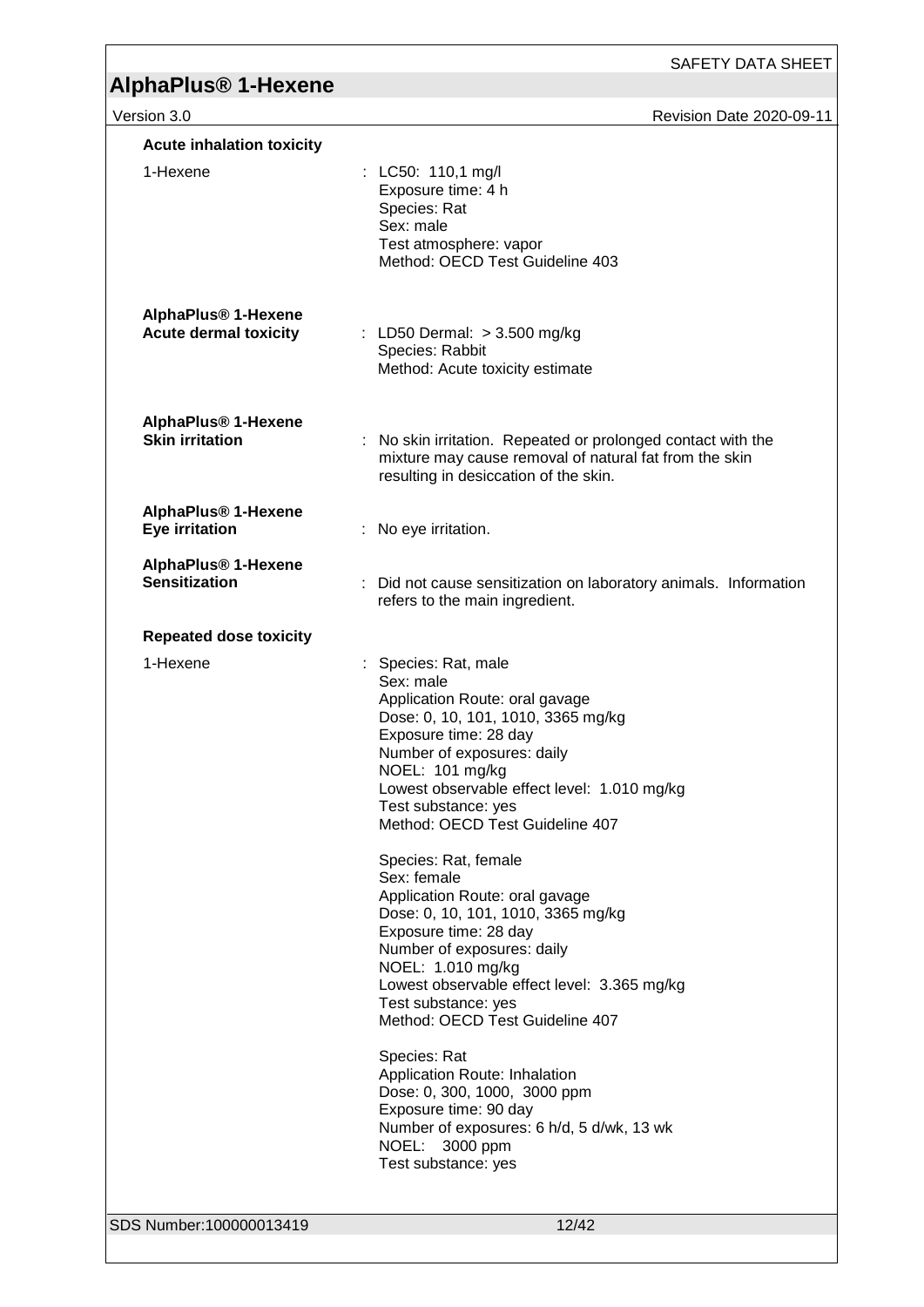SAFETY DATA SHEET

| Version 3.0                                       | Revision Date 2020-09-11                                                                                                                                                                                                                                         |
|---------------------------------------------------|------------------------------------------------------------------------------------------------------------------------------------------------------------------------------------------------------------------------------------------------------------------|
| <b>Genotoxicity in vitro</b>                      |                                                                                                                                                                                                                                                                  |
| 1-Hexene                                          | ÷<br>Test Type: Ames test<br>Metabolic activation: with and without metabolic activation<br>Method: Mutagenicity (Escherichia coli - reverse mutation<br>assay)<br>Result: negative                                                                              |
|                                                   | Test Type: Unscheduled DNA synthesis assay<br>Result: negative                                                                                                                                                                                                   |
|                                                   | Test Type: Mouse lymphoma assay<br>Result: negative                                                                                                                                                                                                              |
|                                                   | Test Type: Chromosome aberration test in vitro<br>Method: OECD Guideline 473<br>Result: negative                                                                                                                                                                 |
| <b>Genotoxicity in vivo</b>                       |                                                                                                                                                                                                                                                                  |
| 1-Hexene                                          | Test Type: Mouse micronucleus assay<br>Species: Mouse<br>Method: Mutagenicity (micronucleus test)<br>Result: negative                                                                                                                                            |
| <b>Reproductive toxicity</b>                      |                                                                                                                                                                                                                                                                  |
| 1-Hexene                                          | Species: Rat<br>Sex: males<br>Application Route: oral gavage<br>Dose: 0, 100, 500, 1000 mg/kg<br>Number of exposures: daily<br>Test period: 44 d<br>Test substance: yes<br>Method: OECD Guideline 421<br>NOAEL Parent: 1.000 mg/kg<br>NOAEL F1: 1.000 mg/kg      |
|                                                   | Species: Rat<br>Sex: females<br>Application Route: oral gavage<br>Dose: 0, 100, 500, 1000 mg/kg<br>Number of exposures: daily<br>Test period: 41-51 d<br>Test substance: yes<br>Method: OECD Guideline 421<br>NOAEL Parent: 1.000 mg/kg<br>NOAEL F1: 1.000 mg/kg |
| AlphaPlus® 1-Hexene<br><b>Aspiration toxicity</b> | May be fatal if swallowed and enters airways.                                                                                                                                                                                                                    |
| <b>CMR</b> effects                                |                                                                                                                                                                                                                                                                  |
| 1-Hexene                                          | : Carcinogenicity: Not available<br>Mutagenicity: Tests on bacterial or mammalian cell cultures<br>did not show mutagenic effects.<br>Teratogenicity: Animal testing did not show any effects on<br>fetal development.                                           |
| SDS Number:100000013419                           | 13/42                                                                                                                                                                                                                                                            |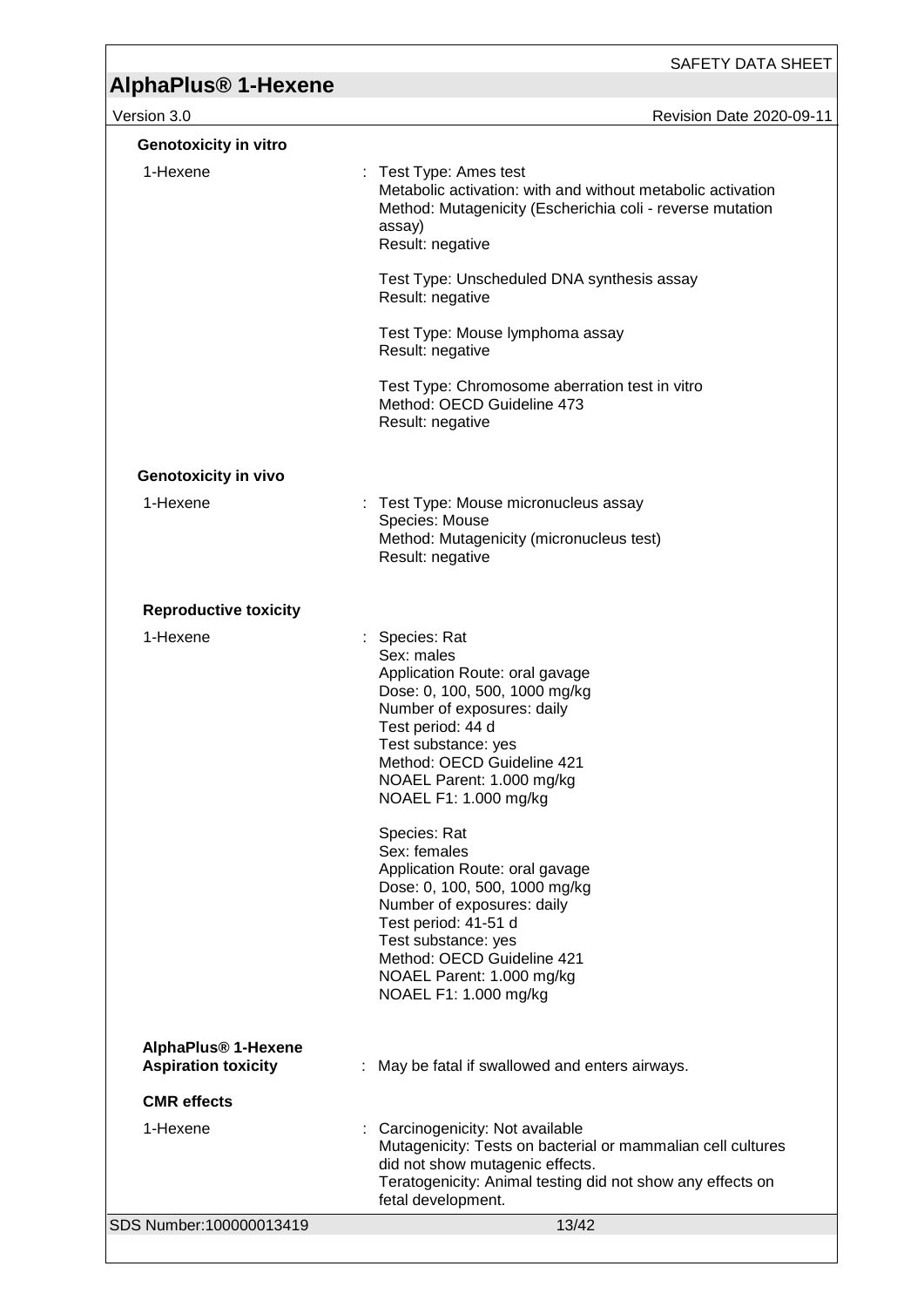|                                                                                                     | SAFETY DATA SHEET                                                                                                                                                                                                                   |
|-----------------------------------------------------------------------------------------------------|-------------------------------------------------------------------------------------------------------------------------------------------------------------------------------------------------------------------------------------|
| <b>AlphaPlus<sup>®</sup> 1-Hexene</b>                                                               |                                                                                                                                                                                                                                     |
| Version 3.0                                                                                         | Revision Date 2020-09-11<br>Reproductive toxicity: Animal testing did not show any effects<br>on fertility.                                                                                                                         |
| AlphaPlus <sup>®</sup> 1-Hexene<br><b>Further information</b>                                       | : Solvents may degrease the skin.                                                                                                                                                                                                   |
| <b>SECTION 12: Ecological information</b>                                                           |                                                                                                                                                                                                                                     |
| 12.1<br><b>Toxicity</b><br><b>Ecotoxicity effects</b>                                               |                                                                                                                                                                                                                                     |
| <b>Toxicity to fish</b>                                                                             |                                                                                                                                                                                                                                     |
| 1-Hexene                                                                                            | : LC50: 5,6 mg/l<br>Exposure time: 96 h<br>Species: Oncorhynchus mykiss (rainbow trout)<br>semi-static test Test substance: yes<br>Method: OECD Test Guideline 203                                                                  |
| Toxicity to daphnia and other aquatic invertebrates                                                 |                                                                                                                                                                                                                                     |
| 1-Hexene                                                                                            | : EC50: 4,4 mg/l<br>Exposure time: 48 h<br>Species: Daphnia magna (Water flea)<br>static test Test substance: no<br>Method: OECD Test Guideline 202<br>Information given is based on data obtained from similar<br>substances.      |
| <b>Toxicity to algae</b>                                                                            |                                                                                                                                                                                                                                     |
| 1-Hexene                                                                                            | NOEC: 1,8 mg/l<br>Exposure time: 96 h<br>Species: Pseudokirchneriella subcapitata (green algae)<br>Growth inhibition Method: OECD Test Guideline 201<br>Information given is based on data obtained from similar<br>substances.     |
|                                                                                                     | $EC50:$ > 5,5 mg/l<br>Exposure time: 96 h<br>Species: Pseudokirchneriella subcapitata (green algae)<br>Growth inhibition Method: OECD Test Guideline 201<br>Information given is based on data obtained from similar<br>substances. |
| 12.2                                                                                                |                                                                                                                                                                                                                                     |
| <b>Persistence and degradability</b>                                                                |                                                                                                                                                                                                                                     |
| Biodegradability                                                                                    | This material is expected to be readily biodegradable.                                                                                                                                                                              |
| 12.3<br><b>Bioaccumulative potential</b><br>Elimination information (persistence and degradability) |                                                                                                                                                                                                                                     |
| SDS Number:100000013419                                                                             | 14/42                                                                                                                                                                                                                               |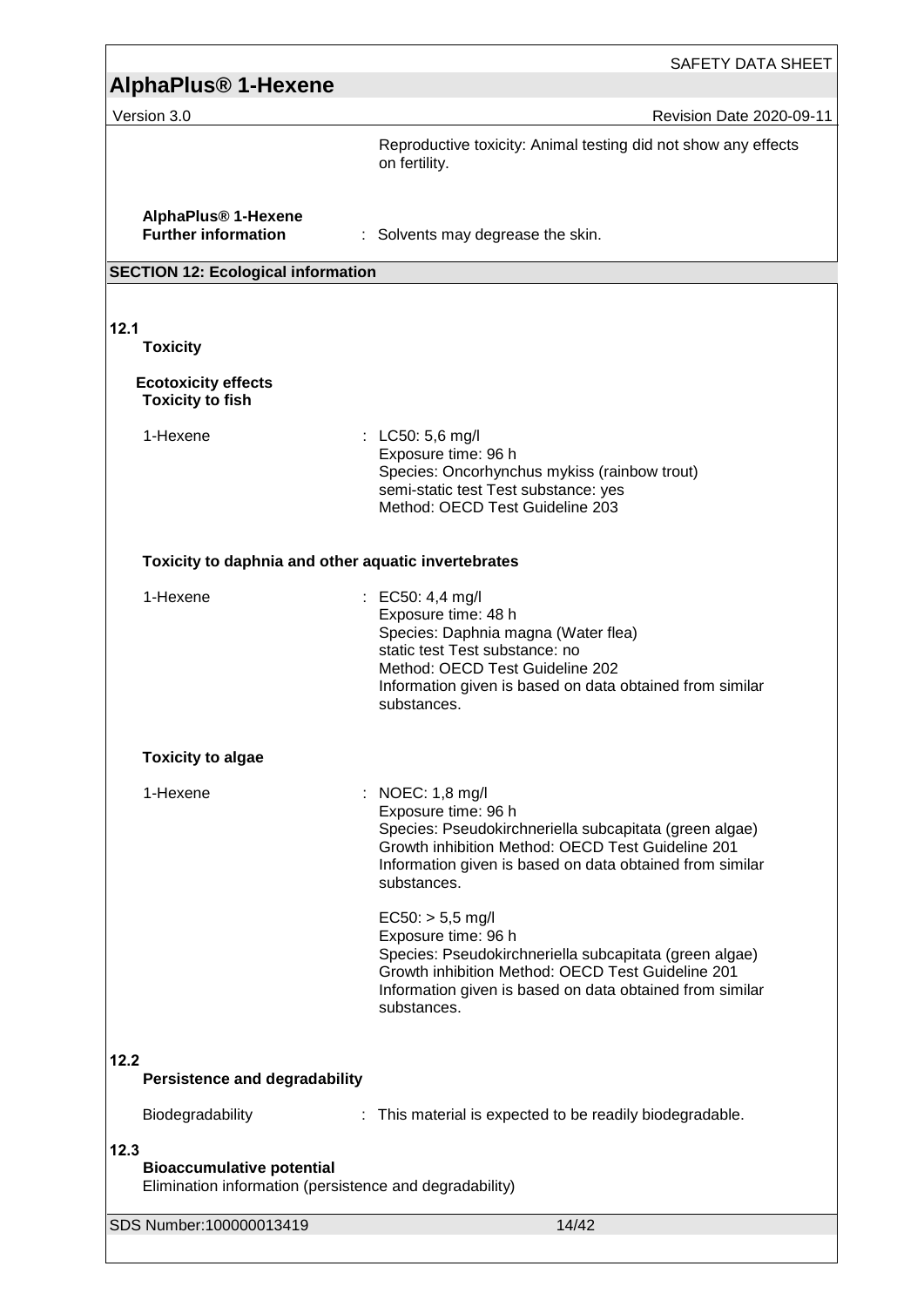|                                                                                       | SAFETY DATA SHEET                                                                                                                                                                                                                                                                                                                                                                                                                                                                                   |
|---------------------------------------------------------------------------------------|-----------------------------------------------------------------------------------------------------------------------------------------------------------------------------------------------------------------------------------------------------------------------------------------------------------------------------------------------------------------------------------------------------------------------------------------------------------------------------------------------------|
| <b>AlphaPlus<sup>®</sup> 1-Hexene</b>                                                 |                                                                                                                                                                                                                                                                                                                                                                                                                                                                                                     |
| Version 3.0                                                                           | Revision Date 2020-09-11                                                                                                                                                                                                                                                                                                                                                                                                                                                                            |
| Bioaccumulation                                                                       | : This material is not expected to bioaccumulate.                                                                                                                                                                                                                                                                                                                                                                                                                                                   |
| 12.4<br><b>Mobility in soil</b>                                                       |                                                                                                                                                                                                                                                                                                                                                                                                                                                                                                     |
| Mobility                                                                              | No data available                                                                                                                                                                                                                                                                                                                                                                                                                                                                                   |
| 12.5<br><b>Results of PBT and vPvB assessment</b><br><b>Results of PBT assessment</b> | : This substance/mixture contains no components considered<br>to be either persistent, bioaccumulative and toxic (PBT), or<br>very persistent and very bioaccumulative (vPvB) at levels of<br>0.1% or higher.                                                                                                                                                                                                                                                                                       |
| 12.6<br>Other adverse effects<br>Additional ecological<br>information                 | : An environmental hazard cannot be excluded in the event of<br>unprofessional handling or disposal., Toxic to aquatic life.                                                                                                                                                                                                                                                                                                                                                                        |
| <b>Ecotoxicology Assessment</b>                                                       |                                                                                                                                                                                                                                                                                                                                                                                                                                                                                                     |
| Short-term (acute) aquatic<br>hazard                                                  | : Toxic to aquatic life.                                                                                                                                                                                                                                                                                                                                                                                                                                                                            |
| Long-term (chronic) aquatic<br>hazard                                                 | : No data available                                                                                                                                                                                                                                                                                                                                                                                                                                                                                 |
| <b>SECTION 13: Disposal considerations</b>                                            |                                                                                                                                                                                                                                                                                                                                                                                                                                                                                                     |
| 13.1<br>Waste treatment methods                                                       | The information in this SDS pertains only to the product as shipped.                                                                                                                                                                                                                                                                                                                                                                                                                                |
| disposal facility.                                                                    | Use material for its intended purpose or recycle if possible. This material, if it must be discarded,<br>may meet the criteria of a hazardous waste as defined by US EPA under RCRA (40 CFR 261) or<br>other State and local regulations. Measurement of certain physical properties and analysis for<br>regulated components may be necessary to make a correct determination. If this material is<br>classified as a hazardous waste, federal law requires disposal at a licensed hazardous waste |
| Product                                                                               | The product should not be allowed to enter drains, water<br>courses or the soil. Do not contaminate ponds, waterways or<br>ditches with chemical or used container. Send to a licensed<br>waste management company.                                                                                                                                                                                                                                                                                 |
| Contaminated packaging                                                                | Empty remaining contents. Dispose of as unused product.<br>Do not re-use empty containers. Do not burn, or use a cutting<br>torch on, the empty drum.                                                                                                                                                                                                                                                                                                                                               |
| <b>SECTION 14: Transport information</b>                                              |                                                                                                                                                                                                                                                                                                                                                                                                                                                                                                     |
| $14.1 - 14.7$<br><b>Transport information</b>                                         | The shipping descriptions shown here are for bulk shipments only, and may not apply to<br>shipments in non-bulk packages (see regulatory definition).                                                                                                                                                                                                                                                                                                                                               |

Consult the appropriate domestic or international mode-specific and quantity-specific Dangerous Goods Regulations for additional shipping description requirements (e.g., technical name or names, etc.) Therefore, the information shown here, may not always agree with the bill of lading shipping description for the material. Flashpoints for the material may vary slightly between the SDS and the bill of lading.

SDS Number:100000013419 15/42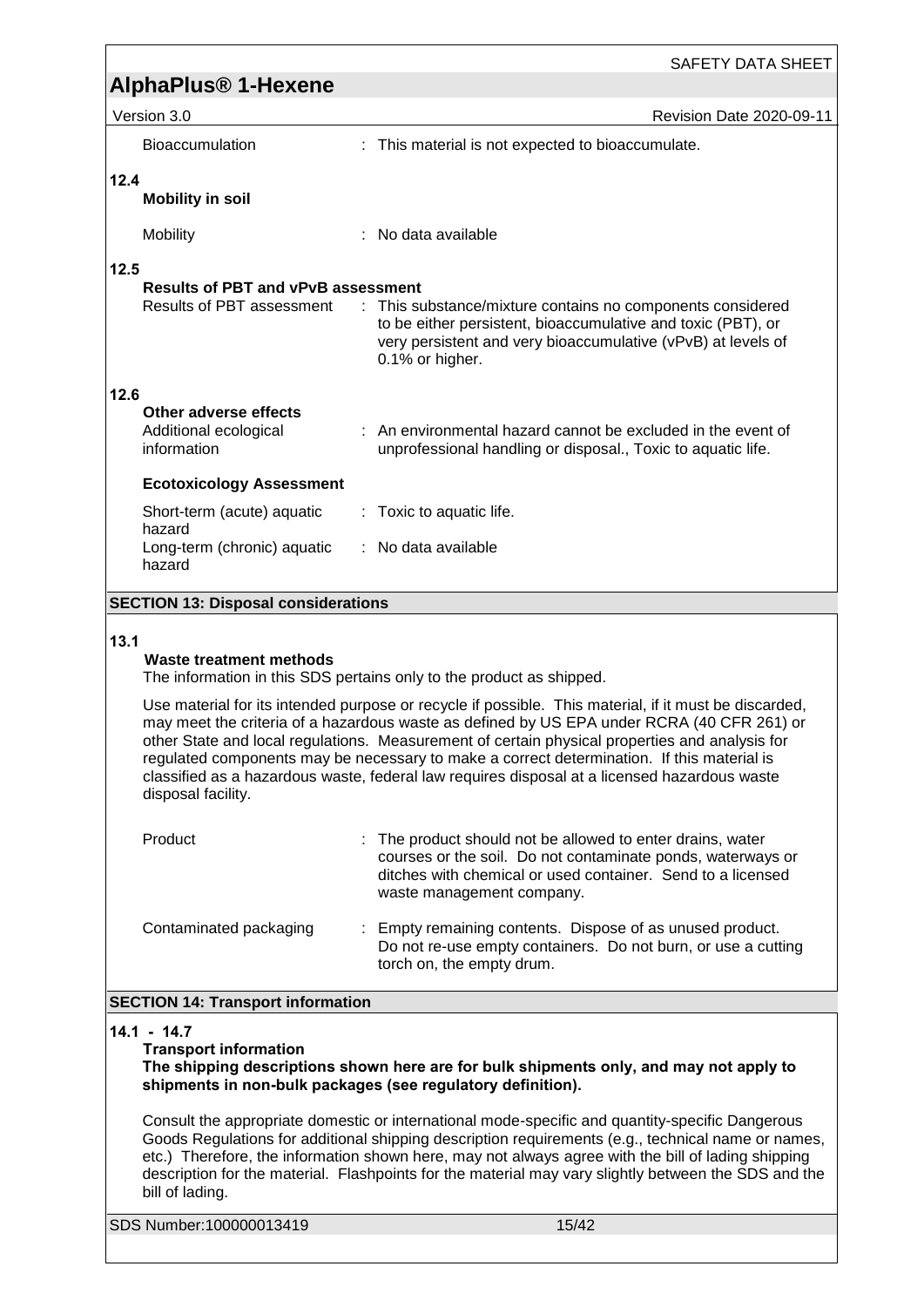SAFETY DATA SHEET

Version 3.0 Revision Date 2020-09-11

| US DOT (UNITED STATES DEPARTMENT OF TRANSPORTATION)<br>UN2370, 1-HEXENE, 3, II          |                                                                                                                                                                                              |
|-----------------------------------------------------------------------------------------|----------------------------------------------------------------------------------------------------------------------------------------------------------------------------------------------|
| IMO / IMDG (INTERNATIONAL MARITIME DANGEROUS GOODS)<br>UN2370, 1-HEXENE, 3, II, (-26°C) |                                                                                                                                                                                              |
| IATA (INTERNATIONAL AIR TRANSPORT ASSOCIATION)<br>UN2370, 1-HEXENE, 3, II               |                                                                                                                                                                                              |
| ADR (AGREEMENT ON DANGEROUS GOODS BY ROAD (EUROPE))<br>UN2370, 1-HEXENE, 3, II, (D/E)   |                                                                                                                                                                                              |
| DANGEROUS GOODS (EUROPE))<br>UN2370, 1-HEXENE, 3, II                                    | RID (REGULATIONS CONCERNING THE INTERNATIONAL TRANSPORT OF                                                                                                                                   |
| OF DANGEROUS GOODS BY INLAND WATERWAYS)<br>UN2370, 1-HEXENE, 3, II                      | ADN (EUROPEAN AGREEMENT CONCERNING THE INTERNATIONAL CARRIAGE                                                                                                                                |
|                                                                                         |                                                                                                                                                                                              |
|                                                                                         |                                                                                                                                                                                              |
| Transport in bulk according to Annex II of MARPOL 73/78 and the IBC Code                |                                                                                                                                                                                              |
| <b>SECTION 15: Regulatory information</b>                                               |                                                                                                                                                                                              |
| 15.1<br><b>National legislation</b>                                                     | Safety, health and environmental regulations/legislation specific for the substance or mixture                                                                                               |
| <b>Restriction of Chemicals (REACH)</b>                                                 | Commission Regulation (EU) 2015/830 of 28 May 2015 amending Regulation (EC) No 1907/2006 of<br>the European Parliament and of the Council on the Registration, Evaluation, Authorisation and |
| <b>Water contaminating class</b><br>(Germany)                                           | : WGK 2 obviously hazardous to water                                                                                                                                                         |
| 15.2<br><b>Chemical Safety Assessment</b>                                               |                                                                                                                                                                                              |
| <b>Components</b><br>hex-1-ene                                                          | A Chemical Safety Assessment<br>209-753-1<br>has been carried out for this<br>substance.                                                                                                     |
| <b>Notification status</b><br>Europe REACH                                              | This product is in full compliance according to REACH<br>regulation 1907/2006/EC.                                                                                                            |
| SDS Number:100000013419                                                                 | 16/42                                                                                                                                                                                        |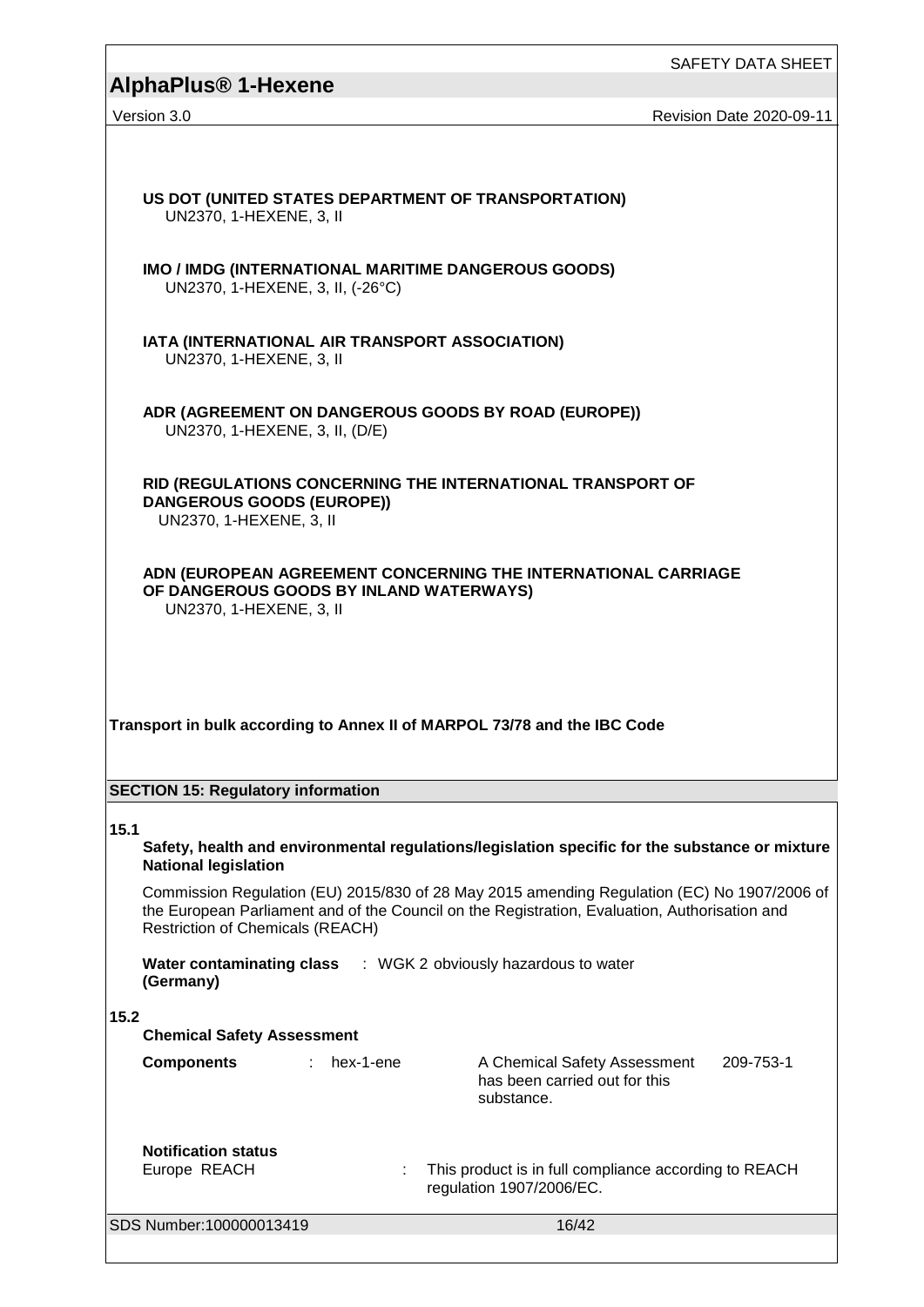|                                                                                                      | <b>SAFETY DATA SHEET</b>                                                                                                                                                                                                                                                                                                                           |
|------------------------------------------------------------------------------------------------------|----------------------------------------------------------------------------------------------------------------------------------------------------------------------------------------------------------------------------------------------------------------------------------------------------------------------------------------------------|
| <b>AlphaPlus<sup>®</sup> 1-Hexene</b>                                                                |                                                                                                                                                                                                                                                                                                                                                    |
| Version 3.0                                                                                          | <b>Revision Date 2020-09-11</b>                                                                                                                                                                                                                                                                                                                    |
| Switzerland CH INV<br>United States of America (USA)<br><b>TSCA</b><br>Canada DSL                    | On the inventory, or in compliance with the inventory<br>On or in compliance with the active portion of the<br><b>TSCA inventory</b><br>All components of this product are on the Canadian<br><b>DSL</b>                                                                                                                                           |
| Australia AICS<br>New Zealand NZIoC<br>Japan ENCS<br>Philippines PICCS<br>China IECSC<br>Taiwan TCSI | On the inventory, or in compliance with the inventory<br>On the inventory, or in compliance with the inventory<br>On the inventory, or in compliance with the inventory<br>On the inventory, or in compliance with the inventory<br>On the inventory, or in compliance with the inventory<br>On the inventory, or in compliance with the inventory |

#### **SECTION 16: Other information**

**NFPA Classification** : Health Hazard: 1

Fire Hazard: 3 Reactivity Hazard: 0

#### **Further information**

Significant changes since the last version are highlighted in the margin. This version replaces all previous versions.

**0**

**3**

**1**

The information in this SDS pertains only to the product as shipped.

The information provided in this Safety Data Sheet is correct to the best of our knowledge, information and belief at the date of its publication. The information given is designed only as a guidance for safe handling, use, processing, storage, transportation, disposal and release and is not to be considered a warranty or quality specification. The information relates only to the specific material designated and may not be valid for such material used in combination with any other materials or in any process, unless specified in the text.

| <b>ACGIH</b>     | American Conference of                                             | LD50         | Key or legend to abbreviations and acronyms used in the safety data sheet<br>Lethal Dose 50% |
|------------------|--------------------------------------------------------------------|--------------|----------------------------------------------------------------------------------------------|
|                  | Government Industrial Hygienists                                   |              |                                                                                              |
| <b>AICS</b>      | Australia, Inventory of Chemical<br>Substances                     | <b>LOAEL</b> | Lowest Observed Adverse Effect<br>Level                                                      |
| <b>DSL</b>       | Canada, Domestic Substances<br>List                                | <b>NFPA</b>  | National Fire Protection Agency                                                              |
| <b>NDSL</b>      | Canada, Non-Domestic<br>Substances List                            | <b>NIOSH</b> | National Institute for Occupational<br>Safety & Health                                       |
| <b>CNS</b>       | Central Nervous System                                             | <b>NTP</b>   | National Toxicology Program                                                                  |
| CAS              | <b>Chemical Abstract Service</b>                                   | <b>NZIOC</b> | New Zealand Inventory of<br>Chemicals                                                        |
| <b>EC50</b>      | <b>Effective Concentration</b>                                     | <b>NOAEL</b> | No Observable Adverse Effect<br>Level                                                        |
| EC <sub>50</sub> | <b>Effective Concentration 50%</b>                                 | <b>NOEC</b>  | No Observed Effect Concentration                                                             |
| <b>FGEST</b>     | <b>EOSCA Generic Exposure</b><br>Scenario Tool                     | OSHA         | Occupational Safety & Health<br>Administration                                               |
| <b>EOSCA</b>     | <b>European Oilfield Specialty</b><br><b>Chemicals Association</b> | PEL          | Permissible Exposure Limit                                                                   |
| <b>EINECS</b>    | European Inventory of Existing<br><b>Chemical Substances</b>       | <b>PICCS</b> | Philippines Inventory of<br><b>Commercial Chemical Substances</b>                            |
| <b>MAK</b>       | Germany Maximum Concentration<br>Values                            | <b>PRNT</b>  | <b>Presumed Not Toxic</b>                                                                    |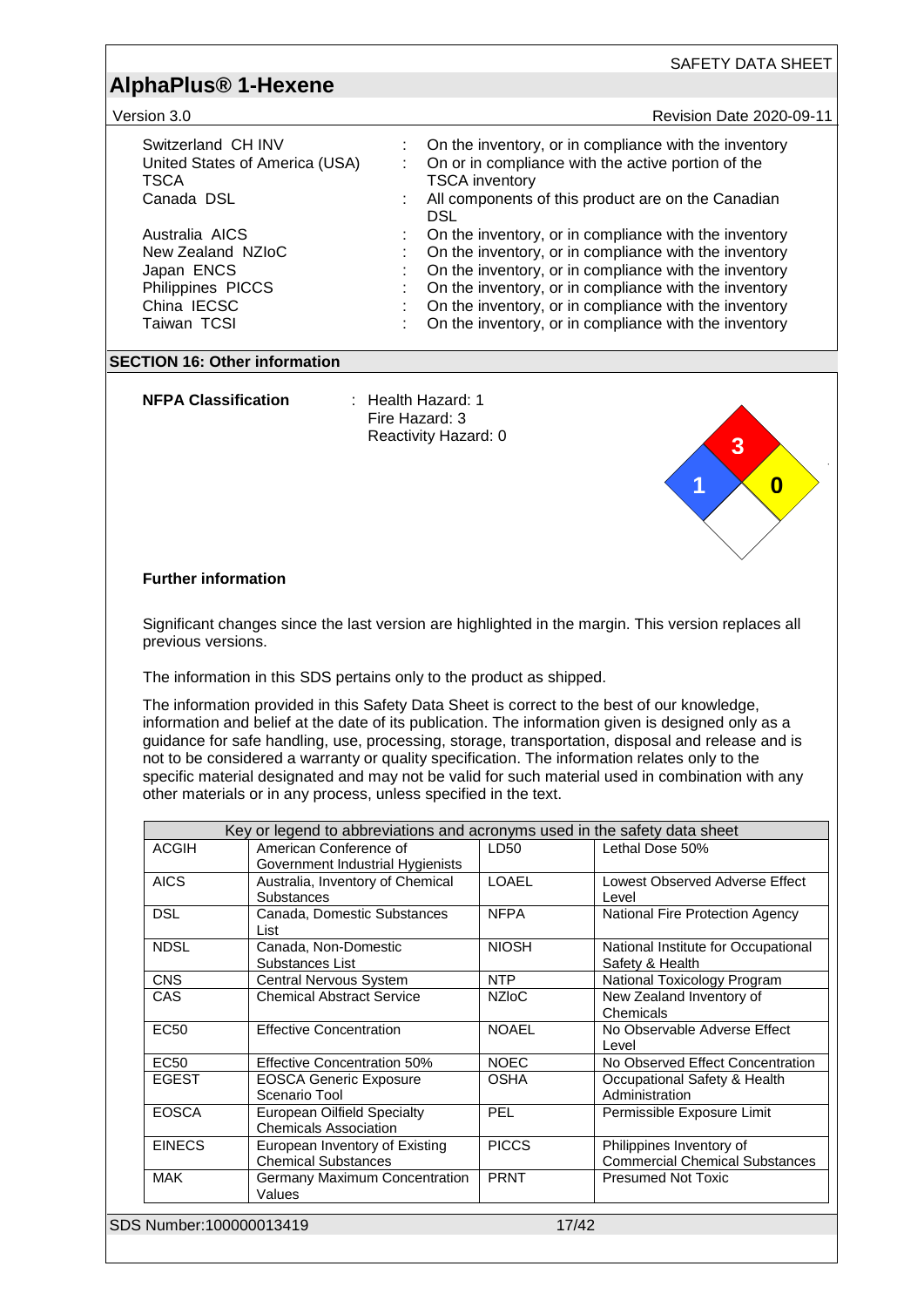#### SAFETY DATA SHEET

Version 3.0 Revision Date 2020-09-11

| <b>GHS</b>   | <b>Globally Harmonized System</b>                                  | <b>RCRA</b>  | <b>Resource Conservation Recovery</b><br>Act                                                      |
|--------------|--------------------------------------------------------------------|--------------|---------------------------------------------------------------------------------------------------|
| $>=$         | Greater Than or Equal To                                           | <b>STEL</b>  | Short-term Exposure Limit                                                                         |
| IC50         | Inhibition Concentration 50%                                       | <b>SARA</b>  | Superfund Amendments and<br>Reauthorization Act.                                                  |
| <b>IARC</b>  | International Agency for Research<br>on Cancer                     | <b>TLV</b>   | <b>Threshold Limit Value</b>                                                                      |
| <b>IECSC</b> | <b>Inventory of Existing Chemical</b><br>Substances in China       | <b>TWA</b>   | Time Weighted Average                                                                             |
| <b>ENCS</b>  | Japan, Inventory of Existing and<br><b>New Chemical Substances</b> | <b>TSCA</b>  | <b>Toxic Substance Control Act</b>                                                                |
| <b>KECI</b>  | Korea, Existing Chemical<br>Inventory                              | <b>UVCB</b>  | Unknown or Variable Composition,<br>Complex Reaction Products, and<br><b>Biological Materials</b> |
| $\leq$       | Less Than or Equal To                                              | <b>WHMIS</b> | Workplace Hazardous Materials<br><b>Information System</b>                                        |
| LC50         | Lethal Concentration 50%                                           |              |                                                                                                   |

#### **Full text of H-Statements referred to under sections 2 and 3.**

| H <sub>225</sub> | Highly flammable liquid and vapor.            |
|------------------|-----------------------------------------------|
| H304             | May be fatal if swallowed and enters airways. |
| H336             | May cause drowsiness or dizziness.            |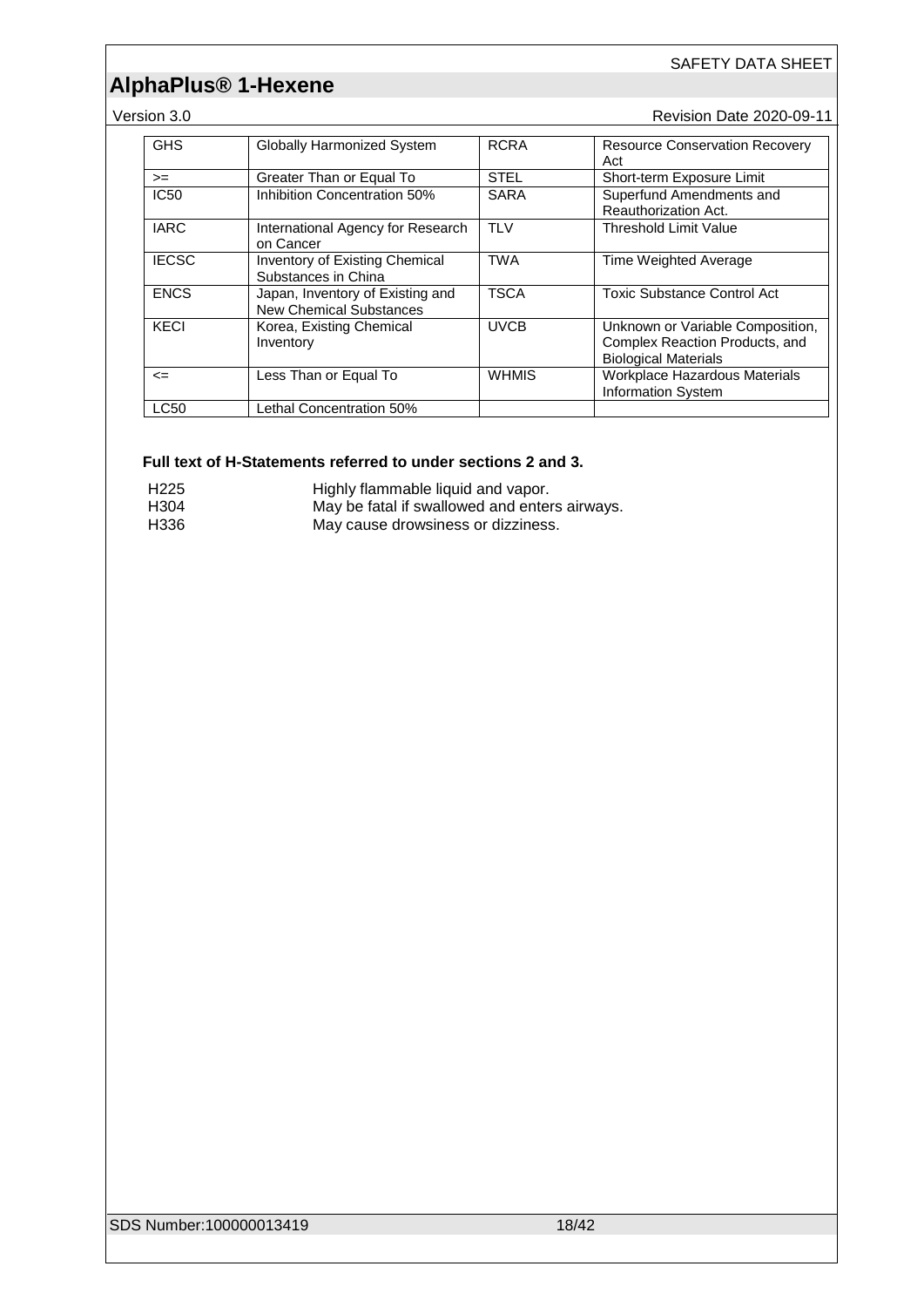**Annex**

SAFETY DATA SHEET

Version 3.0 Revision Date 2020-09-11

| 1. Short title of Exposure Scenario: Manufacture                                                                                                                                                           |                                                                                                                                                                                                                                                                                                                                                                                                                                                                                         |  |
|------------------------------------------------------------------------------------------------------------------------------------------------------------------------------------------------------------|-----------------------------------------------------------------------------------------------------------------------------------------------------------------------------------------------------------------------------------------------------------------------------------------------------------------------------------------------------------------------------------------------------------------------------------------------------------------------------------------|--|
| Main User Groups                                                                                                                                                                                           | : SU 3: Industrial uses: Uses of substances as such or in                                                                                                                                                                                                                                                                                                                                                                                                                               |  |
| Sector of use                                                                                                                                                                                              | preparations at industrial sites<br>: SU3, SU8, SU9: Industrial Manufacturing (all), Manufacture of<br>bulk, large scale chemicals (including petroleum products),                                                                                                                                                                                                                                                                                                                      |  |
| Process category                                                                                                                                                                                           | Manufacture of fine chemicals<br>PROC1: Use in closed process, no likelihood of exposure<br>PROC2: Use in closed, continuous process with occasional<br>controlled exposure<br>PROC3: Use in closed batch process (synthesis or<br>formulation)<br>PROC4: Use in batch and other process (synthesis) where<br>opportunity for exposure arises<br>PROC8a: Transfer of substance or preparation<br>(charging/discharging) from/to vessels/large containers at<br>non-dedicated facilities |  |
|                                                                                                                                                                                                            | <b>PROC8b:</b> Transfer of substance or preparation (charging/<br>discharging) from/ to vessels/ large containers at dedicated<br>facilities<br><b>PROC15:</b> Use as laboratory reagent                                                                                                                                                                                                                                                                                                |  |
| Environmental release category                                                                                                                                                                             | <b>ERC1, ERC4: Manufacture of substances, Industrial use of</b><br>processing aids in processes and products, not becoming part<br>of articles                                                                                                                                                                                                                                                                                                                                          |  |
| Further information                                                                                                                                                                                        | Manufacture of the substance or use as a process chemical or<br>extraction agent. Includes recycling/ recovery, material<br>transfers, storage, maintenance and loading (including marine<br>vessel/barge, road/rail car and bulk container), sampling and<br>associated laboratory activities                                                                                                                                                                                          |  |
| 2.1 Contributing scenario controlling environmental exposure for:ERC1, ERC4:<br>Manufacture of the substance, Use of non-reactive processing aid at industrial site (no<br>inclusion into or onto article) |                                                                                                                                                                                                                                                                                                                                                                                                                                                                                         |  |
| (Msafe)                                                                                                                                                                                                    | : $166.834$ kg/day                                                                                                                                                                                                                                                                                                                                                                                                                                                                      |  |
| Environment factors not influenced by risk management<br>Flow rate<br><b>Dilution Factor (River)</b><br>Dilution Factor (Coastal Areas)                                                                    | 18.000 m3/d<br>40<br>: 100                                                                                                                                                                                                                                                                                                                                                                                                                                                              |  |
| Conditions and measures related to municipal sewage treatment plant<br>Type of Sewage Treatment Plant<br>Flow rate of sewage treatment<br>plant effluent                                                   | : Municipal sewage treatment plant<br>$: 2.000 \text{ m}$ 3/d                                                                                                                                                                                                                                                                                                                                                                                                                           |  |
| Effectiveness (of a measure)<br>Sludge Treatment                                                                                                                                                           | : 96,8%<br>: Prevent discharge of undissolved substance to or recover                                                                                                                                                                                                                                                                                                                                                                                                                   |  |
| SDS Number:100000013419                                                                                                                                                                                    | 19/42                                                                                                                                                                                                                                                                                                                                                                                                                                                                                   |  |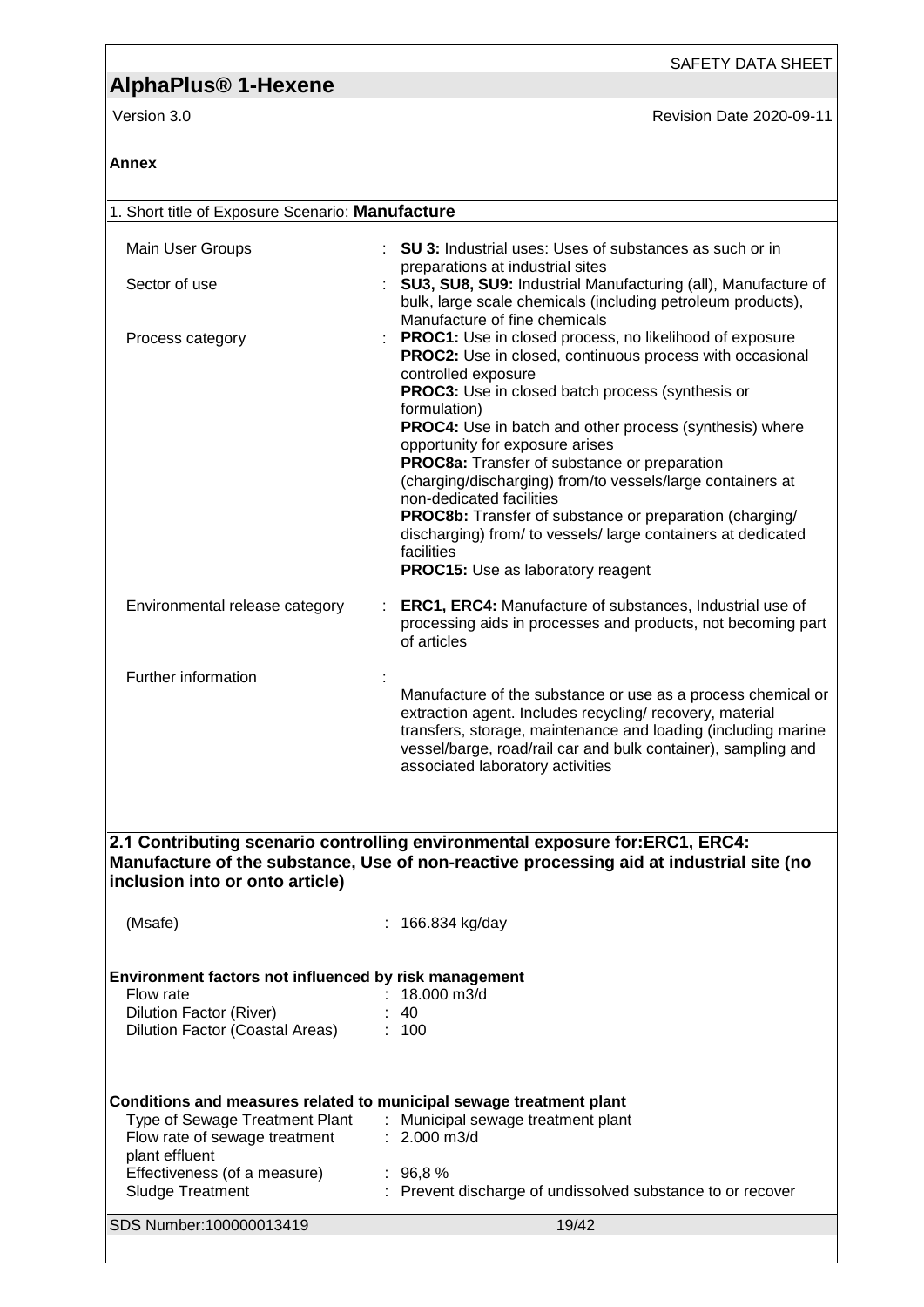|                                                                                                               | SAFETY DATA SHEET                                                                                                                                                                                                                                                                                                                                                                                                                                                                                                                                                                                                                                                                                                                                                                                                                                                      |  |
|---------------------------------------------------------------------------------------------------------------|------------------------------------------------------------------------------------------------------------------------------------------------------------------------------------------------------------------------------------------------------------------------------------------------------------------------------------------------------------------------------------------------------------------------------------------------------------------------------------------------------------------------------------------------------------------------------------------------------------------------------------------------------------------------------------------------------------------------------------------------------------------------------------------------------------------------------------------------------------------------|--|
| <b>AlphaPlus<sup>®</sup> 1-Hexene</b>                                                                         |                                                                                                                                                                                                                                                                                                                                                                                                                                                                                                                                                                                                                                                                                                                                                                                                                                                                        |  |
| Version 3.0                                                                                                   | <b>Revision Date 2020-09-11</b>                                                                                                                                                                                                                                                                                                                                                                                                                                                                                                                                                                                                                                                                                                                                                                                                                                        |  |
|                                                                                                               | from wastewater., Do not apply industrial sludge to natural<br>soils., Sewage sludge should be incinerated, contained or<br>reclaimed.                                                                                                                                                                                                                                                                                                                                                                                                                                                                                                                                                                                                                                                                                                                                 |  |
| Waste treatment                                                                                               | Conditions and measures related to external treatment of waste for disposal<br>: External treatment and disposal of waste should comply with<br>applicable local and/or national regulations.                                                                                                                                                                                                                                                                                                                                                                                                                                                                                                                                                                                                                                                                          |  |
|                                                                                                               | 2.2 Contributing scenario controlling worker exposure for: PROC1, PROC2, PROC3,<br>PROC4, PROC8a, PROC8b, PROC15: Chemical production or refinery in closed process<br>without likelihood of exposure or processes with equivalent containment conditions,<br>Chemical production or refinery in closed continuous process with occasional<br>controlled exposure or processes with equivalent containment conditions, Manufacture<br>or formulation in the chemical industry in closed batch processes with occasional<br>controlled exposure or processes with equivalent containment condition, Chemical<br>production where opportunity for exposure arises, Transfer of substance or mixture<br>(charging/discharging) at non dedicated-facilities, Transfer of substance or mixture<br>(charging/discharging) at dedicated facilities, Use as laboratory reagent |  |
| <b>Product characteristics</b><br>Physical Form (at time of use)                                              | : Liquid, vapour pressure > 10 kPa at Standard Temperature<br>and Pressure                                                                                                                                                                                                                                                                                                                                                                                                                                                                                                                                                                                                                                                                                                                                                                                             |  |
| <b>Amount used</b><br>Remarks                                                                                 | Not applicable                                                                                                                                                                                                                                                                                                                                                                                                                                                                                                                                                                                                                                                                                                                                                                                                                                                         |  |
| Frequency and duration of use                                                                                 |                                                                                                                                                                                                                                                                                                                                                                                                                                                                                                                                                                                                                                                                                                                                                                                                                                                                        |  |
| 3. Exposure estimation and reference to its source                                                            |                                                                                                                                                                                                                                                                                                                                                                                                                                                                                                                                                                                                                                                                                                                                                                                                                                                                        |  |
| by the Exposure Scenario                                                                                      | 4. Guidance to Downstream User to evaluate whether he works inside the boundaries set                                                                                                                                                                                                                                                                                                                                                                                                                                                                                                                                                                                                                                                                                                                                                                                  |  |
|                                                                                                               | Guidance is based on assumed operating conditions which may not be applicable to all sites;<br>thus, scaling may be necessary to define appropriate site-specific risk management measures.                                                                                                                                                                                                                                                                                                                                                                                                                                                                                                                                                                                                                                                                            |  |
| either alone or in combination.<br>combination.<br>(http://cefic.org/en/reach-for-industries-libraries.html). | Required removal efficiency for wastewater can be achieved using onsite/offsite technologies,<br>Required removal efficiency for air can be achieved using on-site technologies, either alone or in<br>Further details on scaling and control technologies are provided in SpERC factsheet                                                                                                                                                                                                                                                                                                                                                                                                                                                                                                                                                                             |  |
| 1. Short title of Exposure Scenario: Use as an intermediate                                                   |                                                                                                                                                                                                                                                                                                                                                                                                                                                                                                                                                                                                                                                                                                                                                                                                                                                                        |  |
| Main User Groups<br>Sector of use                                                                             | : SU 3: Industrial uses: Uses of substances as such or in<br>preparations at industrial sites<br>: SU3, SU8, SU9: Industrial Manufacturing (all), Manufacture of<br>bulk, large scale chemicals (including petroleum products),                                                                                                                                                                                                                                                                                                                                                                                                                                                                                                                                                                                                                                        |  |
| Process category                                                                                              | Manufacture of fine chemicals<br><b>PROC1:</b> Use in closed process, no likelihood of exposure<br><b>PROC2:</b> Use in closed, continuous process with occasional                                                                                                                                                                                                                                                                                                                                                                                                                                                                                                                                                                                                                                                                                                     |  |
| SDS Number:100000013419                                                                                       | 20/42                                                                                                                                                                                                                                                                                                                                                                                                                                                                                                                                                                                                                                                                                                                                                                                                                                                                  |  |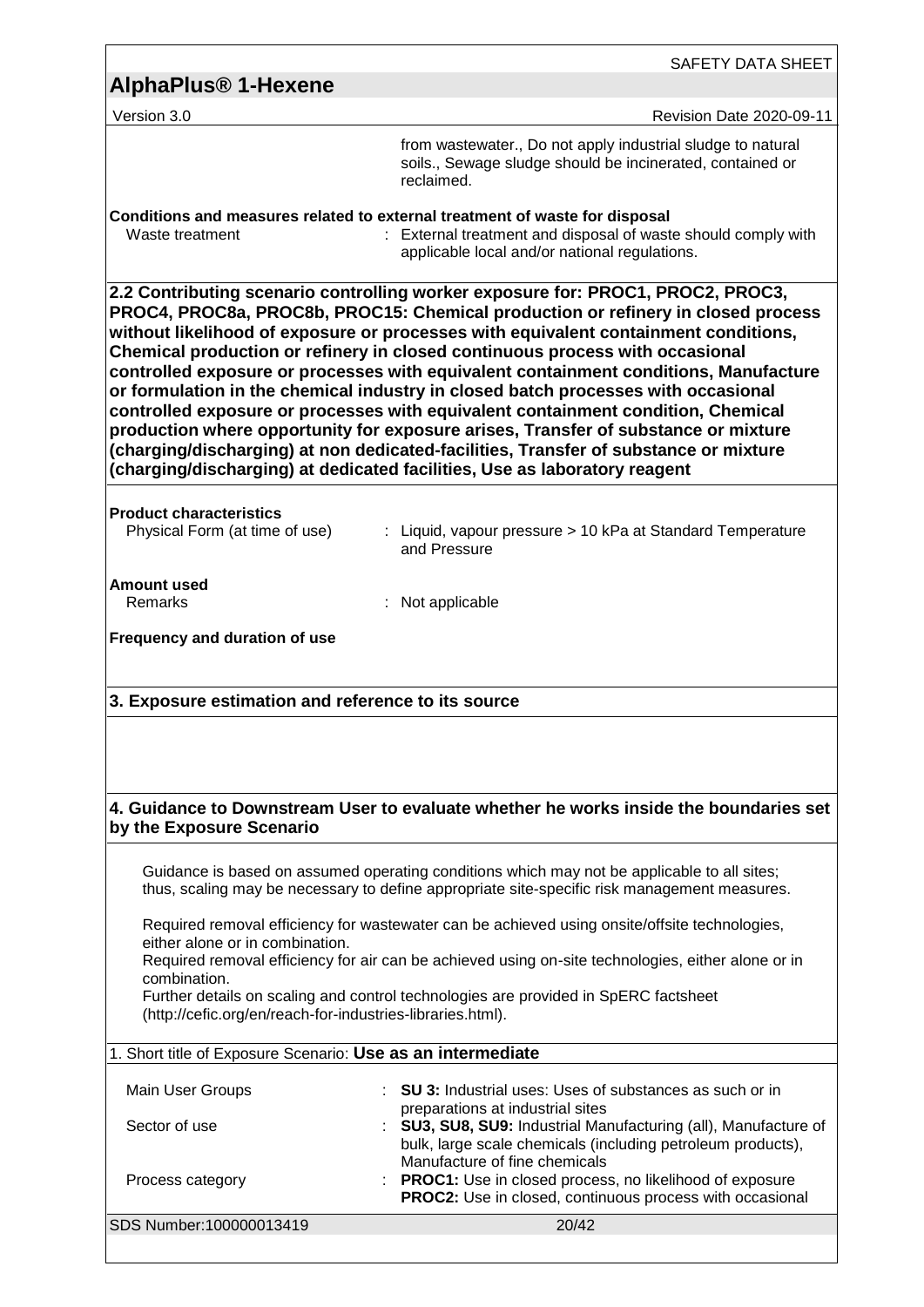|                                                                                                                                                                                                                                                                                                                                                                                                                                                                                                                                                                                                                                                                                                                                                                                                                               | SAFETY DATA SHEET                                                                                                                                                                                                                                                                                                                                                                                                                                                                                                                  |
|-------------------------------------------------------------------------------------------------------------------------------------------------------------------------------------------------------------------------------------------------------------------------------------------------------------------------------------------------------------------------------------------------------------------------------------------------------------------------------------------------------------------------------------------------------------------------------------------------------------------------------------------------------------------------------------------------------------------------------------------------------------------------------------------------------------------------------|------------------------------------------------------------------------------------------------------------------------------------------------------------------------------------------------------------------------------------------------------------------------------------------------------------------------------------------------------------------------------------------------------------------------------------------------------------------------------------------------------------------------------------|
| AlphaPlus <sup>®</sup> 1-Hexene                                                                                                                                                                                                                                                                                                                                                                                                                                                                                                                                                                                                                                                                                                                                                                                               |                                                                                                                                                                                                                                                                                                                                                                                                                                                                                                                                    |
| Version 3.0                                                                                                                                                                                                                                                                                                                                                                                                                                                                                                                                                                                                                                                                                                                                                                                                                   | Revision Date 2020-09-11                                                                                                                                                                                                                                                                                                                                                                                                                                                                                                           |
|                                                                                                                                                                                                                                                                                                                                                                                                                                                                                                                                                                                                                                                                                                                                                                                                                               | controlled exposure<br><b>PROC3:</b> Use in closed batch process (synthesis or<br>formulation)<br><b>PROC4:</b> Use in batch and other process (synthesis) where<br>opportunity for exposure arises<br>PROC8a: Transfer of substance or preparation<br>(charging/discharging) from/to vessels/large containers at<br>non-dedicated facilities<br><b>PROC8b:</b> Transfer of substance or preparation (charging/<br>discharging) from/ to vessels/ large containers at dedicated<br>facilities<br>PROC15: Use as laboratory reagent |
| Environmental release category<br>÷                                                                                                                                                                                                                                                                                                                                                                                                                                                                                                                                                                                                                                                                                                                                                                                           | <b>ERC6a:</b> Industrial use resulting in manufacture of another<br>substance (use of intermediates)                                                                                                                                                                                                                                                                                                                                                                                                                               |
| Further information                                                                                                                                                                                                                                                                                                                                                                                                                                                                                                                                                                                                                                                                                                                                                                                                           | Use as an isolated intermediate under strictly controlled<br>conditions                                                                                                                                                                                                                                                                                                                                                                                                                                                            |
| intermediate                                                                                                                                                                                                                                                                                                                                                                                                                                                                                                                                                                                                                                                                                                                                                                                                                  | 2.1 Contributing scenario controlling environmental exposure for:ERC6a: Use of                                                                                                                                                                                                                                                                                                                                                                                                                                                     |
| (Msafe)                                                                                                                                                                                                                                                                                                                                                                                                                                                                                                                                                                                                                                                                                                                                                                                                                       | : 166.837 kg/day                                                                                                                                                                                                                                                                                                                                                                                                                                                                                                                   |
| Environment factors not influenced by risk management<br>Flow rate<br>Dilution Factor (River)<br><b>Dilution Factor (Coastal Areas)</b>                                                                                                                                                                                                                                                                                                                                                                                                                                                                                                                                                                                                                                                                                       | 18,000 m3/d<br>10<br>100                                                                                                                                                                                                                                                                                                                                                                                                                                                                                                           |
| Conditions and measures related to municipal sewage treatment plant<br>Type of Sewage Treatment Plant<br>Flow rate of sewage treatment<br>plant effluent<br>Effectiveness (of a measure)<br><b>Sludge Treatment</b>                                                                                                                                                                                                                                                                                                                                                                                                                                                                                                                                                                                                           | Municipal sewage treatment plant<br>$2.000$ m $3/d$<br>: 96.8%<br>: Prevent discharge of undissolved substance to or recover<br>from wastewater., Do not apply industrial sludge to natural<br>soils., Sewage sludge should be incinerated, contained or<br>reclaimed.                                                                                                                                                                                                                                                             |
| Waste treatment                                                                                                                                                                                                                                                                                                                                                                                                                                                                                                                                                                                                                                                                                                                                                                                                               | Conditions and measures related to external treatment of waste for disposal<br>: External treatment and disposal of waste should comply with<br>applicable local and/or national regulations.                                                                                                                                                                                                                                                                                                                                      |
| 2.2 Contributing scenario controlling worker exposure for: PROC1, PROC2, PROC3,<br>PROC4, PROC8a, PROC8b, PROC15: Chemical production or refinery in closed process<br>without likelihood of exposure or processes with equivalent containment conditions,<br>Chemical production or refinery in closed continuous process with occasional<br>controlled exposure or processes with equivalent containment conditions, Manufacture<br>or formulation in the chemical industry in closed batch processes with occasional<br>controlled exposure or processes with equivalent containment condition, Chemical<br>production where opportunity for exposure arises, Transfer of substance or mixture<br>(charging/discharging) at non dedicated-facilities, Transfer of substance or mixture<br>21/42<br>SDS Number:100000013419 |                                                                                                                                                                                                                                                                                                                                                                                                                                                                                                                                    |
|                                                                                                                                                                                                                                                                                                                                                                                                                                                                                                                                                                                                                                                                                                                                                                                                                               |                                                                                                                                                                                                                                                                                                                                                                                                                                                                                                                                    |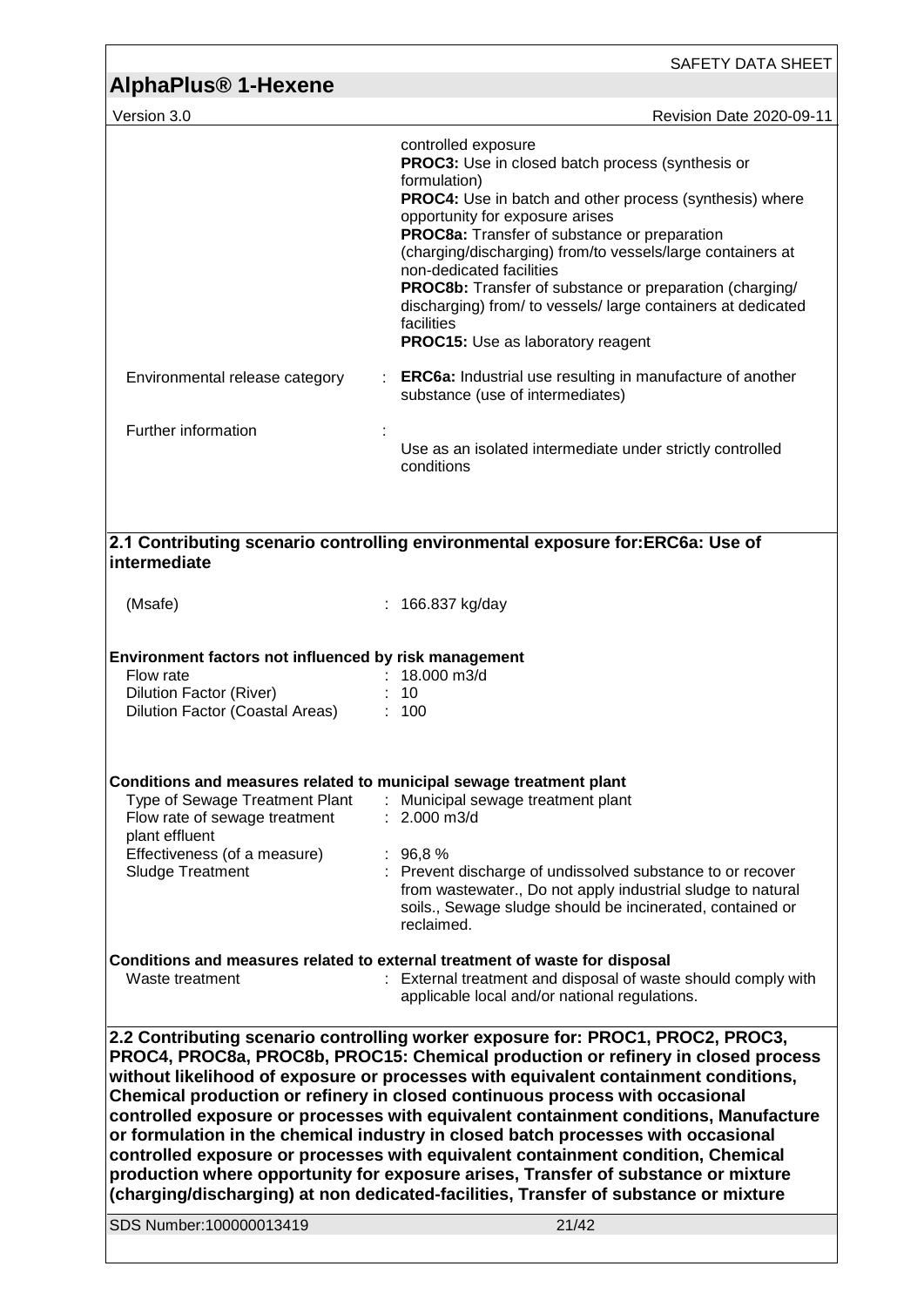Version 3.0 **New Search 2020-09-11** Revision Date 2020-09-11

SAFETY DATA SHEET

#### **(charging/discharging) at dedicated facilities, Use as laboratory reagent**

**Product characteristics**<br>Physical Form (at time of use)

 $\therefore$  Liquid, vapour pressure > 10 kPa at Standard Temperature and Pressure

# **Amount used**

: Not applicable

#### **Frequency and duration of use**

#### **3. Exposure estimation and reference to its source**

#### **4. Guidance to Downstream User to evaluate whether he works inside the boundaries set by the Exposure Scenario**

Guidance is based on assumed operating conditions which may not be applicable to all sites; thus, scaling may be necessary to define appropriate site-specific risk management measures.

Required removal efficiency for wastewater can be achieved using onsite/offsite technologies, either alone or in combination.

Required removal efficiency for air can be achieved using on-site technologies, either alone or in combination.

Further details on scaling and control technologies are provided in SpERC factsheet (http://cefic.org/en/reach-for-industries-libraries.html).

#### 1. Short title of Exposure Scenario: **Formulation**

| Main User Groups<br>Sector of use | : SU 3: Industrial uses: Uses of substances as such or in<br>preparations at industrial sites<br>: SU3, SU 10: Industrial Manufacturing (all), Formulation<br>[mixing] of preparations and/ or re-packaging (excluding<br>alloys)                                                                                                                                                                                                                                                                                                                                                                                                                                                                                                                                                                                                                                                                                                 |
|-----------------------------------|-----------------------------------------------------------------------------------------------------------------------------------------------------------------------------------------------------------------------------------------------------------------------------------------------------------------------------------------------------------------------------------------------------------------------------------------------------------------------------------------------------------------------------------------------------------------------------------------------------------------------------------------------------------------------------------------------------------------------------------------------------------------------------------------------------------------------------------------------------------------------------------------------------------------------------------|
| Process category                  | : PROC1: Use in closed process, no likelihood of exposure<br><b>PROC2:</b> Use in closed, continuous process with occasional<br>controlled exposure<br><b>PROC3:</b> Use in closed batch process (synthesis or<br>formulation)<br><b>PROC4:</b> Use in batch and other process (synthesis) where<br>opportunity for exposure arises<br><b>PROC8a:</b> Transfer of substance or preparation<br>(charging/discharging) from/to vessels/large containers at<br>non-dedicated facilities<br><b>PROC8b:</b> Transfer of substance or preparation (charging/<br>discharging) from/ to vessels/large containers at dedicated<br>facilities<br>: Transfer of substance or preparation into small containers<br>(dedicated filling line, including weighing)<br><b>PROC14:</b> Production of mixtures or articles by tabletting,<br>compression, extrusion, pelletization; Industrial setting;<br><b>PROC15:</b> Use as laboratory reagent |
| Environmental release category    | : <b>ERC2:</b> Formulation of preparations                                                                                                                                                                                                                                                                                                                                                                                                                                                                                                                                                                                                                                                                                                                                                                                                                                                                                        |
| SDS Number: 100000013419          | 22/42                                                                                                                                                                                                                                                                                                                                                                                                                                                                                                                                                                                                                                                                                                                                                                                                                                                                                                                             |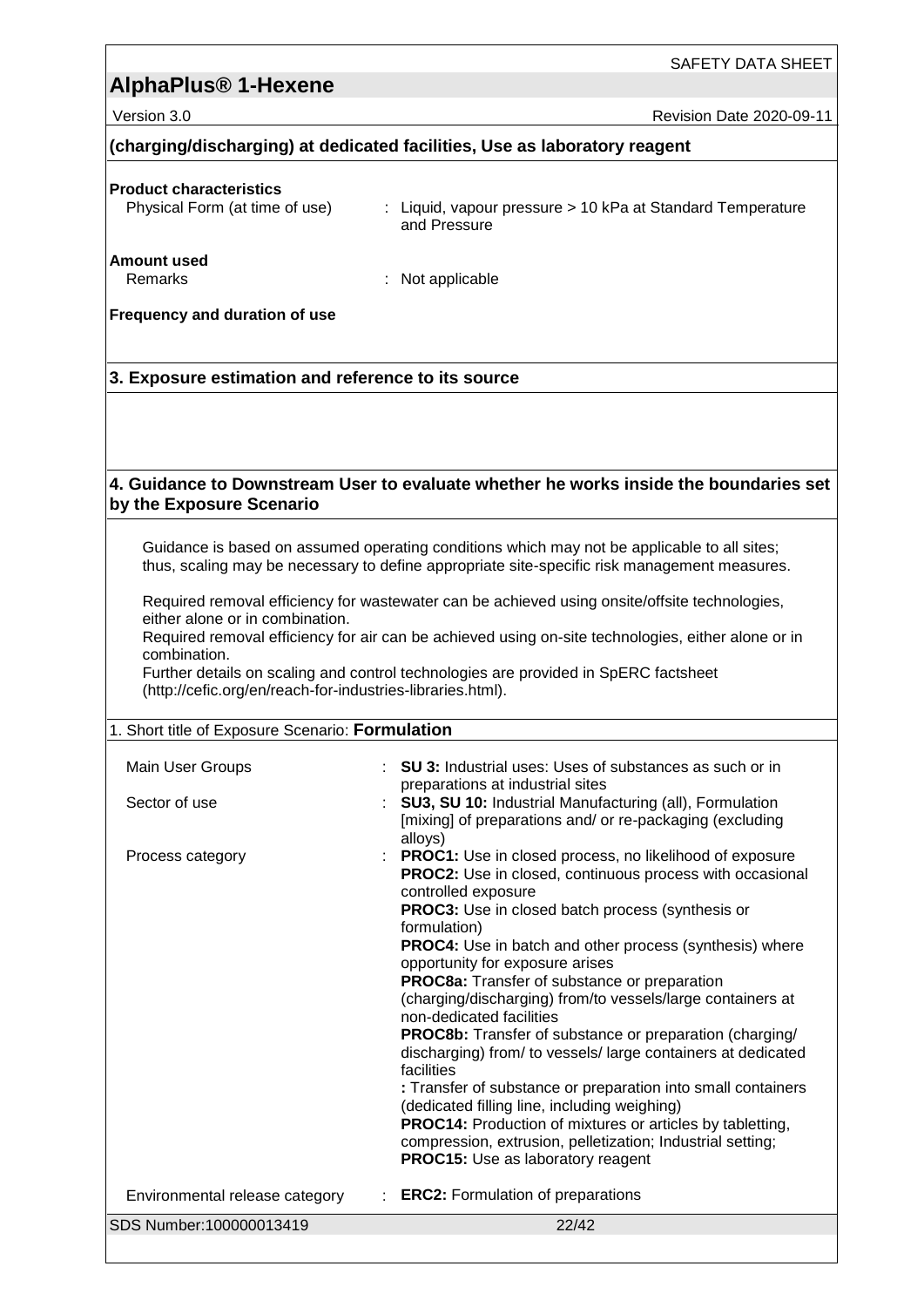|                                                                                                                                                                                                                                                                                                                                                                                                                                                                                                                                                                                                                                                                                                                                                                                                                                                                                                                                                                                                                                                                                                                   | SAFETY DATA SHEET                                                                                                                                                                                                                                                                                                  |  |
|-------------------------------------------------------------------------------------------------------------------------------------------------------------------------------------------------------------------------------------------------------------------------------------------------------------------------------------------------------------------------------------------------------------------------------------------------------------------------------------------------------------------------------------------------------------------------------------------------------------------------------------------------------------------------------------------------------------------------------------------------------------------------------------------------------------------------------------------------------------------------------------------------------------------------------------------------------------------------------------------------------------------------------------------------------------------------------------------------------------------|--------------------------------------------------------------------------------------------------------------------------------------------------------------------------------------------------------------------------------------------------------------------------------------------------------------------|--|
| <b>AlphaPlus<sup>®</sup> 1-Hexene</b>                                                                                                                                                                                                                                                                                                                                                                                                                                                                                                                                                                                                                                                                                                                                                                                                                                                                                                                                                                                                                                                                             |                                                                                                                                                                                                                                                                                                                    |  |
| Version 3.0                                                                                                                                                                                                                                                                                                                                                                                                                                                                                                                                                                                                                                                                                                                                                                                                                                                                                                                                                                                                                                                                                                       | Revision Date 2020-09-11                                                                                                                                                                                                                                                                                           |  |
| Further information                                                                                                                                                                                                                                                                                                                                                                                                                                                                                                                                                                                                                                                                                                                                                                                                                                                                                                                                                                                                                                                                                               | Formulation, packing and re-packing of the substance and its<br>mixtures in batch or continuous operations, including storage,<br>materials transfers, mixing, tabletting, compression,<br>pelletisation, extrusion, large and small scale packing,<br>sampling, maintenance and associated laboratory activities. |  |
| into mixture                                                                                                                                                                                                                                                                                                                                                                                                                                                                                                                                                                                                                                                                                                                                                                                                                                                                                                                                                                                                                                                                                                      | 2.1 Contributing scenario controlling environmental exposure for:ERC2: Formulation                                                                                                                                                                                                                                 |  |
| (Msafe)                                                                                                                                                                                                                                                                                                                                                                                                                                                                                                                                                                                                                                                                                                                                                                                                                                                                                                                                                                                                                                                                                                           | : 248.014 kg/day                                                                                                                                                                                                                                                                                                   |  |
| Environment factors not influenced by risk management<br>Flow rate<br><b>Dilution Factor (River)</b><br>Dilution Factor (Coastal Areas)                                                                                                                                                                                                                                                                                                                                                                                                                                                                                                                                                                                                                                                                                                                                                                                                                                                                                                                                                                           | 18,000 m3/d<br>10<br>: 100                                                                                                                                                                                                                                                                                         |  |
| Conditions and measures related to municipal sewage treatment plant<br>Type of Sewage Treatment Plant<br>Flow rate of sewage treatment<br>plant effluent<br>Effectiveness (of a measure)<br><b>Sludge Treatment</b>                                                                                                                                                                                                                                                                                                                                                                                                                                                                                                                                                                                                                                                                                                                                                                                                                                                                                               | Municipal sewage treatment plant<br>$: 2.000 \text{ m}$ 3/d<br>: 96,8%<br>: Prevent discharge of undissolved substance to or recover<br>from wastewater., Do not apply industrial sludge to natural<br>soils., Sewage sludge should be incinerated, contained or<br>reclaimed.                                     |  |
| Waste treatment                                                                                                                                                                                                                                                                                                                                                                                                                                                                                                                                                                                                                                                                                                                                                                                                                                                                                                                                                                                                                                                                                                   | Conditions and measures related to external treatment of waste for disposal<br>: External treatment and disposal of waste should comply with<br>applicable local and/or national regulations.                                                                                                                      |  |
| 2.2 Contributing scenario controlling worker exposure for: PROC1, PROC2, PROC3,<br>PROC4, PROC5, PROC8a, PROC8b, PROC9, PROC14, PROC15: Chemical production or<br>refinery in closed process without likelihood of exposure or processes with equivalent<br>containment conditions, Chemical production or refinery in closed continuous process<br>with occasional controlled exposure or processes with equivalent containment<br>conditions, Manufacture or formulation in the chemical industry in closed batch<br>processes with occasional controlled exposure or processes with equivalent<br>containment condition, Chemical production where opportunity for exposure arises,<br>Mixing or blending in batch processes, Transfer of substance or mixture<br>(charging/discharging) at non dedicated-facilities, Transfer of substance or mixture<br>(charging/discharging) at dedicated facilities, Transfer of substance or mixture into<br>small containers (dedicated filling line, including weighing), Tabletting, compression,<br>extrusion, pelettisation, granulation, Use as laboratory reagent |                                                                                                                                                                                                                                                                                                                    |  |
| <b>Product characteristics</b><br>Physical Form (at time of use)                                                                                                                                                                                                                                                                                                                                                                                                                                                                                                                                                                                                                                                                                                                                                                                                                                                                                                                                                                                                                                                  | : Liquid, vapour pressure > 10 kPa at Standard Temperature<br>and Pressure                                                                                                                                                                                                                                         |  |
| <b>Amount used</b><br>Remarks                                                                                                                                                                                                                                                                                                                                                                                                                                                                                                                                                                                                                                                                                                                                                                                                                                                                                                                                                                                                                                                                                     | Not applicable                                                                                                                                                                                                                                                                                                     |  |
| SDS Number:100000013419                                                                                                                                                                                                                                                                                                                                                                                                                                                                                                                                                                                                                                                                                                                                                                                                                                                                                                                                                                                                                                                                                           | 23/42                                                                                                                                                                                                                                                                                                              |  |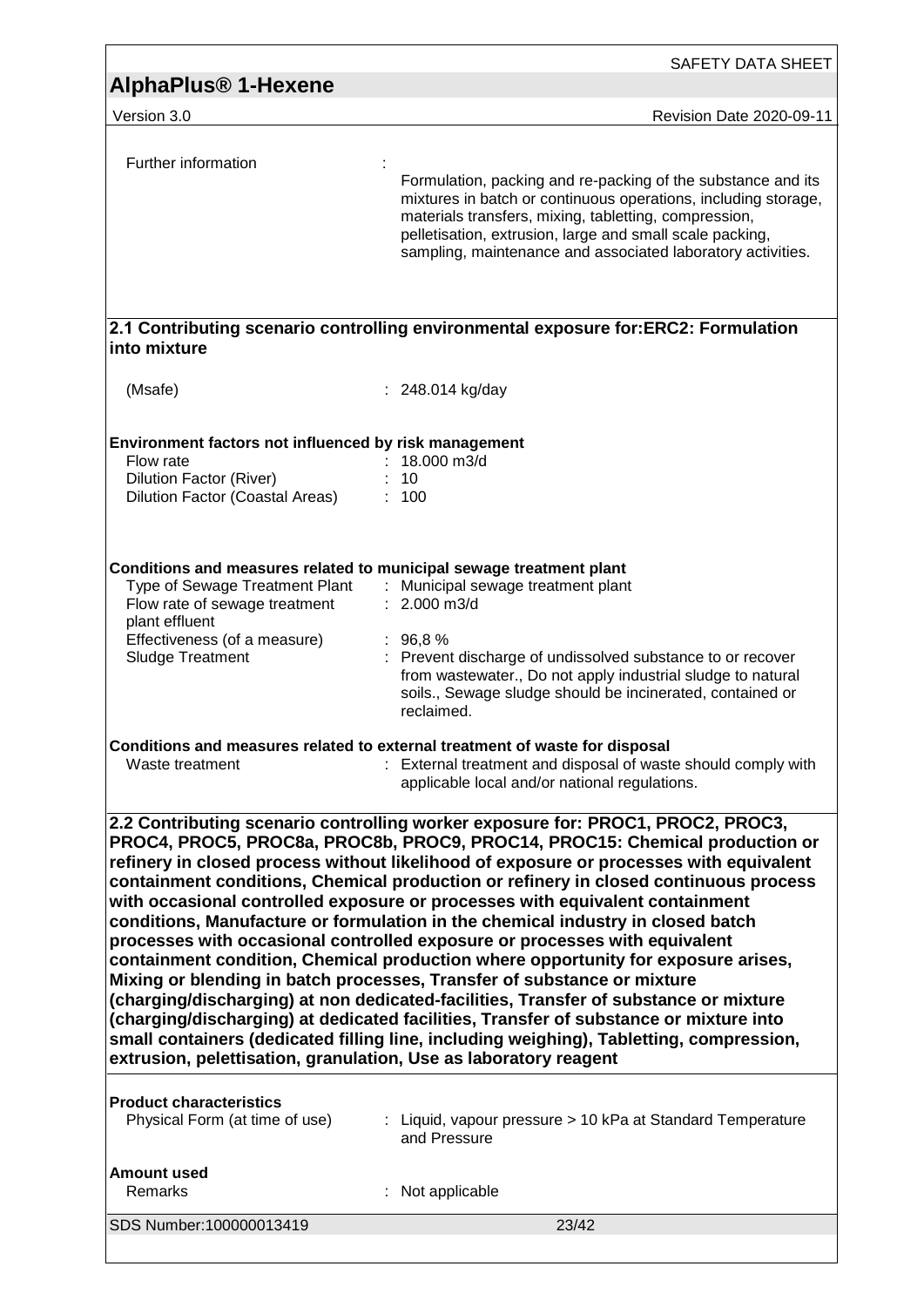Version 3.0 **CONFIDENTIAL CONFIDENTIAL CONFIDENTIAL CONFIDENTIAL CONFIDENTIAL CONFIDENTIAL CONFIDENTIAL CONFIDENTIAL CONFIDENTIAL CONFIDENTIAL CONFIDENTIAL CONFIDENTIAL CONFIDENTIAL CONFIDENTIAL CONFIDENTIAL CONFIDENTIAL C** 

#### **Frequency and duration of use**

#### **3. Exposure estimation and reference to its source**

#### **4. Guidance to Downstream User to evaluate whether he works inside the boundaries set by the Exposure Scenario**

Guidance is based on assumed operating conditions which may not be applicable to all sites; thus, scaling may be necessary to define appropriate site-specific risk management measures.

Required removal efficiency for wastewater can be achieved using onsite/offsite technologies, either alone or in combination.

Required removal efficiency for air can be achieved using on-site technologies, either alone or in combination.

Further details on scaling and control technologies are provided in SpERC factsheet (http://cefic.org/en/reach-for-industries-libraries.html).

#### 1. Short title of Exposure Scenario: **Lubricants - Industrial**

| Main User Groups                  | SU 3: Industrial uses: Uses of substances as such or in<br>preparations at industrial sites                                                                                                                                                                                                                                                                                                                                                                                                                                                                                                                                                                                                                                                                                                                                                                                                                        |
|-----------------------------------|--------------------------------------------------------------------------------------------------------------------------------------------------------------------------------------------------------------------------------------------------------------------------------------------------------------------------------------------------------------------------------------------------------------------------------------------------------------------------------------------------------------------------------------------------------------------------------------------------------------------------------------------------------------------------------------------------------------------------------------------------------------------------------------------------------------------------------------------------------------------------------------------------------------------|
|                                   |                                                                                                                                                                                                                                                                                                                                                                                                                                                                                                                                                                                                                                                                                                                                                                                                                                                                                                                    |
| Sector of use<br>Process category | <b>SU3: Industrial Manufacturing (all)</b><br>PROC1: Use in closed process, no likelihood of exposure<br>PROC2: Use in closed, continuous process with occasional<br>controlled exposure<br>PROC3: Use in closed batch process (synthesis or<br>formulation)<br>PROC4: Use in batch and other process (synthesis) where<br>opportunity for exposure arises<br><b>PROC7:</b> Industrial spraying<br>PROC8a: Transfer of substance or preparation<br>(charging/discharging) from/to vessels/large containers at<br>non-dedicated facilities<br>PROC8b: Transfer of substance or preparation (charging/<br>discharging) from/ to vessels/ large containers at dedicated<br>facilities<br>: Transfer of substance or preparation into small containers<br>(dedicated filling line, including weighing)<br><b>PROC10:</b> Roller application or brushing<br><b>PROC13:</b> Treatment of articles by dipping and pouring |
|                                   | <b>PROC17:</b> Lubrication at high energy conditions and in partly<br>open process<br><b>PROC18:</b> Greasing at high energy conditions                                                                                                                                                                                                                                                                                                                                                                                                                                                                                                                                                                                                                                                                                                                                                                            |
| Environmental release category    | <b>ERC4, ERC7:</b> Industrial use of processing aids in processes<br>and products, not becoming part of articles, Industrial use of<br>substances in closed systems                                                                                                                                                                                                                                                                                                                                                                                                                                                                                                                                                                                                                                                                                                                                                |
| Further information               |                                                                                                                                                                                                                                                                                                                                                                                                                                                                                                                                                                                                                                                                                                                                                                                                                                                                                                                    |
|                                   | Covers the use of formulated lubricants in closed and open<br>systems including transfer operations, operation of<br>machinery/engines and similar articles, reworking on reject<br>articles, equipment maintenance and disposal of wastes.                                                                                                                                                                                                                                                                                                                                                                                                                                                                                                                                                                                                                                                                        |
| SDS Number:100000013419           | 24/42                                                                                                                                                                                                                                                                                                                                                                                                                                                                                                                                                                                                                                                                                                                                                                                                                                                                                                              |
|                                   |                                                                                                                                                                                                                                                                                                                                                                                                                                                                                                                                                                                                                                                                                                                                                                                                                                                                                                                    |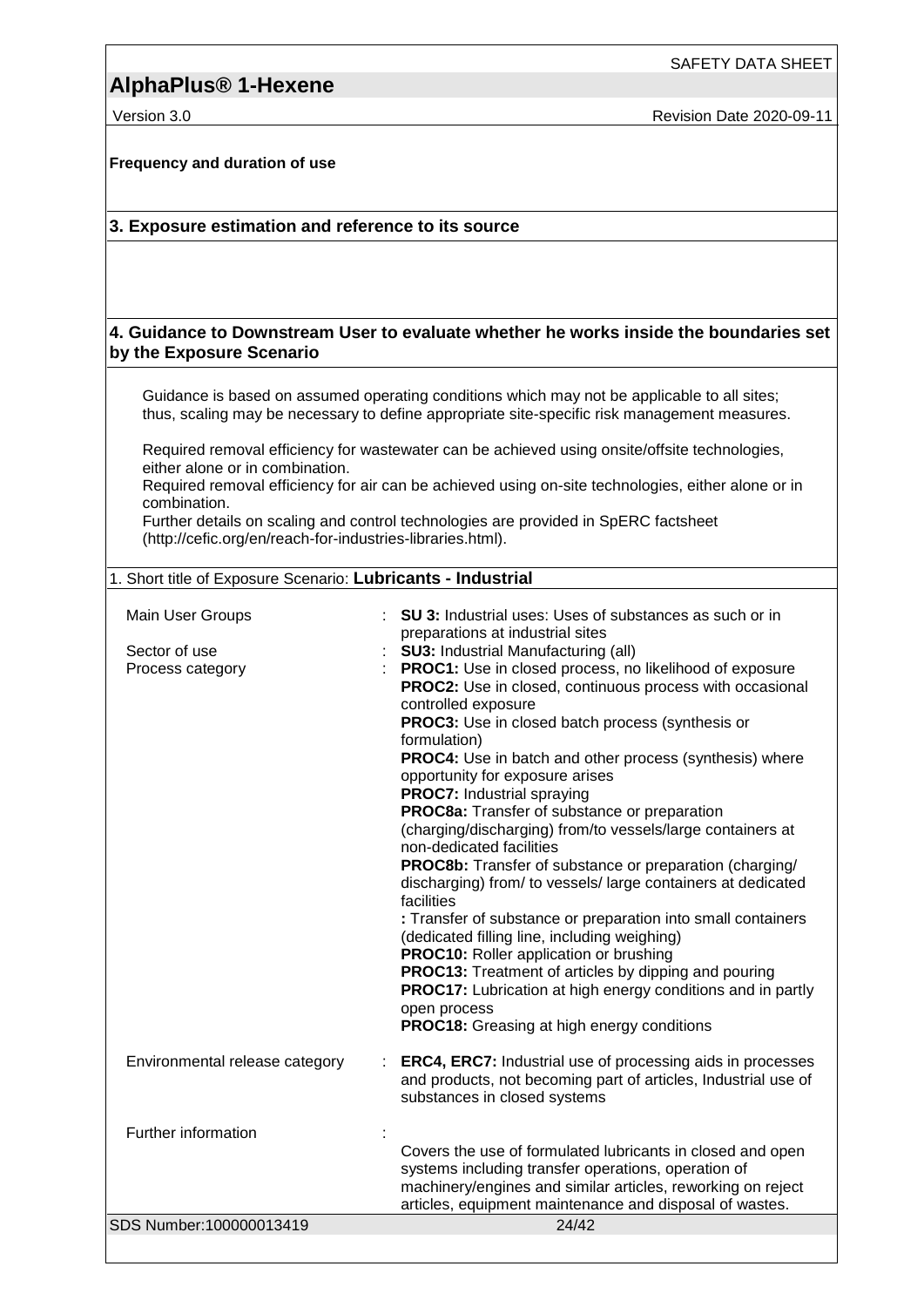| <b>AlphaPlus<sup>®</sup> 1-Hexene</b>                                                                                                                                                                                                                                                                                                                                                                                                                                                                                                                                                                                                                                                                                                                                                                                                                                                                                                                                                                                                                                                                                                                                                                                                                                          | SAFETY DATA SHEET                                                                                                                                                                                                                                                                |  |
|--------------------------------------------------------------------------------------------------------------------------------------------------------------------------------------------------------------------------------------------------------------------------------------------------------------------------------------------------------------------------------------------------------------------------------------------------------------------------------------------------------------------------------------------------------------------------------------------------------------------------------------------------------------------------------------------------------------------------------------------------------------------------------------------------------------------------------------------------------------------------------------------------------------------------------------------------------------------------------------------------------------------------------------------------------------------------------------------------------------------------------------------------------------------------------------------------------------------------------------------------------------------------------|----------------------------------------------------------------------------------------------------------------------------------------------------------------------------------------------------------------------------------------------------------------------------------|--|
| Version 3.0                                                                                                                                                                                                                                                                                                                                                                                                                                                                                                                                                                                                                                                                                                                                                                                                                                                                                                                                                                                                                                                                                                                                                                                                                                                                    | Revision Date 2020-09-11                                                                                                                                                                                                                                                         |  |
|                                                                                                                                                                                                                                                                                                                                                                                                                                                                                                                                                                                                                                                                                                                                                                                                                                                                                                                                                                                                                                                                                                                                                                                                                                                                                |                                                                                                                                                                                                                                                                                  |  |
| functional fluid at industrial site                                                                                                                                                                                                                                                                                                                                                                                                                                                                                                                                                                                                                                                                                                                                                                                                                                                                                                                                                                                                                                                                                                                                                                                                                                            | 2.1 Contributing scenario controlling environmental exposure for:ERC4, ERC7: Use of<br>non-reactive processing aid at industrial site (no inclusion into or onto article), Use of                                                                                                |  |
| (Msafe)                                                                                                                                                                                                                                                                                                                                                                                                                                                                                                                                                                                                                                                                                                                                                                                                                                                                                                                                                                                                                                                                                                                                                                                                                                                                        | : 805.271 kg/day                                                                                                                                                                                                                                                                 |  |
| Environment factors not influenced by risk management<br>Flow rate<br><b>Dilution Factor (River)</b><br>Dilution Factor (Coastal Areas)                                                                                                                                                                                                                                                                                                                                                                                                                                                                                                                                                                                                                                                                                                                                                                                                                                                                                                                                                                                                                                                                                                                                        | 18.000 m3/d<br>10<br>: 100                                                                                                                                                                                                                                                       |  |
| Conditions and measures related to municipal sewage treatment plant<br>Type of Sewage Treatment Plant<br>Flow rate of sewage treatment<br>plant effluent<br>Effectiveness (of a measure)<br><b>Sludge Treatment</b>                                                                                                                                                                                                                                                                                                                                                                                                                                                                                                                                                                                                                                                                                                                                                                                                                                                                                                                                                                                                                                                            | : Municipal sewage treatment plant<br>$: 2.000 \text{ m}$ 3/d<br>: 96,8%<br>: Prevent discharge of undissolved substance to or recover<br>from wastewater., Do not apply industrial sludge to natural<br>soils., Sewage sludge should be incinerated, contained or<br>reclaimed. |  |
| Waste treatment                                                                                                                                                                                                                                                                                                                                                                                                                                                                                                                                                                                                                                                                                                                                                                                                                                                                                                                                                                                                                                                                                                                                                                                                                                                                | Conditions and measures related to external treatment of waste for disposal<br>: External treatment and disposal of waste should comply with<br>applicable local and/or national regulations.                                                                                    |  |
| 2.2 Contributing scenario controlling worker exposure for: PROC1, PROC2, PROC3,<br>PROC4, PROC7, PROC8a, PROC8b, PROC9, PROC10, PROC13, PROC15, PROC17,<br>PROC18: Chemical production or refinery in closed process without likelihood of<br>exposure or processes with equivalent containment conditions, Chemical production or<br>refinery in closed continuous process with occasional controlled exposure or processes<br>with equivalent containment conditions, Manufacture or formulation in the chemical<br>industry in closed batch processes with occasional controlled exposure or processes<br>with equivalent containment condition, Chemical production where opportunity for<br>exposure arises, Industrial spraying, Transfer of substance or mixture<br>(charging/discharging) at non dedicated-facilities, Transfer of substance or mixture<br>(charging/discharging) at dedicated facilities, Transfer of substance or mixture into<br>small containers (dedicated filling line, including weighing), Roller application or<br>brushing, Treatment of articles by dipping and pouring, Use as laboratory reagent,<br>Lubrication at high energy conditions in metal working operations, General<br>greasing/lubrication at high kinetic energy conditions |                                                                                                                                                                                                                                                                                  |  |
| <b>Product characteristics</b><br>Physical Form (at time of use)                                                                                                                                                                                                                                                                                                                                                                                                                                                                                                                                                                                                                                                                                                                                                                                                                                                                                                                                                                                                                                                                                                                                                                                                               | : Liquid, vapour pressure > 10 kPa at Standard Temperature<br>and Pressure                                                                                                                                                                                                       |  |
| <b>Amount used</b><br>Remarks                                                                                                                                                                                                                                                                                                                                                                                                                                                                                                                                                                                                                                                                                                                                                                                                                                                                                                                                                                                                                                                                                                                                                                                                                                                  | : Not applicable                                                                                                                                                                                                                                                                 |  |
| Frequency and duration of use                                                                                                                                                                                                                                                                                                                                                                                                                                                                                                                                                                                                                                                                                                                                                                                                                                                                                                                                                                                                                                                                                                                                                                                                                                                  |                                                                                                                                                                                                                                                                                  |  |
| SDS Number:100000013419                                                                                                                                                                                                                                                                                                                                                                                                                                                                                                                                                                                                                                                                                                                                                                                                                                                                                                                                                                                                                                                                                                                                                                                                                                                        | 25/42                                                                                                                                                                                                                                                                            |  |

۱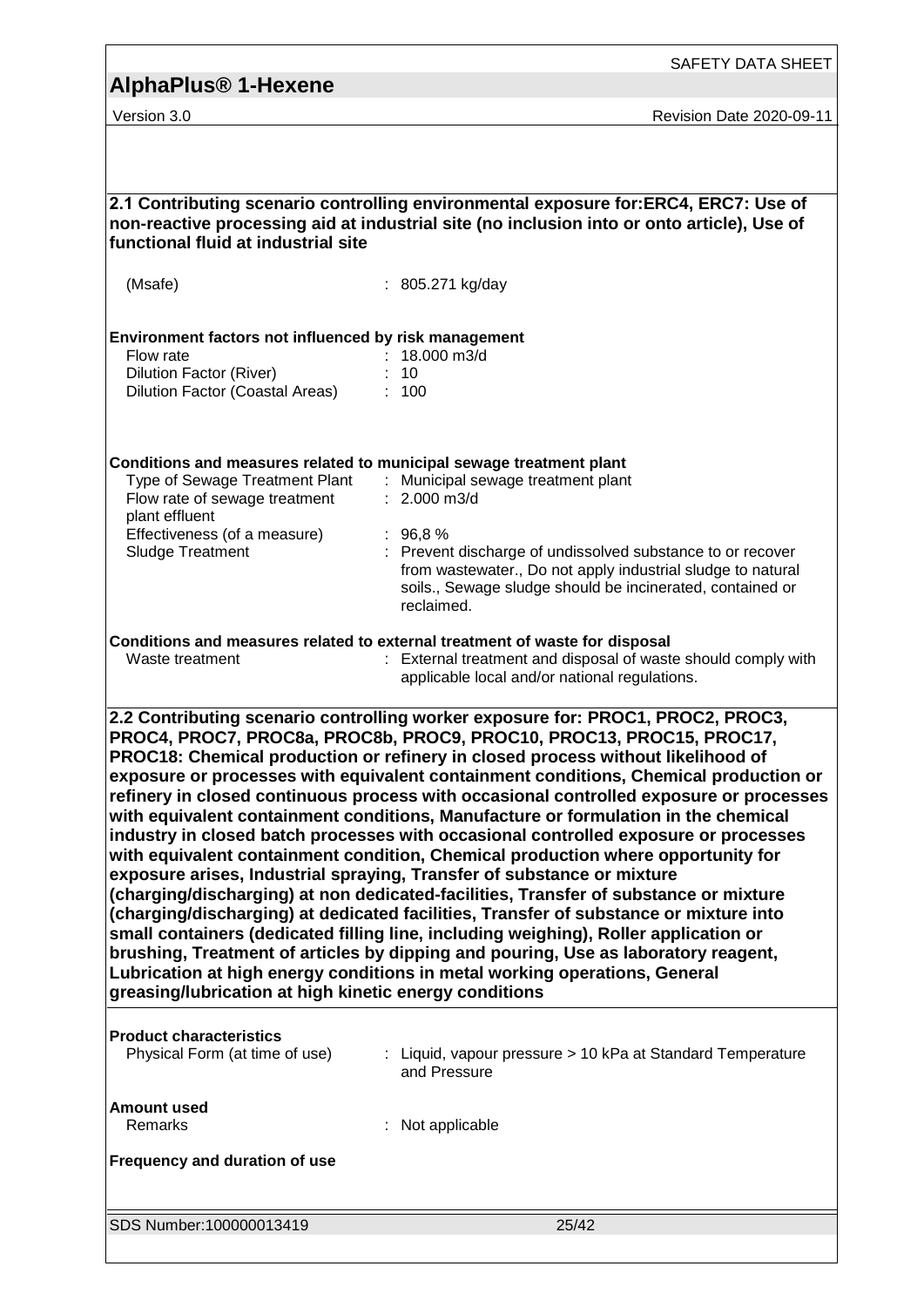Version 3.0 **CONFIDENTIAL CONFIDENTIAL CONFIDENTIAL CONFIDENTIAL CONFIDENTIAL CONFIDENTIAL CONFIDENTIAL CONFIDENTIAL CONFIDENTIAL CONFIDENTIAL CONFIDENTIAL CONFIDENTIAL CONFIDENTIAL CONFIDENTIAL CONFIDENTIAL CONFIDENTIAL C** 

#### **3. Exposure estimation and reference to its source**

#### **4. Guidance to Downstream User to evaluate whether he works inside the boundaries set by the Exposure Scenario**

Guidance is based on assumed operating conditions which may not be applicable to all sites; thus, scaling may be necessary to define appropriate site-specific risk management measures.

Required removal efficiency for wastewater can be achieved using onsite/offsite technologies, either alone or in combination.

Required removal efficiency for air can be achieved using on-site technologies, either alone or in combination.

Further details on scaling and control technologies are provided in SpERC factsheet (http://cefic.org/en/reach-for-industries-libraries.html).

#### 1. Short title of Exposure Scenario: **Lubricants - Professional**

| Main User Groups               | SU 22: Professional uses: Public domain (administration,                                                                                                                                                                                                                                                                                                                                                                                                                                                                                                                                                                                                                                                                                                                                                                                                                                                                                                                                                                                                                                                  |
|--------------------------------|-----------------------------------------------------------------------------------------------------------------------------------------------------------------------------------------------------------------------------------------------------------------------------------------------------------------------------------------------------------------------------------------------------------------------------------------------------------------------------------------------------------------------------------------------------------------------------------------------------------------------------------------------------------------------------------------------------------------------------------------------------------------------------------------------------------------------------------------------------------------------------------------------------------------------------------------------------------------------------------------------------------------------------------------------------------------------------------------------------------|
| Sector of use                  | education, entertainment, services, craftsmen)<br>SU 22: Professional uses: Public domain (administration,<br>education, entertainment, services, craftsmen)                                                                                                                                                                                                                                                                                                                                                                                                                                                                                                                                                                                                                                                                                                                                                                                                                                                                                                                                              |
| Process category               | PROC1: Use in closed process, no likelihood of exposure<br>PROC2: Use in closed, continuous process with occasional<br>controlled exposure<br>PROC3: Use in closed batch process (synthesis or<br>formulation)<br>PROC4: Use in batch and other process (synthesis) where<br>opportunity for exposure arises<br>PROC8a: Transfer of substance or preparation<br>(charging/discharging) from/to vessels/large containers at<br>non-dedicated facilities<br><b>PROC8b:</b> Transfer of substance or preparation (charging/<br>discharging) from/ to vessels/ large containers at dedicated<br>facilities<br>: Transfer of substance or preparation into small containers<br>(dedicated filling line, including weighing)<br><b>PROC10:</b> Roller application or brushing<br>PROC11: Non industrial spraying<br><b>PROC13:</b> Treatment of articles by dipping and pouring<br>PROC17: Lubrication at high energy conditions and in partly<br>open process<br>PROC18: Greasing at high energy conditions<br>PROC20: Heat and pressure transfer fluids in dispersive,<br>professional use but closed systems |
| Environmental release category | ERC8a, ERC8d, ERC9a, ERC9b: Wide dispersive indoor use<br>of processing aids in open systems, Wide dispersive outdoor<br>use of processing aids in open systems, Wide dispersive<br>indoor use of substances in closed systems, Wide dispersive<br>outdoor use of substances in closed systems                                                                                                                                                                                                                                                                                                                                                                                                                                                                                                                                                                                                                                                                                                                                                                                                            |
| Further information            |                                                                                                                                                                                                                                                                                                                                                                                                                                                                                                                                                                                                                                                                                                                                                                                                                                                                                                                                                                                                                                                                                                           |
|                                | Covers the use of formulated lubricants in closed and open<br>systems including transfer operations, operation of engines<br>and similar articles, reworking on reject articles, equipment                                                                                                                                                                                                                                                                                                                                                                                                                                                                                                                                                                                                                                                                                                                                                                                                                                                                                                                |
| SDS Number:100000013419        | 26/42                                                                                                                                                                                                                                                                                                                                                                                                                                                                                                                                                                                                                                                                                                                                                                                                                                                                                                                                                                                                                                                                                                     |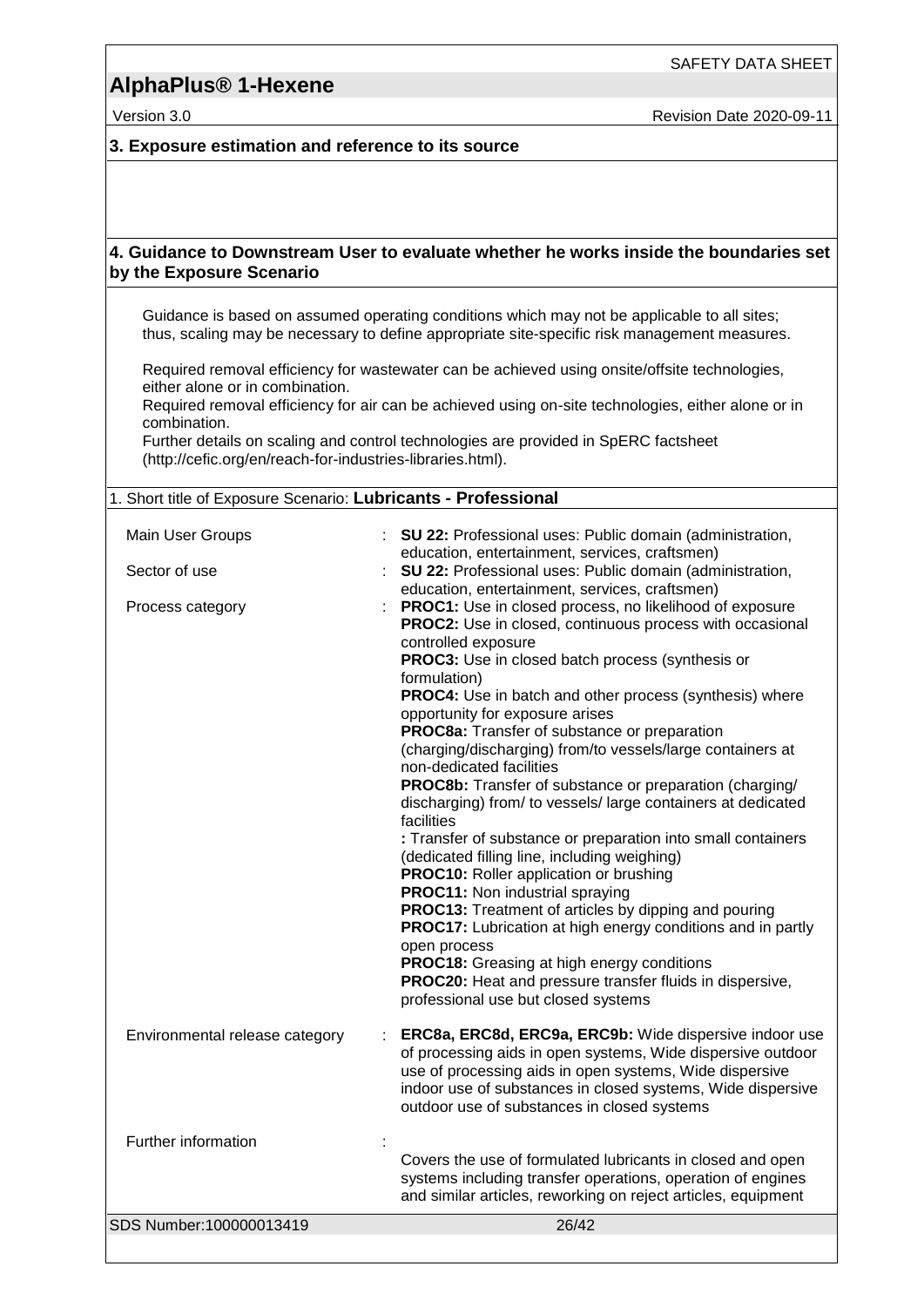|                                                                                                                                                                                                                                                                                                                                                                                                                                                                                                                                                                                                                                                                                                                                                                                                                                                                                                                                                                                                                                                                                                                                                                                                                                                                                                     | SAFETY DATA SHEET                                                                                                                                                                                                                                                                                                                                           |  |
|-----------------------------------------------------------------------------------------------------------------------------------------------------------------------------------------------------------------------------------------------------------------------------------------------------------------------------------------------------------------------------------------------------------------------------------------------------------------------------------------------------------------------------------------------------------------------------------------------------------------------------------------------------------------------------------------------------------------------------------------------------------------------------------------------------------------------------------------------------------------------------------------------------------------------------------------------------------------------------------------------------------------------------------------------------------------------------------------------------------------------------------------------------------------------------------------------------------------------------------------------------------------------------------------------------|-------------------------------------------------------------------------------------------------------------------------------------------------------------------------------------------------------------------------------------------------------------------------------------------------------------------------------------------------------------|--|
| <b>AlphaPlus<sup>®</sup> 1-Hexene</b>                                                                                                                                                                                                                                                                                                                                                                                                                                                                                                                                                                                                                                                                                                                                                                                                                                                                                                                                                                                                                                                                                                                                                                                                                                                               |                                                                                                                                                                                                                                                                                                                                                             |  |
| Version 3.0                                                                                                                                                                                                                                                                                                                                                                                                                                                                                                                                                                                                                                                                                                                                                                                                                                                                                                                                                                                                                                                                                                                                                                                                                                                                                         | Revision Date 2020-09-11                                                                                                                                                                                                                                                                                                                                    |  |
|                                                                                                                                                                                                                                                                                                                                                                                                                                                                                                                                                                                                                                                                                                                                                                                                                                                                                                                                                                                                                                                                                                                                                                                                                                                                                                     | maintenance and disposal of waste oil.                                                                                                                                                                                                                                                                                                                      |  |
|                                                                                                                                                                                                                                                                                                                                                                                                                                                                                                                                                                                                                                                                                                                                                                                                                                                                                                                                                                                                                                                                                                                                                                                                                                                                                                     |                                                                                                                                                                                                                                                                                                                                                             |  |
|                                                                                                                                                                                                                                                                                                                                                                                                                                                                                                                                                                                                                                                                                                                                                                                                                                                                                                                                                                                                                                                                                                                                                                                                                                                                                                     |                                                                                                                                                                                                                                                                                                                                                             |  |
| functional fluid (outdoor)                                                                                                                                                                                                                                                                                                                                                                                                                                                                                                                                                                                                                                                                                                                                                                                                                                                                                                                                                                                                                                                                                                                                                                                                                                                                          | 2.1 Contributing scenario controlling environmental exposure for:ERC8a, ERC8d,<br>ERC9a, ERC9b: Widespread use of non-reactive processing aid (no inclusion into or<br>onto article, indoor), Widespread use of non-reactive processing aid (no inclusion into or<br>onto article, outdoor), Widespread use of functional fluid (indoor), Widespread use of |  |
| (Msafe)                                                                                                                                                                                                                                                                                                                                                                                                                                                                                                                                                                                                                                                                                                                                                                                                                                                                                                                                                                                                                                                                                                                                                                                                                                                                                             | : 873 kg/day                                                                                                                                                                                                                                                                                                                                                |  |
| Environment factors not influenced by risk management<br>Flow rate<br><b>Dilution Factor (River)</b><br>Dilution Factor (Coastal Areas)                                                                                                                                                                                                                                                                                                                                                                                                                                                                                                                                                                                                                                                                                                                                                                                                                                                                                                                                                                                                                                                                                                                                                             | 18.000 m3/d<br>10<br>: 100                                                                                                                                                                                                                                                                                                                                  |  |
| Conditions and measures related to municipal sewage treatment plant<br>Type of Sewage Treatment Plant<br>Flow rate of sewage treatment<br>÷<br>plant effluent                                                                                                                                                                                                                                                                                                                                                                                                                                                                                                                                                                                                                                                                                                                                                                                                                                                                                                                                                                                                                                                                                                                                       | : Municipal sewage treatment plant<br>2.000 m3/d                                                                                                                                                                                                                                                                                                            |  |
| Effectiveness (of a measure)<br>Sludge Treatment                                                                                                                                                                                                                                                                                                                                                                                                                                                                                                                                                                                                                                                                                                                                                                                                                                                                                                                                                                                                                                                                                                                                                                                                                                                    | : 96.8%<br>: Prevent discharge of undissolved substance to or recover<br>from wastewater., Do not apply industrial sludge to natural<br>soils., Sewage sludge should be incinerated, contained or<br>reclaimed.                                                                                                                                             |  |
| Conditions and measures related to external treatment of waste for disposal<br>Waste treatment                                                                                                                                                                                                                                                                                                                                                                                                                                                                                                                                                                                                                                                                                                                                                                                                                                                                                                                                                                                                                                                                                                                                                                                                      | : External treatment and disposal of waste should comply with<br>applicable local and/or national regulations.                                                                                                                                                                                                                                              |  |
| 2.2 Contributing scenario controlling worker exposure for: PROC1, PROC2, PROC3,<br>PROC4, PROC8a, PROC8b, PROC9, PROC10, PROC11, PROC13, PROC17, PROC18,<br>PROC20: Chemical production or refinery in closed process without likelihood of<br>exposure or processes with equivalent containment conditions, Chemical production or<br>refinery in closed continuous process with occasional controlled exposure or processes<br>with equivalent containment conditions, Manufacture or formulation in the chemical<br>industry in closed batch processes with occasional controlled exposure or processes<br>with equivalent containment condition, Chemical production where opportunity for<br>exposure arises, Transfer of substance or mixture (charging/discharging) at non<br>dedicated-facilities, Transfer of substance or mixture (charging/discharging) at<br>dedicated facilities, Transfer of substance or mixture into small containers (dedicated<br>filling line, including weighing), Roller application or brushing, Non-industrial spraying,<br>Treatment of articles by dipping and pouring, Lubrication at high energy conditions in<br>metal working operations, General greasing/lubrication at high kinetic energy<br>conditions, Use of functional fluids in small devices |                                                                                                                                                                                                                                                                                                                                                             |  |
| <b>Product characteristics</b><br>Physical Form (at time of use)                                                                                                                                                                                                                                                                                                                                                                                                                                                                                                                                                                                                                                                                                                                                                                                                                                                                                                                                                                                                                                                                                                                                                                                                                                    | : Liquid, vapour pressure > 10 kPa at Standard Temperature<br>and Pressure                                                                                                                                                                                                                                                                                  |  |
| <b>Amount used</b><br>Remarks                                                                                                                                                                                                                                                                                                                                                                                                                                                                                                                                                                                                                                                                                                                                                                                                                                                                                                                                                                                                                                                                                                                                                                                                                                                                       | : Not applicable                                                                                                                                                                                                                                                                                                                                            |  |
| SDS Number:100000013419                                                                                                                                                                                                                                                                                                                                                                                                                                                                                                                                                                                                                                                                                                                                                                                                                                                                                                                                                                                                                                                                                                                                                                                                                                                                             | 27/42                                                                                                                                                                                                                                                                                                                                                       |  |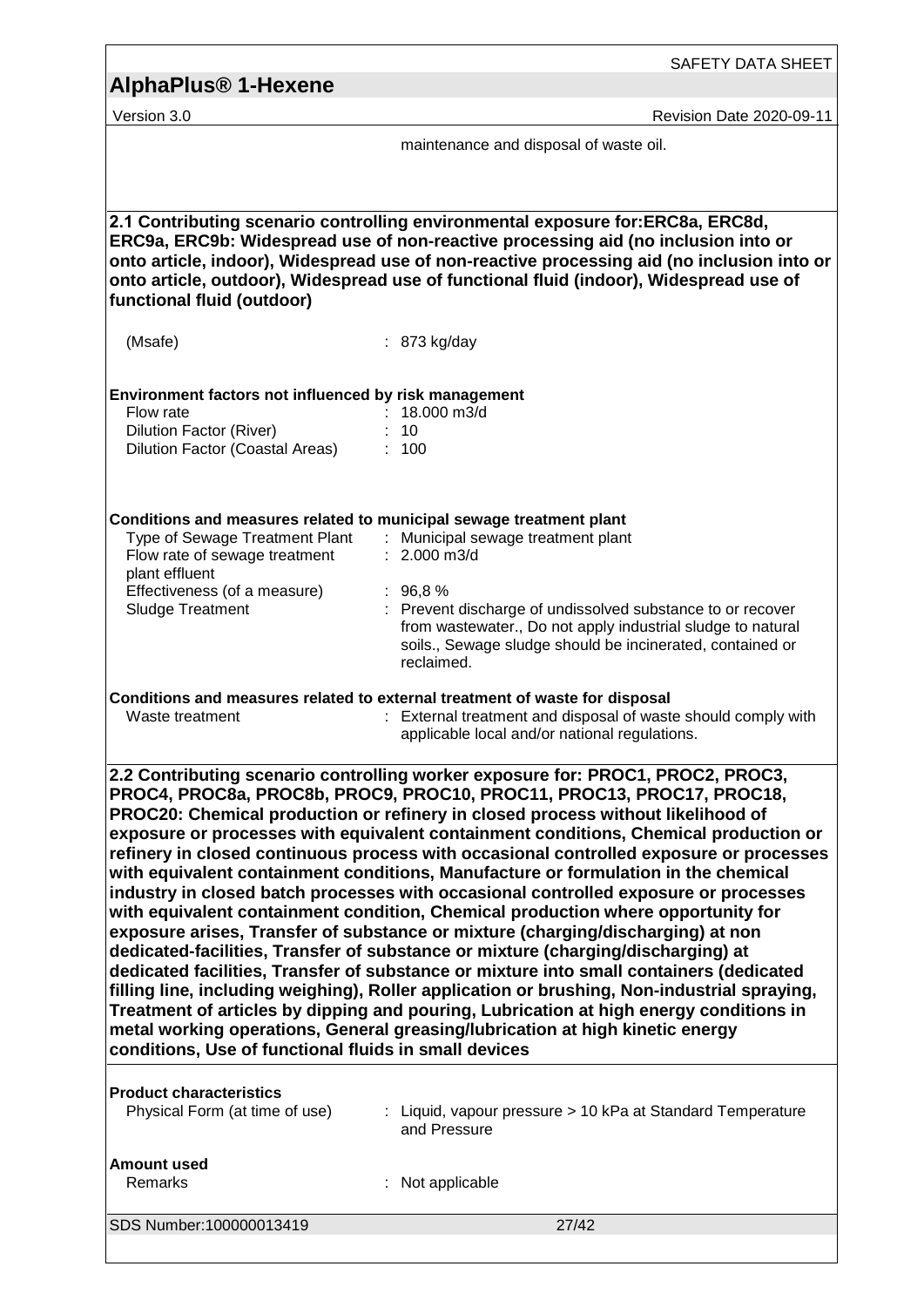SAFETY DATA SHEET

### **AlphaPlus® 1-Hexene**

Version 3.0 Revision Date 2020-09-11

**Frequency and duration of use**

#### **3. Exposure estimation and reference to its source**

#### **4. Guidance to Downstream User to evaluate whether he works inside the boundaries set by the Exposure Scenario**

Guidance is based on assumed operating conditions which may not be applicable to all sites; thus, scaling may be necessary to define appropriate site-specific risk management measures.

Required removal efficiency for wastewater can be achieved using onsite/offsite technologies, either alone or in combination.

Required removal efficiency for air can be achieved using on-site technologies, either alone or in combination.

Further details on scaling and control technologies are provided in SpERC factsheet (http://cefic.org/en/reach-for-industries-libraries.html).

#### 1. Short title of Exposure Scenario: **Lubricants - Consumer**

| Main User Groups               | : SU 21: Consumer uses: Private households $(=$ general public<br>$=$ consumers)                                                                                                                                                                                                                 |
|--------------------------------|--------------------------------------------------------------------------------------------------------------------------------------------------------------------------------------------------------------------------------------------------------------------------------------------------|
| Sector of use                  | : $SU 21$ : Consumer uses: Private households (= general public<br>= consumers)                                                                                                                                                                                                                  |
| Product category               | : PC1: Adhesives, sealants                                                                                                                                                                                                                                                                       |
|                                | PC24: Lubricants, greases, release products                                                                                                                                                                                                                                                      |
|                                | <b>PC31:</b> Polishes and wax blends                                                                                                                                                                                                                                                             |
| Environmental release category | : ERC8a, ERC8d, ERC9a, ERC9b: Wide dispersive indoor use<br>of processing aids in open systems, Wide dispersive outdoor<br>use of processing aids in open systems, Wide dispersive<br>indoor use of substances in closed systems, Wide dispersive<br>outdoor use of substances in closed systems |
| Further information            |                                                                                                                                                                                                                                                                                                  |
|                                | Covers the consumer use of formulated lubricants in closed<br>and open systems including transfer operations, application,<br>operation of engines and similar articles, equipment                                                                                                               |

**2.1 Contributing scenario controlling environmental exposure for:ERC8a, ERC8d, ERC9a, ERC9b: Widespread use of non-reactive processing aid (no inclusion into or onto article, indoor), Widespread use of non-reactive processing aid (no inclusion into or onto article, outdoor), Widespread use of functional fluid (indoor), Widespread use of functional fluid (outdoor)**

maintenance and disposal of waste oil.

(Msafe) : 804 kg/day

**Environment factors not influenced by risk management**

SDS Number:100000013419 28/42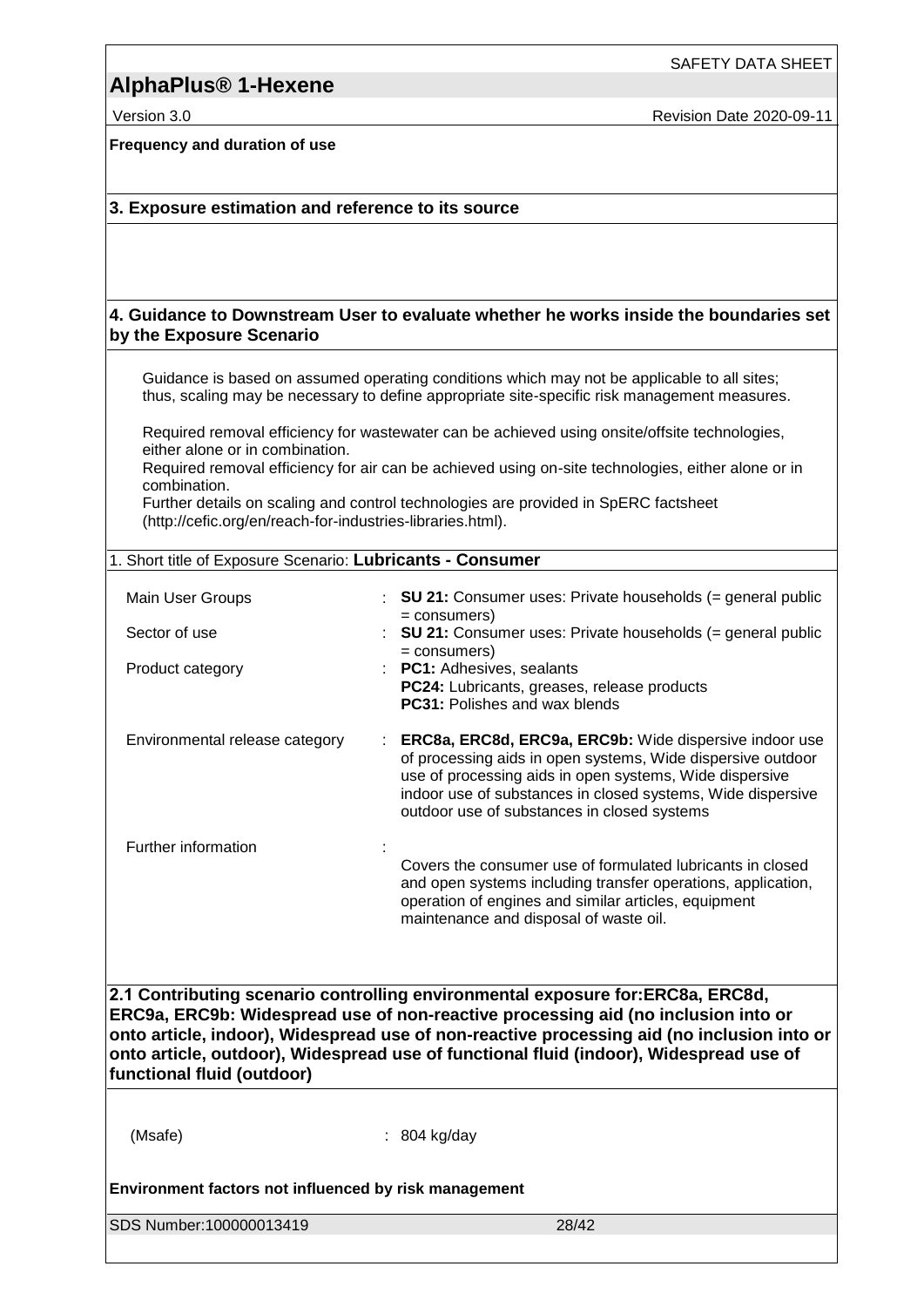| <b>AlphaPlus<sup>®</sup> 1-Hexene</b>                                                                                                                                                                                                                                                                                                                                                                       | SAFETY DATA SHEET                                                                                                                                                                                                                                                                                                                                                                                                                                                                                                |  |
|-------------------------------------------------------------------------------------------------------------------------------------------------------------------------------------------------------------------------------------------------------------------------------------------------------------------------------------------------------------------------------------------------------------|------------------------------------------------------------------------------------------------------------------------------------------------------------------------------------------------------------------------------------------------------------------------------------------------------------------------------------------------------------------------------------------------------------------------------------------------------------------------------------------------------------------|--|
| Version 3.0                                                                                                                                                                                                                                                                                                                                                                                                 | <b>Revision Date 2020-09-11</b>                                                                                                                                                                                                                                                                                                                                                                                                                                                                                  |  |
| Flow rate<br><b>Dilution Factor (River)</b><br>Dilution Factor (Coastal Areas)                                                                                                                                                                                                                                                                                                                              | 18.000 m3/d<br>: 10<br>: 100                                                                                                                                                                                                                                                                                                                                                                                                                                                                                     |  |
| Conditions and measures related to municipal sewage treatment plant<br>Flow rate of sewage treatment<br>plant effluent<br>Effectiveness (of a measure)<br><b>Sludge Treatment</b><br>Procedures to limit air emissions<br>from Sewage Treatment Plant<br>Waste treatment                                                                                                                                    | Type of Sewage Treatment Plant : Municipal sewage treatment plant<br>$: 2.000 \text{ m}$ 3/d<br>: 96,8%<br>: Prevent discharge of undissolved substance to or recover<br>from wastewater., Do not apply industrial sludge to natural<br>soils., Sewage sludge should be incinerated, contained or<br>reclaimed.<br>Conditions and measures related to external treatment of waste for disposal<br>: External treatment and disposal of waste should comply with<br>applicable local and/or national regulations. |  |
|                                                                                                                                                                                                                                                                                                                                                                                                             | 2.2 Contributing scenario controlling consumer exposure for: PC1, PC24, PC31:                                                                                                                                                                                                                                                                                                                                                                                                                                    |  |
|                                                                                                                                                                                                                                                                                                                                                                                                             | Adhesives, sealants, Lubricants, greases, release products, Polishes and wax blends                                                                                                                                                                                                                                                                                                                                                                                                                              |  |
| <b>Product characteristics</b><br>Physical Form (at time of use)                                                                                                                                                                                                                                                                                                                                            | : Liquid, vapour pressure > 10 kPa at Standard Temperature<br>and Pressure                                                                                                                                                                                                                                                                                                                                                                                                                                       |  |
| <b>Amount used</b><br>Remarks                                                                                                                                                                                                                                                                                                                                                                               | Not applicable                                                                                                                                                                                                                                                                                                                                                                                                                                                                                                   |  |
| <b>Frequency and duration of use</b>                                                                                                                                                                                                                                                                                                                                                                        |                                                                                                                                                                                                                                                                                                                                                                                                                                                                                                                  |  |
|                                                                                                                                                                                                                                                                                                                                                                                                             |                                                                                                                                                                                                                                                                                                                                                                                                                                                                                                                  |  |
| 3. Exposure estimation and reference to its source                                                                                                                                                                                                                                                                                                                                                          |                                                                                                                                                                                                                                                                                                                                                                                                                                                                                                                  |  |
|                                                                                                                                                                                                                                                                                                                                                                                                             |                                                                                                                                                                                                                                                                                                                                                                                                                                                                                                                  |  |
|                                                                                                                                                                                                                                                                                                                                                                                                             |                                                                                                                                                                                                                                                                                                                                                                                                                                                                                                                  |  |
| 4. Guidance to Downstream User to evaluate whether he works inside the boundaries set<br>by the Exposure Scenario                                                                                                                                                                                                                                                                                           |                                                                                                                                                                                                                                                                                                                                                                                                                                                                                                                  |  |
| Guidance is based on assumed operating conditions which may not be applicable to all sites;<br>thus, scaling may be necessary to define appropriate site-specific risk management measures.                                                                                                                                                                                                                 |                                                                                                                                                                                                                                                                                                                                                                                                                                                                                                                  |  |
| Required removal efficiency for wastewater can be achieved using onsite/offsite technologies,<br>either alone or in combination.<br>Required removal efficiency for air can be achieved using on-site technologies, either alone or in<br>combination.<br>Further details on scaling and control technologies are provided in SpERC factsheet<br>(http://cefic.org/en/reach-for-industries-libraries.html). |                                                                                                                                                                                                                                                                                                                                                                                                                                                                                                                  |  |
| SDS Number:100000013419                                                                                                                                                                                                                                                                                                                                                                                     | 29/42                                                                                                                                                                                                                                                                                                                                                                                                                                                                                                            |  |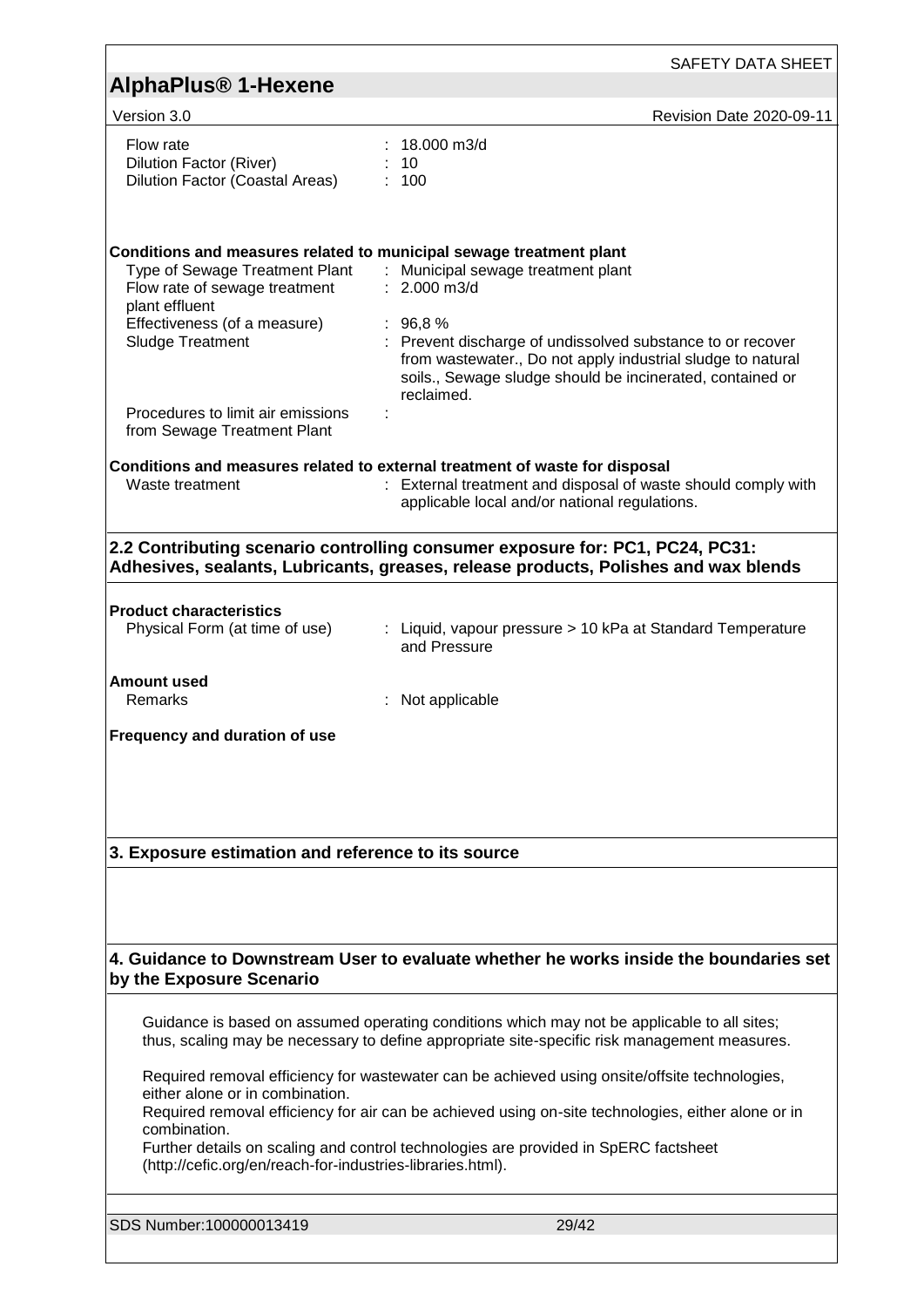version 3.0 Revision Date 2020-09-11

|                                                                     | 1. Short title of Exposure Scenario: Metal working fluids / rolling oils - Industrial                 |
|---------------------------------------------------------------------|-------------------------------------------------------------------------------------------------------|
|                                                                     |                                                                                                       |
| Main User Groups                                                    | <b>SU 3:</b> Industrial uses: Uses of substances as such or in                                        |
|                                                                     | preparations at industrial sites                                                                      |
| Sector of use<br>Process category                                   | <b>SU3: Industrial Manufacturing (all)</b><br>PROC1: Use in closed process, no likelihood of exposure |
|                                                                     | <b>PROC2:</b> Use in closed, continuous process with occasional                                       |
|                                                                     | controlled exposure                                                                                   |
|                                                                     | PROC3: Use in closed batch process (synthesis or                                                      |
|                                                                     | formulation)                                                                                          |
|                                                                     | <b>PROC4:</b> Use in batch and other process (synthesis) where                                        |
|                                                                     | opportunity for exposure arises                                                                       |
|                                                                     | : PROC 5: Mixing or blending in batch processes for                                                   |
|                                                                     | formulation of preparations and articles (multistage and/or                                           |
|                                                                     | significant contact)                                                                                  |
|                                                                     | <b>PROC7:</b> Industrial spraying                                                                     |
|                                                                     | PROC8a: Transfer of substance or preparation                                                          |
|                                                                     | (charging/discharging) from/to vessels/large containers at                                            |
|                                                                     | non-dedicated facilities                                                                              |
|                                                                     | <b>PROC8b:</b> Transfer of substance or preparation (charging/                                        |
|                                                                     | discharging) from/ to vessels/ large containers at dedicated                                          |
|                                                                     | facilities                                                                                            |
|                                                                     | : Transfer of substance or preparation into small containers                                          |
|                                                                     | (dedicated filling line, including weighing)                                                          |
|                                                                     | <b>PROC10:</b> Roller application or brushing                                                         |
|                                                                     | <b>PROC13:</b> Treatment of articles by dipping and pouring                                           |
|                                                                     | <b>PROC17:</b> Lubrication at high energy conditions and in partly                                    |
|                                                                     | open process                                                                                          |
|                                                                     |                                                                                                       |
| Environmental release category                                      | <b>ERC4:</b> Industrial use of processing aids in processes and                                       |
|                                                                     | products, not becoming part of articles                                                               |
| Further information                                                 |                                                                                                       |
|                                                                     | Covers the use in formulated MWFs/rolling oils including                                              |
|                                                                     | transfer operations, rolling and annealing activities,                                                |
|                                                                     | cutting/machining activities, automated and manual                                                    |
|                                                                     | application of corrosion protections (including brushing,                                             |
|                                                                     | dipping and spraying), equipment maintenance, draining and                                            |
|                                                                     | disposal of waste oils.                                                                               |
|                                                                     |                                                                                                       |
|                                                                     |                                                                                                       |
|                                                                     |                                                                                                       |
|                                                                     | 2.1 Contributing scenario controlling environmental exposure for:ERC4: Use of non-                    |
|                                                                     | reactive processing aid at industrial site (no inclusion into or onto article)                        |
|                                                                     |                                                                                                       |
| (Msafe)                                                             | $: 102.713$ tonnes/day                                                                                |
|                                                                     |                                                                                                       |
| Environment factors not influenced by risk management               |                                                                                                       |
| Flow rate                                                           | 18.000 m3/d                                                                                           |
| Dilution Factor (River)                                             | 10                                                                                                    |
| Dilution Factor (Coastal Areas)                                     | : 100                                                                                                 |
|                                                                     |                                                                                                       |
|                                                                     |                                                                                                       |
|                                                                     |                                                                                                       |
| Conditions and measures related to municipal sewage treatment plant |                                                                                                       |
| Type of Sewage Treatment Plant : Municipal sewage treatment plant   |                                                                                                       |
| Flow rate of sewage treatment                                       | $: 2.000 \text{ m}$ 3/d                                                                               |
| plant effluent                                                      |                                                                                                       |
| SDS Number:100000013419                                             | 30/42                                                                                                 |
|                                                                     |                                                                                                       |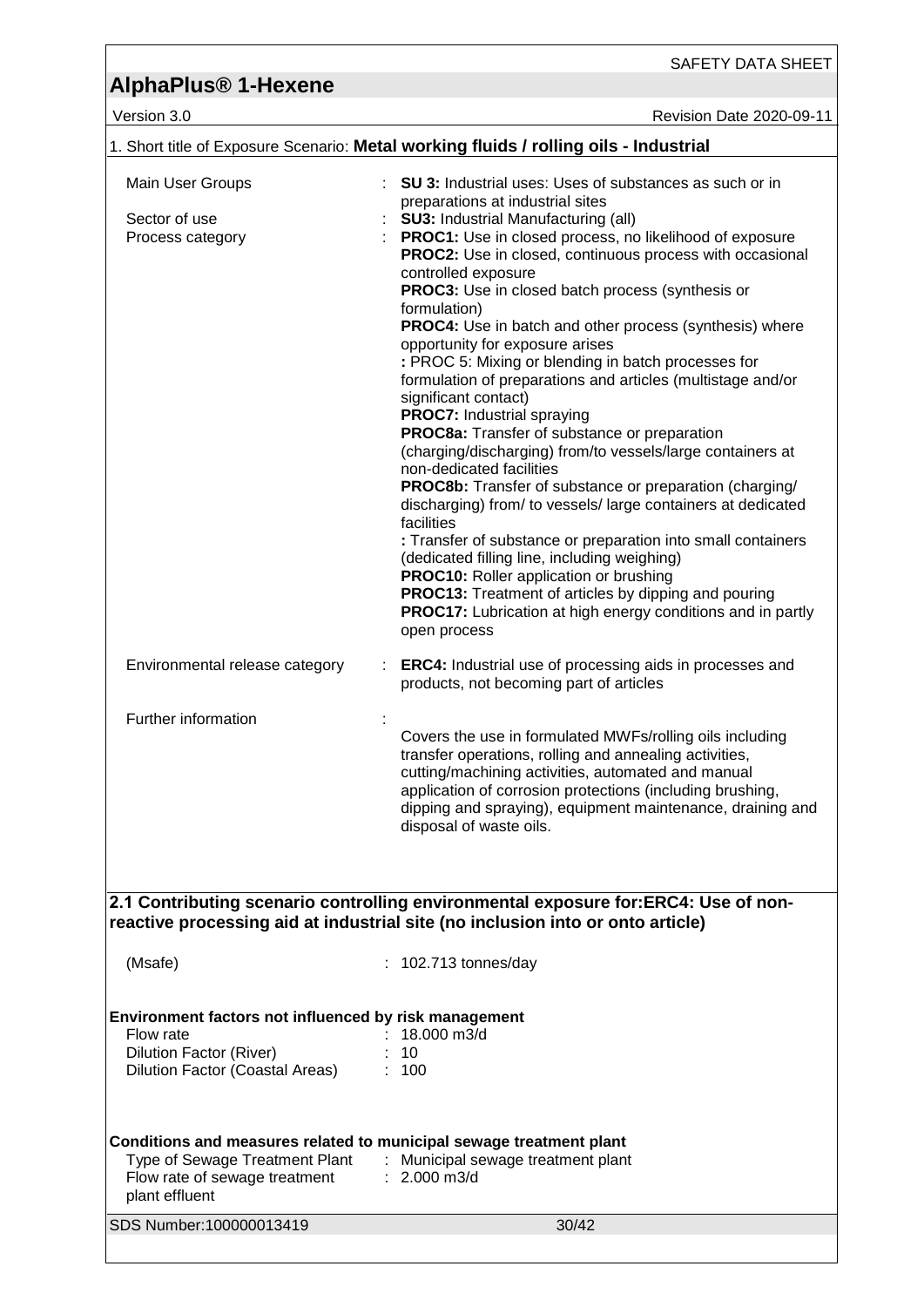|                                                                                                               | SAFETY DATA SHEET                                                                                                                                                                                                                                                                                                                                                                                                                                                                                                                                                                                                                                                                                                                                                                                                                                                                                                                                                                                                                                                    |
|---------------------------------------------------------------------------------------------------------------|----------------------------------------------------------------------------------------------------------------------------------------------------------------------------------------------------------------------------------------------------------------------------------------------------------------------------------------------------------------------------------------------------------------------------------------------------------------------------------------------------------------------------------------------------------------------------------------------------------------------------------------------------------------------------------------------------------------------------------------------------------------------------------------------------------------------------------------------------------------------------------------------------------------------------------------------------------------------------------------------------------------------------------------------------------------------|
| AlphaPlus <sup>®</sup> 1-Hexene                                                                               |                                                                                                                                                                                                                                                                                                                                                                                                                                                                                                                                                                                                                                                                                                                                                                                                                                                                                                                                                                                                                                                                      |
| Version 3.0                                                                                                   | <b>Revision Date 2020-09-11</b>                                                                                                                                                                                                                                                                                                                                                                                                                                                                                                                                                                                                                                                                                                                                                                                                                                                                                                                                                                                                                                      |
| Effectiveness (of a measure)<br><b>Sludge Treatment</b>                                                       | : 96,8%<br>: Prevent discharge of undissolved substance to or recover<br>from wastewater., Do not apply industrial sludge to natural<br>soils., Sewage sludge should be incinerated, contained or<br>reclaimed.                                                                                                                                                                                                                                                                                                                                                                                                                                                                                                                                                                                                                                                                                                                                                                                                                                                      |
| Waste treatment                                                                                               | Conditions and measures related to external treatment of waste for disposal<br>: External treatment and disposal of waste should comply with<br>applicable local and/or national regulations.                                                                                                                                                                                                                                                                                                                                                                                                                                                                                                                                                                                                                                                                                                                                                                                                                                                                        |
| metal working operations                                                                                      | 2.2 Contributing scenario controlling worker exposure for: PROC1, PROC2, PROC3,<br>PROC8a, PROC8b, PROC9, PROC10, PROC11, PROC13, PROC17: Chemical production<br>or refinery in closed process without likelihood of exposure or processes with<br>equivalent containment conditions, Chemical production or refinery in closed<br>continuous process with occasional controlled exposure or processes with equivalent<br>containment conditions, Manufacture or formulation in the chemical industry in closed<br>batch processes with occasional controlled exposure or processes with equivalent<br>containment condition, Transfer of substance or mixture (charging/discharging) at non<br>dedicated-facilities, Transfer of substance or mixture (charging/discharging) at<br>dedicated facilities, Transfer of substance or mixture into small containers (dedicated<br>filling line, including weighing), Roller application or brushing, Non-industrial spraying,<br>Treatment of articles by dipping and pouring, Lubrication at high energy conditions in |
| <b>Product characteristics</b><br>Physical Form (at time of use)                                              | : Liquid, vapour pressure > 10 kPa at Standard Temperature<br>and Pressure                                                                                                                                                                                                                                                                                                                                                                                                                                                                                                                                                                                                                                                                                                                                                                                                                                                                                                                                                                                           |
| <b>Amount used</b><br>Remarks                                                                                 | Not applicable                                                                                                                                                                                                                                                                                                                                                                                                                                                                                                                                                                                                                                                                                                                                                                                                                                                                                                                                                                                                                                                       |
| Frequency and duration of use                                                                                 |                                                                                                                                                                                                                                                                                                                                                                                                                                                                                                                                                                                                                                                                                                                                                                                                                                                                                                                                                                                                                                                                      |
| 3. Exposure estimation and reference to its source                                                            |                                                                                                                                                                                                                                                                                                                                                                                                                                                                                                                                                                                                                                                                                                                                                                                                                                                                                                                                                                                                                                                                      |
| by the Exposure Scenario                                                                                      | 4. Guidance to Downstream User to evaluate whether he works inside the boundaries set                                                                                                                                                                                                                                                                                                                                                                                                                                                                                                                                                                                                                                                                                                                                                                                                                                                                                                                                                                                |
| either alone or in combination.<br>combination.<br>(http://cefic.org/en/reach-for-industries-libraries.html). | Guidance is based on assumed operating conditions which may not be applicable to all sites;<br>thus, scaling may be necessary to define appropriate site-specific risk management measures.<br>Required removal efficiency for wastewater can be achieved using onsite/offsite technologies,<br>Required removal efficiency for air can be achieved using on-site technologies, either alone or in<br>Further details on scaling and control technologies are provided in SpERC factsheet                                                                                                                                                                                                                                                                                                                                                                                                                                                                                                                                                                            |
|                                                                                                               | 1. Short title of Exposure Scenario: Metal working fluids / rolling oils - Professional                                                                                                                                                                                                                                                                                                                                                                                                                                                                                                                                                                                                                                                                                                                                                                                                                                                                                                                                                                              |
| Main User Groups                                                                                              | SU 22: Professional uses: Public domain (administration,<br>education, entertainment, services, craftsmen)                                                                                                                                                                                                                                                                                                                                                                                                                                                                                                                                                                                                                                                                                                                                                                                                                                                                                                                                                           |
| SDS Number: 100000013419                                                                                      | 31/42                                                                                                                                                                                                                                                                                                                                                                                                                                                                                                                                                                                                                                                                                                                                                                                                                                                                                                                                                                                                                                                                |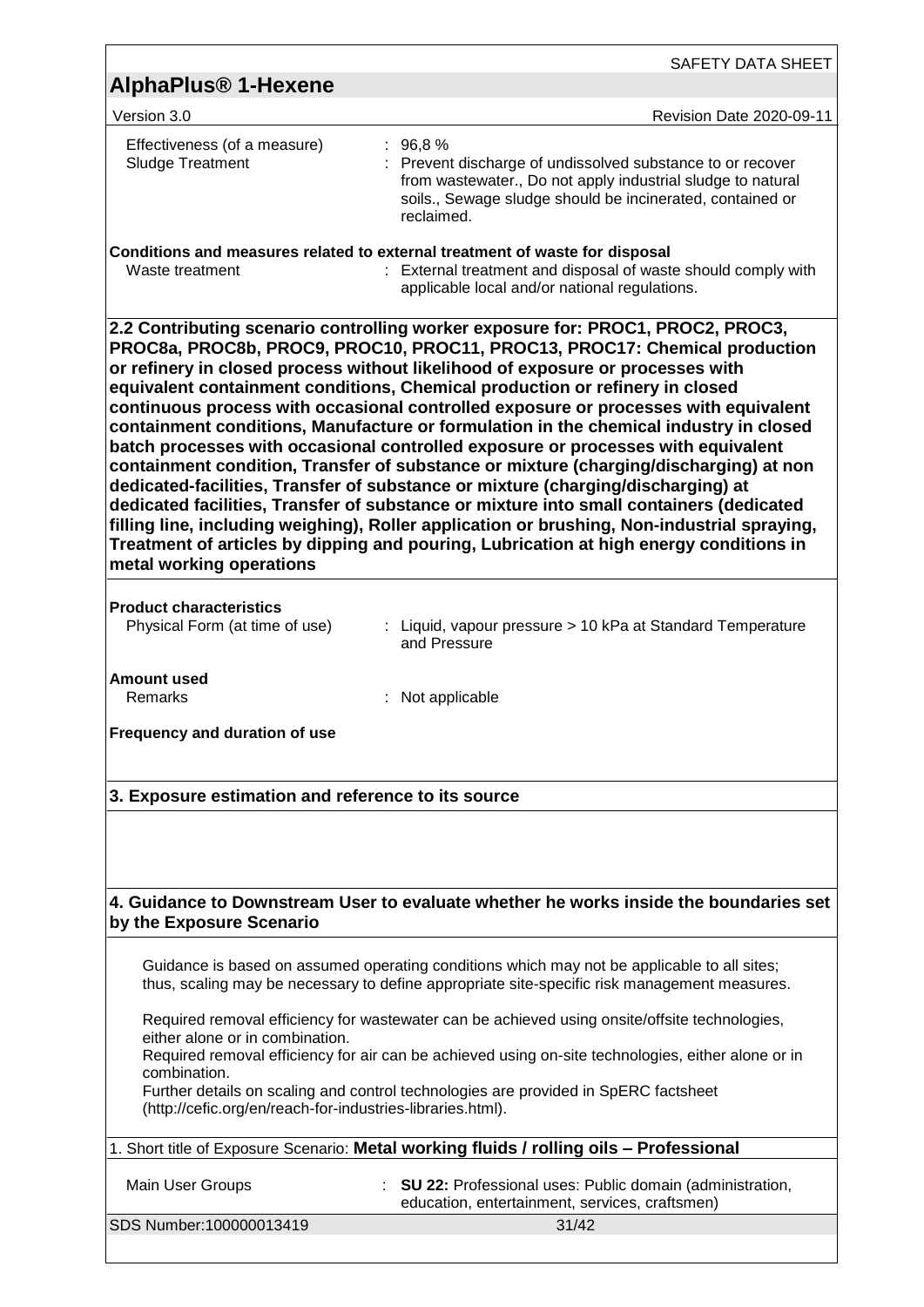|                                                                                                                                                                            | SAFETY DATA SHEET                                                                                                                                                                                                                                                                                                                                                                                                                                                                                                                                                                                                                                                                                                                                                                                                                                                                                                   |
|----------------------------------------------------------------------------------------------------------------------------------------------------------------------------|---------------------------------------------------------------------------------------------------------------------------------------------------------------------------------------------------------------------------------------------------------------------------------------------------------------------------------------------------------------------------------------------------------------------------------------------------------------------------------------------------------------------------------------------------------------------------------------------------------------------------------------------------------------------------------------------------------------------------------------------------------------------------------------------------------------------------------------------------------------------------------------------------------------------|
| <b>AlphaPlus<sup>®</sup> 1-Hexene</b>                                                                                                                                      |                                                                                                                                                                                                                                                                                                                                                                                                                                                                                                                                                                                                                                                                                                                                                                                                                                                                                                                     |
| Version 3.0                                                                                                                                                                | Revision Date 2020-09-11                                                                                                                                                                                                                                                                                                                                                                                                                                                                                                                                                                                                                                                                                                                                                                                                                                                                                            |
| Sector of use                                                                                                                                                              | SU 22: Professional uses: Public domain (administration,                                                                                                                                                                                                                                                                                                                                                                                                                                                                                                                                                                                                                                                                                                                                                                                                                                                            |
| Process category                                                                                                                                                           | education, entertainment, services, craftsmen)<br>PROC1: Use in closed process, no likelihood of exposure<br>PROC2: Use in closed, continuous process with occasional<br>controlled exposure<br>PROC3: Use in closed batch process (synthesis or<br>formulation)<br>PROC8a: Transfer of substance or preparation<br>(charging/discharging) from/to vessels/large containers at<br>non-dedicated facilities<br><b>PROC8b:</b> Transfer of substance or preparation (charging/<br>discharging) from/ to vessels/ large containers at dedicated<br>facilities<br>: Transfer of substance or preparation into small containers<br>(dedicated filling line, including weighing)<br><b>PROC10:</b> Roller application or brushing<br><b>PROC11:</b> Non industrial spraying<br><b>PROC13:</b> Treatment of articles by dipping and pouring<br>PROC17: Lubrication at high energy conditions and in partly<br>open process |
| Environmental release category                                                                                                                                             | ERC8a, ERC8d, ERC9a, ERC9b: Wide dispersive indoor use<br>of processing aids in open systems, Wide dispersive outdoor<br>use of processing aids in open systems, Wide dispersive<br>indoor use of substances in closed systems, Wide dispersive<br>outdoor use of substances in closed systems                                                                                                                                                                                                                                                                                                                                                                                                                                                                                                                                                                                                                      |
| Further information                                                                                                                                                        | Covers the use in formulated MWFs including transfer<br>operations, open and contained cutting/machining activities,<br>automated and manual application of corrosion protections,<br>draining and working on contaminated/reject articles, and<br>disposal of waste oils.                                                                                                                                                                                                                                                                                                                                                                                                                                                                                                                                                                                                                                          |
| functional fluid (outdoor)                                                                                                                                                 | 2.1 Contributing scenario controlling environmental exposure for:ERC8a, ERC8d,<br>ERC9a, ERC9b: Widespread use of non-reactive processing aid (no inclusion into or<br>onto article, indoor), Widespread use of non-reactive processing aid (no inclusion into or<br>onto article, outdoor), Widespread use of functional fluid (indoor), Widespread use of                                                                                                                                                                                                                                                                                                                                                                                                                                                                                                                                                         |
| (Msafe)                                                                                                                                                                    | $: 1.006$ kg/day                                                                                                                                                                                                                                                                                                                                                                                                                                                                                                                                                                                                                                                                                                                                                                                                                                                                                                    |
| Environment factors not influenced by risk management<br>Flow rate<br>Dilution Factor (River)<br>Dilution Factor (Coastal Areas)                                           | 18.000 m3/d<br>10<br>: 100                                                                                                                                                                                                                                                                                                                                                                                                                                                                                                                                                                                                                                                                                                                                                                                                                                                                                          |
| Conditions and measures related to municipal sewage treatment plant<br>Flow rate of sewage treatment<br>plant effluent<br>Effectiveness (of a measure)<br>Sludge Treatment | Type of Sewage Treatment Plant : Municipal sewage treatment plant<br>$: 2.000 \text{ m}$ 3/d<br>: 96,8%<br>: Prevent discharge of undissolved substance to or recover<br>from wastewater., Do not apply industrial sludge to natural                                                                                                                                                                                                                                                                                                                                                                                                                                                                                                                                                                                                                                                                                |
| SDS Number:100000013419                                                                                                                                                    | 32/42                                                                                                                                                                                                                                                                                                                                                                                                                                                                                                                                                                                                                                                                                                                                                                                                                                                                                                               |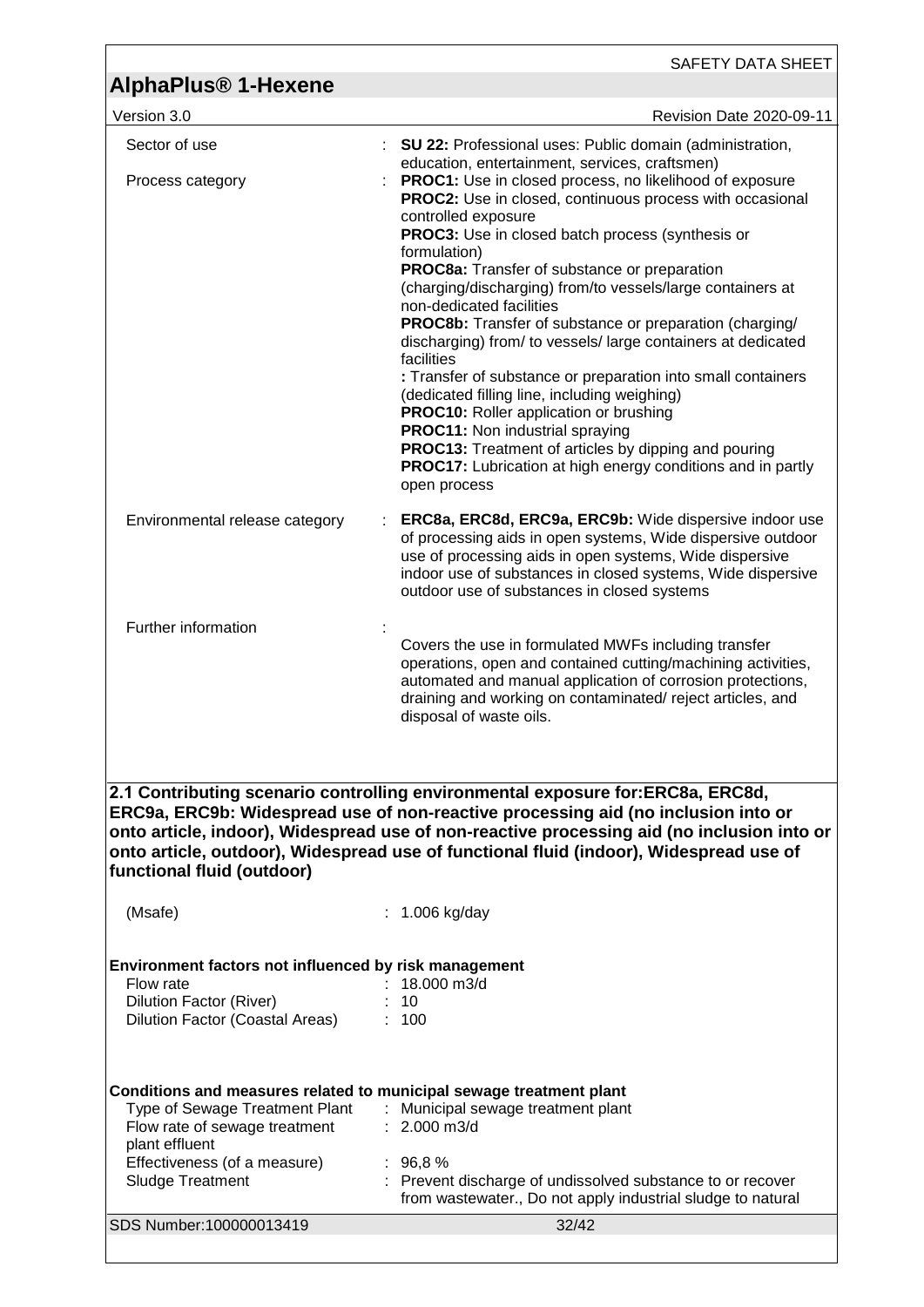SAFETY DATA SHEET

### **AlphaPlus® 1-Hexene**

Version 3.0 Revision Date 2020-09-11

soils., Sewage sludge should be incinerated, contained or reclaimed.

**Conditions and measures related to external treatment of waste for disposal**

Waste treatment : External treatment and disposal of waste should comply with applicable local and/or national regulations.

**2.2 Contributing scenario controlling worker exposure for: PROC1, PROC2, PROC3, PROC8a, PROC8b, PROC9, PROC10, PROC11, PROC13, PROC17: Chemical production or refinery in closed process without likelihood of exposure or processes with equivalent containment conditions, Chemical production or refinery in closed continuous process with occasional controlled exposure or processes with equivalent containment conditions, Manufacture or formulation in the chemical industry in closed batch processes with occasional controlled exposure or processes with equivalent containment condition, Transfer of substance or mixture (charging/discharging) at non dedicated-facilities, Transfer of substance or mixture (charging/discharging) at dedicated facilities, Transfer of substance or mixture into small containers (dedicated filling line, including weighing), Roller application or brushing, Non-industrial spraying, Treatment of articles by dipping and pouring, Lubrication at high energy conditions in metal working operations**

**Product characteristics**<br>Physical Form (at time of use)

 $\therefore$  Liquid, vapour pressure > 10 kPa at Standard Temperature and Pressure

**Amount used**

Remarks : Not applicable

**Frequency and duration of use**

#### **3. Exposure estimation and reference to its source**

#### **4. Guidance to Downstream User to evaluate whether he works inside the boundaries set by the Exposure Scenario**

Guidance is based on assumed operating conditions which may not be applicable to all sites; thus, scaling may be necessary to define appropriate site-specific risk management measures.

Required removal efficiency for wastewater can be achieved using onsite/offsite technologies, either alone or in combination.

Required removal efficiency for air can be achieved using on-site technologies, either alone or in combination.

Further details on scaling and control technologies are provided in SpERC factsheet (http://cefic.org/en/reach-for-industries-libraries.html).

| 1. Short title of Exposure Scenario: Use as a fuel - industrial |                                                                |  |
|-----------------------------------------------------------------|----------------------------------------------------------------|--|
|                                                                 |                                                                |  |
| Main User Groups                                                | : SU 3: Industrial uses: Uses of substances as such or in      |  |
|                                                                 | preparations at industrial sites                               |  |
| Sector of use                                                   | <b>SU3: Industrial Manufacturing (all)</b>                     |  |
| Process category                                                | <b>PROC1:</b> Use in closed process, no likelihood of exposure |  |
|                                                                 | PROC2: Use in closed, continuous process with occasional       |  |
| SDS Number: 100000013419                                        | 33/42                                                          |  |
|                                                                 |                                                                |  |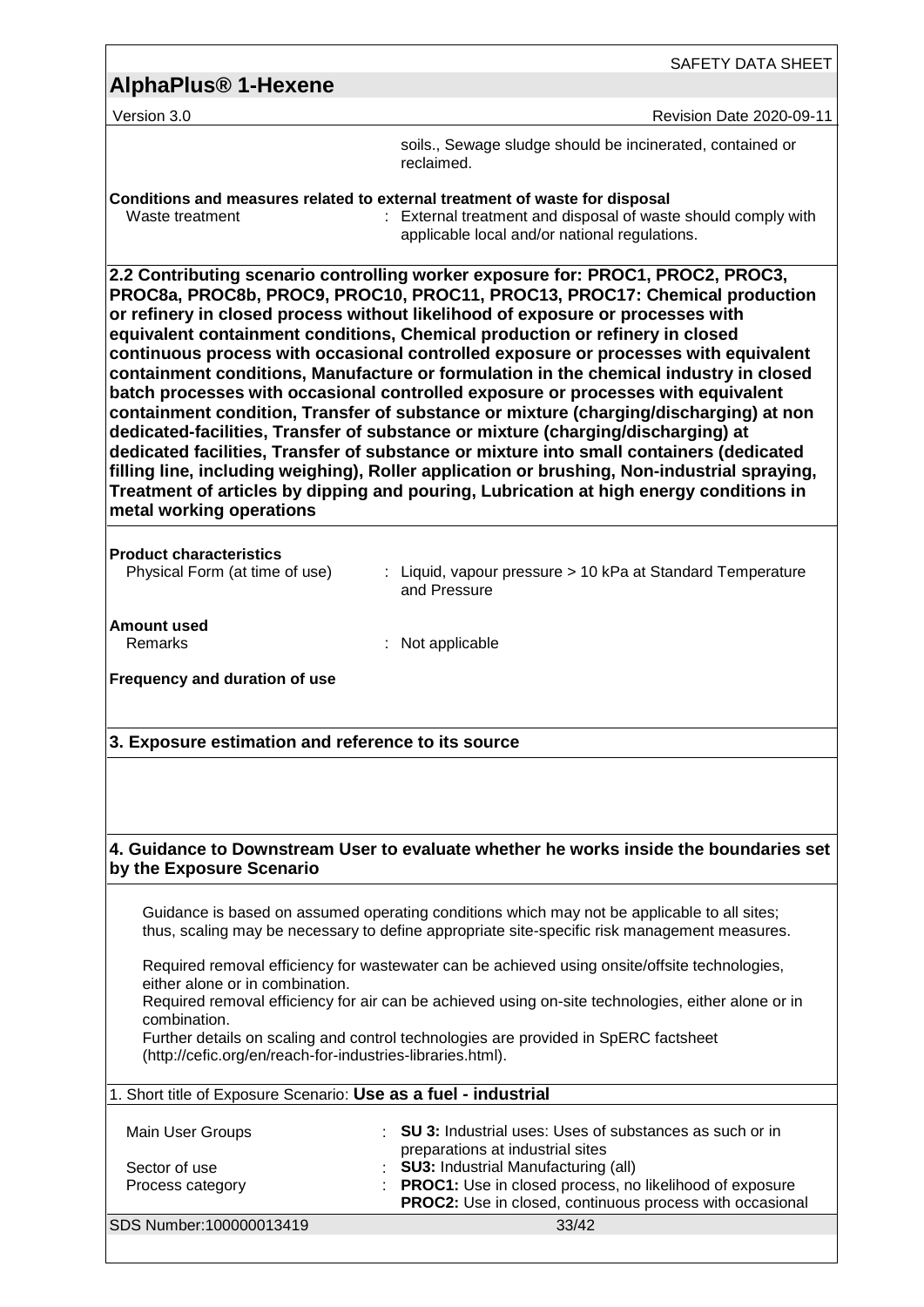|                                                                                                                                                                                                                                                                                                                                                                                                                                                                                                                                                                                                                                                                                                                                                                                      | SAFETY DATA SHEET                                                                                                                                                                                                                                                                                                                                                                                                                                                                          |
|--------------------------------------------------------------------------------------------------------------------------------------------------------------------------------------------------------------------------------------------------------------------------------------------------------------------------------------------------------------------------------------------------------------------------------------------------------------------------------------------------------------------------------------------------------------------------------------------------------------------------------------------------------------------------------------------------------------------------------------------------------------------------------------|--------------------------------------------------------------------------------------------------------------------------------------------------------------------------------------------------------------------------------------------------------------------------------------------------------------------------------------------------------------------------------------------------------------------------------------------------------------------------------------------|
| <b>AlphaPlus<sup>®</sup> 1-Hexene</b>                                                                                                                                                                                                                                                                                                                                                                                                                                                                                                                                                                                                                                                                                                                                                |                                                                                                                                                                                                                                                                                                                                                                                                                                                                                            |
| Version 3.0                                                                                                                                                                                                                                                                                                                                                                                                                                                                                                                                                                                                                                                                                                                                                                          | <b>Revision Date 2020-09-11</b>                                                                                                                                                                                                                                                                                                                                                                                                                                                            |
|                                                                                                                                                                                                                                                                                                                                                                                                                                                                                                                                                                                                                                                                                                                                                                                      | controlled exposure<br><b>PROC3:</b> Use in closed batch process (synthesis or<br>formulation)<br>PROC8a: Transfer of substance or preparation<br>(charging/discharging) from/to vessels/large containers at<br>non-dedicated facilities<br><b>PROC8b:</b> Transfer of substance or preparation (charging/<br>discharging) from/ to vessels/ large containers at dedicated<br>facilities<br>PROC16: Using material as fuel sources, limited exposure to<br>unburned product to be expected |
| Environmental release category                                                                                                                                                                                                                                                                                                                                                                                                                                                                                                                                                                                                                                                                                                                                                       | <b>ERC7:</b> Industrial use of substances in closed systems                                                                                                                                                                                                                                                                                                                                                                                                                                |
| Further information                                                                                                                                                                                                                                                                                                                                                                                                                                                                                                                                                                                                                                                                                                                                                                  |                                                                                                                                                                                                                                                                                                                                                                                                                                                                                            |
|                                                                                                                                                                                                                                                                                                                                                                                                                                                                                                                                                                                                                                                                                                                                                                                      | Covers the use as a fuel (or fuel additive) and includes<br>activities associated with its transfer, use, equipment<br>maintenance and handling of waste.                                                                                                                                                                                                                                                                                                                                  |
| functional fluid at industrial site                                                                                                                                                                                                                                                                                                                                                                                                                                                                                                                                                                                                                                                                                                                                                  | 2.1 Contributing scenario controlling environmental exposure for:ERC7: Use of                                                                                                                                                                                                                                                                                                                                                                                                              |
| (Msafe)                                                                                                                                                                                                                                                                                                                                                                                                                                                                                                                                                                                                                                                                                                                                                                              | : 1.484.848 kg kg/day                                                                                                                                                                                                                                                                                                                                                                                                                                                                      |
| Environment factors not influenced by risk management                                                                                                                                                                                                                                                                                                                                                                                                                                                                                                                                                                                                                                                                                                                                |                                                                                                                                                                                                                                                                                                                                                                                                                                                                                            |
| Flow rate                                                                                                                                                                                                                                                                                                                                                                                                                                                                                                                                                                                                                                                                                                                                                                            | $: 18.000 \text{ m}$ 3/d                                                                                                                                                                                                                                                                                                                                                                                                                                                                   |
| Dilution Factor (River)<br><b>Dilution Factor (Coastal Areas)</b>                                                                                                                                                                                                                                                                                                                                                                                                                                                                                                                                                                                                                                                                                                                    | 10<br>: 100                                                                                                                                                                                                                                                                                                                                                                                                                                                                                |
|                                                                                                                                                                                                                                                                                                                                                                                                                                                                                                                                                                                                                                                                                                                                                                                      | Conditions and measures related to municipal sewage treatment plant                                                                                                                                                                                                                                                                                                                                                                                                                        |
| Type of Sewage Treatment Plant<br>Flow rate of sewage treatment<br>plant effluent                                                                                                                                                                                                                                                                                                                                                                                                                                                                                                                                                                                                                                                                                                    | : Municipal sewage treatment plant<br>$2.000$ m $3/d$                                                                                                                                                                                                                                                                                                                                                                                                                                      |
| Effectiveness (of a measure)<br><b>Sludge Treatment</b>                                                                                                                                                                                                                                                                                                                                                                                                                                                                                                                                                                                                                                                                                                                              | : 96,8%<br>: Prevent discharge of undissolved substance to or recover<br>from wastewater., Do not apply industrial sludge to natural<br>soils., Sewage sludge should be incinerated, contained or<br>reclaimed.                                                                                                                                                                                                                                                                            |
| Waste treatment                                                                                                                                                                                                                                                                                                                                                                                                                                                                                                                                                                                                                                                                                                                                                                      | Conditions and measures related to external treatment of waste for disposal<br>: External treatment and disposal of waste should comply with<br>applicable local and/or national regulations.                                                                                                                                                                                                                                                                                              |
| 2.2 Contributing scenario controlling worker exposure for: PROC1, PROC2, PROC3,<br>PROC8a, PROC8b, PROC16: Chemical production or refinery in closed process without<br>likelihood of exposure or processes with equivalent containment conditions, Chemical<br>production or refinery in closed continuous process with occasional controlled<br>exposure or processes with equivalent containment conditions, Manufacture or<br>formulation in the chemical industry in closed batch processes with occasional<br>controlled exposure or processes with equivalent containment condition, Transfer of<br>substance or mixture (charging/discharging) at non dedicated-facilities, Transfer of<br>substance or mixture (charging/discharging) at dedicated facilities, Use of fuels |                                                                                                                                                                                                                                                                                                                                                                                                                                                                                            |
| SDS Number:100000013419                                                                                                                                                                                                                                                                                                                                                                                                                                                                                                                                                                                                                                                                                                                                                              | 34/42                                                                                                                                                                                                                                                                                                                                                                                                                                                                                      |
|                                                                                                                                                                                                                                                                                                                                                                                                                                                                                                                                                                                                                                                                                                                                                                                      |                                                                                                                                                                                                                                                                                                                                                                                                                                                                                            |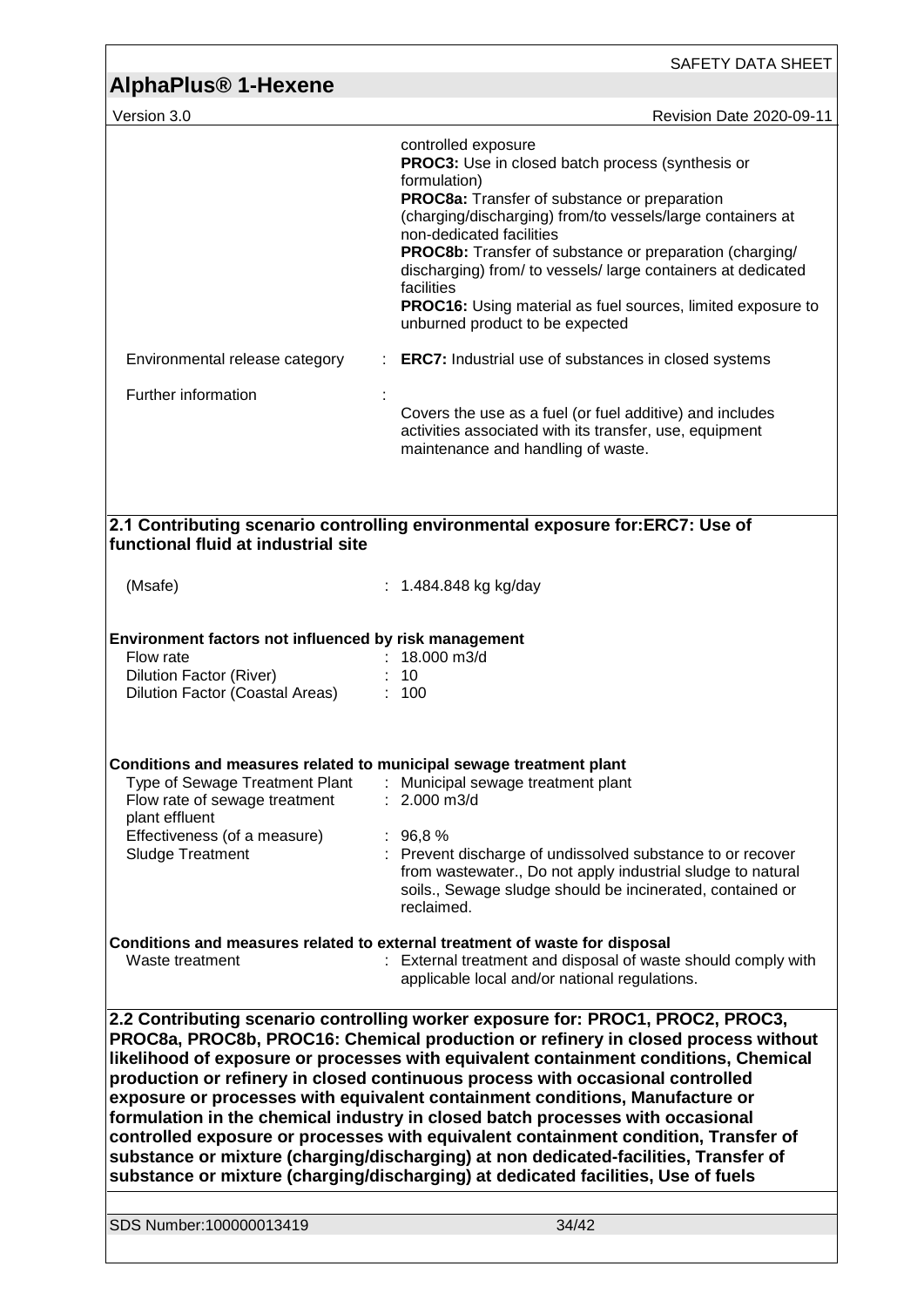|                                                                                                               | SAFETY DATA SHEET                                                                                                                                                                                                                                                                          |
|---------------------------------------------------------------------------------------------------------------|--------------------------------------------------------------------------------------------------------------------------------------------------------------------------------------------------------------------------------------------------------------------------------------------|
| <b>AlphaPlus<sup>®</sup> 1-Hexene</b>                                                                         |                                                                                                                                                                                                                                                                                            |
| Version 3.0                                                                                                   | Revision Date 2020-09-11                                                                                                                                                                                                                                                                   |
| <b>Product characteristics</b><br>Physical Form (at time of use)                                              | : Liquid, vapour pressure > 10 kPa at Standard Temperature<br>and Pressure                                                                                                                                                                                                                 |
| <b>Amount used</b><br>Remarks                                                                                 | : Not applicable                                                                                                                                                                                                                                                                           |
| Frequency and duration of use                                                                                 |                                                                                                                                                                                                                                                                                            |
| 3. Exposure estimation and reference to its source                                                            |                                                                                                                                                                                                                                                                                            |
| by the Exposure Scenario                                                                                      | 4. Guidance to Downstream User to evaluate whether he works inside the boundaries set                                                                                                                                                                                                      |
|                                                                                                               | Guidance is based on assumed operating conditions which may not be applicable to all sites;<br>thus, scaling may be necessary to define appropriate site-specific risk management measures.                                                                                                |
| either alone or in combination.<br>combination.<br>(http://cefic.org/en/reach-for-industries-libraries.html). | Required removal efficiency for wastewater can be achieved using onsite/offsite technologies,<br>Required removal efficiency for air can be achieved using on-site technologies, either alone or in<br>Further details on scaling and control technologies are provided in SpERC factsheet |
| 1. Short title of Exposure Scenario: Use as a fuel - professional                                             |                                                                                                                                                                                                                                                                                            |
| <b>Main User Groups</b>                                                                                       | SU 22: Professional uses: Public domain (administration,<br>education, entertainment, services, craftsmen)                                                                                                                                                                                 |
| Sector of use                                                                                                 | SU 22: Professional uses: Public domain (administration,<br>education, entertainment, services, craftsmen)                                                                                                                                                                                 |
| Process category                                                                                              | <b>PROC1:</b> Use in closed process, no likelihood of exposure<br><b>PROC2:</b> Use in closed, continuous process with occasional<br>controlled exposure                                                                                                                                   |
|                                                                                                               | <b>PROC3:</b> Use in closed batch process (synthesis or<br>formulation)<br>PROC8a: Transfer of substance or preparation                                                                                                                                                                    |
|                                                                                                               | (charging/discharging) from/to vessels/large containers at<br>non-dedicated facilities<br><b>PROC8b:</b> Transfer of substance or preparation (charging/                                                                                                                                   |
|                                                                                                               | discharging) from/ to vessels/large containers at dedicated<br>facilities<br>PROC16: Using material as fuel sources, limited exposure to<br>unburned product to be expected                                                                                                                |
| Environmental release category                                                                                | <b>ERC9a, ERC9b:</b> Wide dispersive indoor use of substances in<br>closed systems, Wide dispersive outdoor use of substances in<br>closed systems                                                                                                                                         |
| Further information                                                                                           |                                                                                                                                                                                                                                                                                            |
|                                                                                                               | Covers the use as a fuel (or fuel additive) and includes<br>activities associated with its transfer, use, equipment<br>maintenance and handling of waste.                                                                                                                                  |
| SDS Number: 100000013419                                                                                      | 35/42                                                                                                                                                                                                                                                                                      |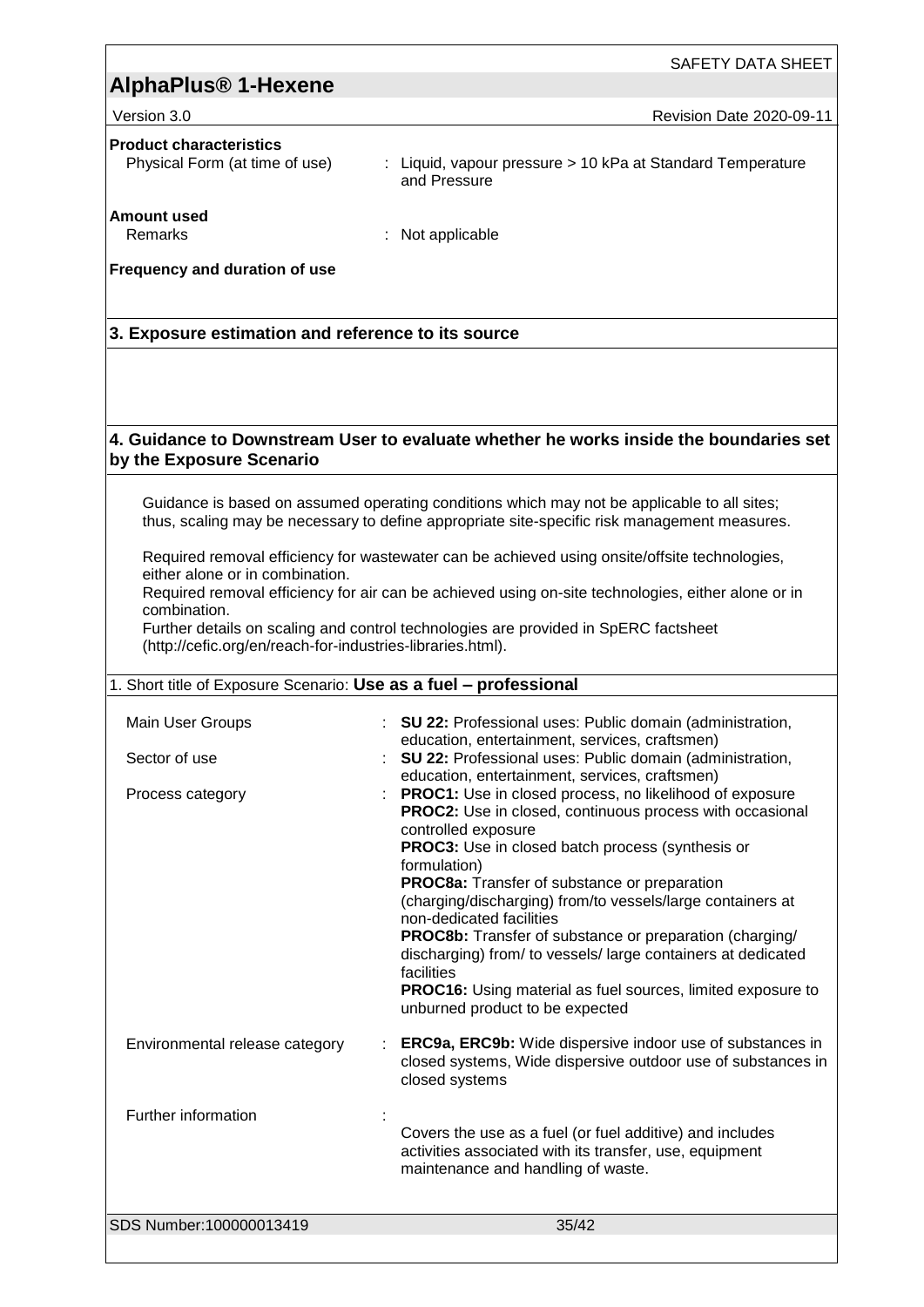SAFETY DATA SHEET

Version 3.0 Revision Date 2020-09-11

| 2.1 Contributing scenario controlling environmental exposure for:ERC9a, ERC9b:<br>Widespread use of functional fluid (indoor), Widespread use of functional fluid (outdoor) |                                                                                                                                                                                                                                                                                                                                                                                                                                                                                                                      |  |
|-----------------------------------------------------------------------------------------------------------------------------------------------------------------------------|----------------------------------------------------------------------------------------------------------------------------------------------------------------------------------------------------------------------------------------------------------------------------------------------------------------------------------------------------------------------------------------------------------------------------------------------------------------------------------------------------------------------|--|
| (Msafe)                                                                                                                                                                     | : 3.899 kg/day                                                                                                                                                                                                                                                                                                                                                                                                                                                                                                       |  |
| Environment factors not influenced by risk management<br>Flow rate                                                                                                          | 18.000 m3/d                                                                                                                                                                                                                                                                                                                                                                                                                                                                                                          |  |
| <b>Dilution Factor (River)</b>                                                                                                                                              | 10                                                                                                                                                                                                                                                                                                                                                                                                                                                                                                                   |  |
| Dilution Factor (Coastal Areas)                                                                                                                                             | : 100                                                                                                                                                                                                                                                                                                                                                                                                                                                                                                                |  |
| Conditions and measures related to municipal sewage treatment plant                                                                                                         |                                                                                                                                                                                                                                                                                                                                                                                                                                                                                                                      |  |
| Type of Sewage Treatment Plant<br>-11<br>Flow rate of sewage treatment<br>÷<br>plant effluent                                                                               | Municipal sewage treatment plant<br>$2.000$ m $3/d$                                                                                                                                                                                                                                                                                                                                                                                                                                                                  |  |
| Effectiveness (of a measure)                                                                                                                                                | : 96,8%                                                                                                                                                                                                                                                                                                                                                                                                                                                                                                              |  |
| <b>Sludge Treatment</b>                                                                                                                                                     | : Prevent discharge of undissolved substance to or recover<br>from wastewater., Do not apply industrial sludge to natural<br>soils., Sewage sludge should be incinerated, contained or<br>reclaimed.                                                                                                                                                                                                                                                                                                                 |  |
| Waste treatment                                                                                                                                                             | Conditions and measures related to external treatment of waste for disposal<br>: External treatment and disposal of waste should comply with<br>applicable local and/or national regulations.                                                                                                                                                                                                                                                                                                                        |  |
|                                                                                                                                                                             | production or refinery in closed continuous process with occasional controlled<br>exposure or processes with equivalent containment conditions, Manufacture or<br>formulation in the chemical industry in closed batch processes with occasional<br>controlled exposure or processes with equivalent containment condition, Transfer of<br>substance or mixture (charging/discharging) at non dedicated-facilities, Transfer of<br>substance or mixture (charging/discharging) at dedicated facilities, Use of fuels |  |
|                                                                                                                                                                             |                                                                                                                                                                                                                                                                                                                                                                                                                                                                                                                      |  |
| <b>Product characteristics</b><br>Physical Form (at time of use)                                                                                                            | Liquid, vapour pressure > 10 kPa at Standard Temperature<br>and Pressure                                                                                                                                                                                                                                                                                                                                                                                                                                             |  |
| <b>Amount used</b>                                                                                                                                                          |                                                                                                                                                                                                                                                                                                                                                                                                                                                                                                                      |  |
| Remarks                                                                                                                                                                     | Not applicable                                                                                                                                                                                                                                                                                                                                                                                                                                                                                                       |  |
| <b>Frequency and duration of use</b>                                                                                                                                        |                                                                                                                                                                                                                                                                                                                                                                                                                                                                                                                      |  |
| 3. Exposure estimation and reference to its source                                                                                                                          |                                                                                                                                                                                                                                                                                                                                                                                                                                                                                                                      |  |
|                                                                                                                                                                             |                                                                                                                                                                                                                                                                                                                                                                                                                                                                                                                      |  |
| 4. Guidance to Downstream User to evaluate whether he works inside the boundaries set<br>by the Exposure Scenario                                                           |                                                                                                                                                                                                                                                                                                                                                                                                                                                                                                                      |  |
|                                                                                                                                                                             |                                                                                                                                                                                                                                                                                                                                                                                                                                                                                                                      |  |
| SDS Number:100000013419                                                                                                                                                     | 36/42                                                                                                                                                                                                                                                                                                                                                                                                                                                                                                                |  |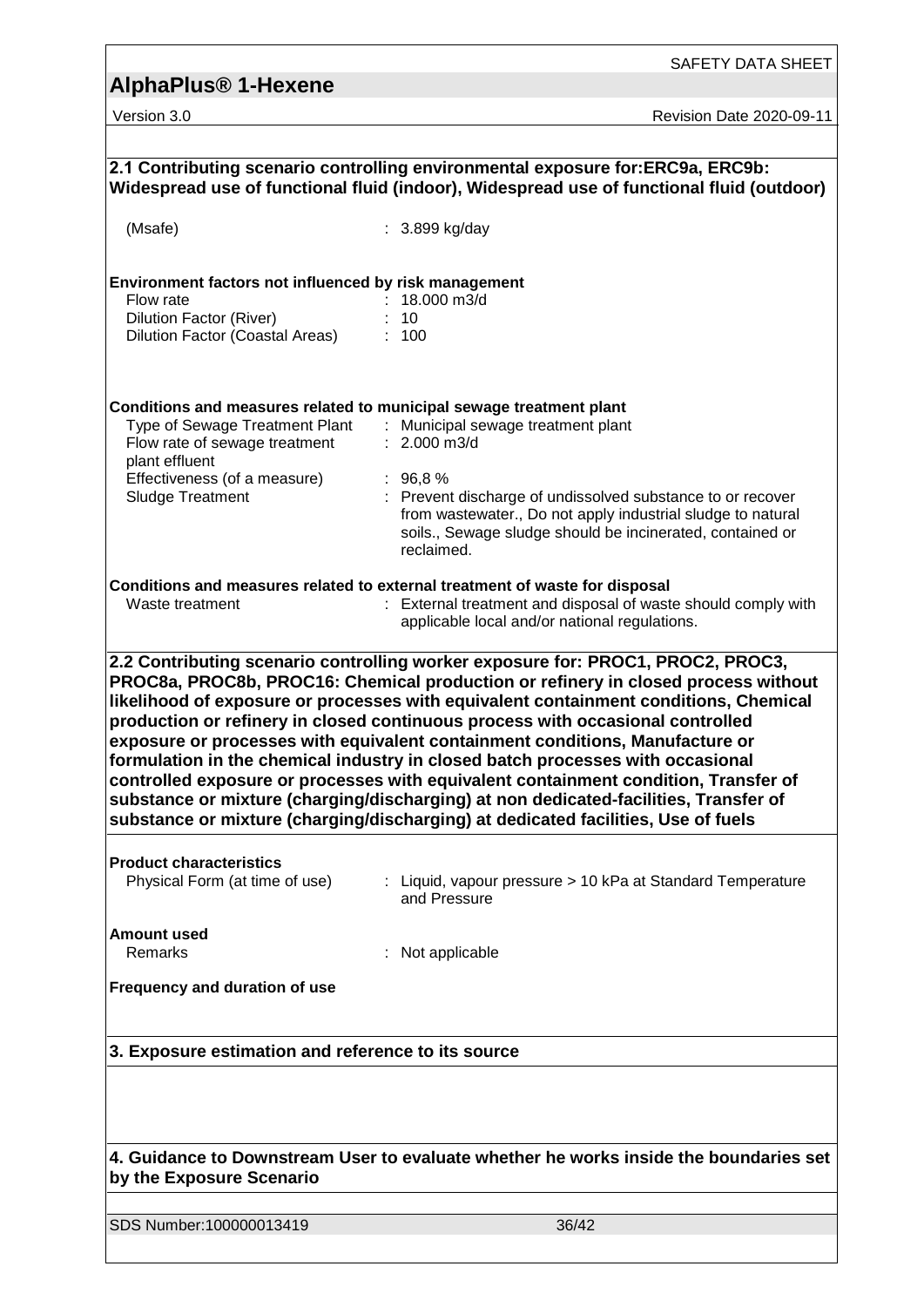|                                                                                   | SAFETY DATA SHEET                                                                                                                                                                                                                    |
|-----------------------------------------------------------------------------------|--------------------------------------------------------------------------------------------------------------------------------------------------------------------------------------------------------------------------------------|
| <b>AlphaPlus<sup>®</sup> 1-Hexene</b>                                             |                                                                                                                                                                                                                                      |
| Version 3.0                                                                       | Revision Date 2020-09-11                                                                                                                                                                                                             |
|                                                                                   | Guidance is based on assumed operating conditions which may not be applicable to all sites;<br>thus, scaling may be necessary to define appropriate site-specific risk management measures.                                          |
| either alone or in combination.                                                   | Required removal efficiency for wastewater can be achieved using onsite/offsite technologies,                                                                                                                                        |
| combination.                                                                      | Required removal efficiency for air can be achieved using on-site technologies, either alone or in<br>Further details on scaling and control technologies are provided in SpERC factsheet                                            |
| (http://cefic.org/en/reach-for-industries-libraries.html).                        |                                                                                                                                                                                                                                      |
| 1. Short title of Exposure Scenario: Functional Fluids - Industrial               |                                                                                                                                                                                                                                      |
| Main User Groups<br>Sector of use<br>Process category                             | <b>SU 3:</b> Industrial uses: Uses of substances as such or in<br>preparations at industrial sites<br><b>SU3: Industrial Manufacturing (all)</b><br>PROC1: Use in closed process, no likelihood of exposure                          |
|                                                                                   | <b>PROC2:</b> Use in closed, continuous process with occasional<br>controlled exposure<br>PROC3: Use in closed batch process (synthesis or<br>formulation)<br><b>PROC4:</b> Use in batch and other process (synthesis) where         |
|                                                                                   | opportunity for exposure arises<br>PROC8a: Transfer of substance or preparation<br>(charging/discharging) from/to vessels/large containers at<br>non-dedicated facilities<br>PROC8b: Transfer of substance or preparation (charging/ |
|                                                                                   | discharging) from/ to vessels/ large containers at dedicated<br>facilities<br>: Transfer of substance or preparation into small containers<br>(dedicated filling line, including weighing)                                           |
|                                                                                   |                                                                                                                                                                                                                                      |
| Environmental release category                                                    | <b>ERC7:</b> Industrial use of substances in closed systems                                                                                                                                                                          |
| Further information                                                               | Use as functional fluids e.g. cable oils, transfer oils, coolants,<br>insulators, refrigerants, hydraulic fluids in industrial equipment<br>including maintenance and related material transfers.                                    |
|                                                                                   | 2.1 Contributing scenario controlling environmental exposure for:ERC7: Use of                                                                                                                                                        |
| functional fluid at industrial site                                               |                                                                                                                                                                                                                                      |
| (Msafe)                                                                           | : 1.027.127 kg kg/day                                                                                                                                                                                                                |
| Environment factors not influenced by risk management                             |                                                                                                                                                                                                                                      |
| Flow rate<br><b>Dilution Factor (River)</b>                                       | 18.000 m3/d<br>10                                                                                                                                                                                                                    |
| Dilution Factor (Coastal Areas)                                                   | : 100                                                                                                                                                                                                                                |
| Conditions and measures related to municipal sewage treatment plant               |                                                                                                                                                                                                                                      |
| Type of Sewage Treatment Plant<br>Flow rate of sewage treatment<br>plant effluent | : Municipal sewage treatment plant<br>$: 2.000 \text{ m}$ 3/d                                                                                                                                                                        |
| Effectiveness (of a measure)<br><b>Sludge Treatment</b>                           | : 96,8%<br>Prevent discharge of undissolved substance to or recover                                                                                                                                                                  |
| SDS Number: 100000013419                                                          | 37/42                                                                                                                                                                                                                                |

<u> 1980 - Andrea Station Barbara, actor a contrador de la contrador de la contrador de la contrador de la contra</u>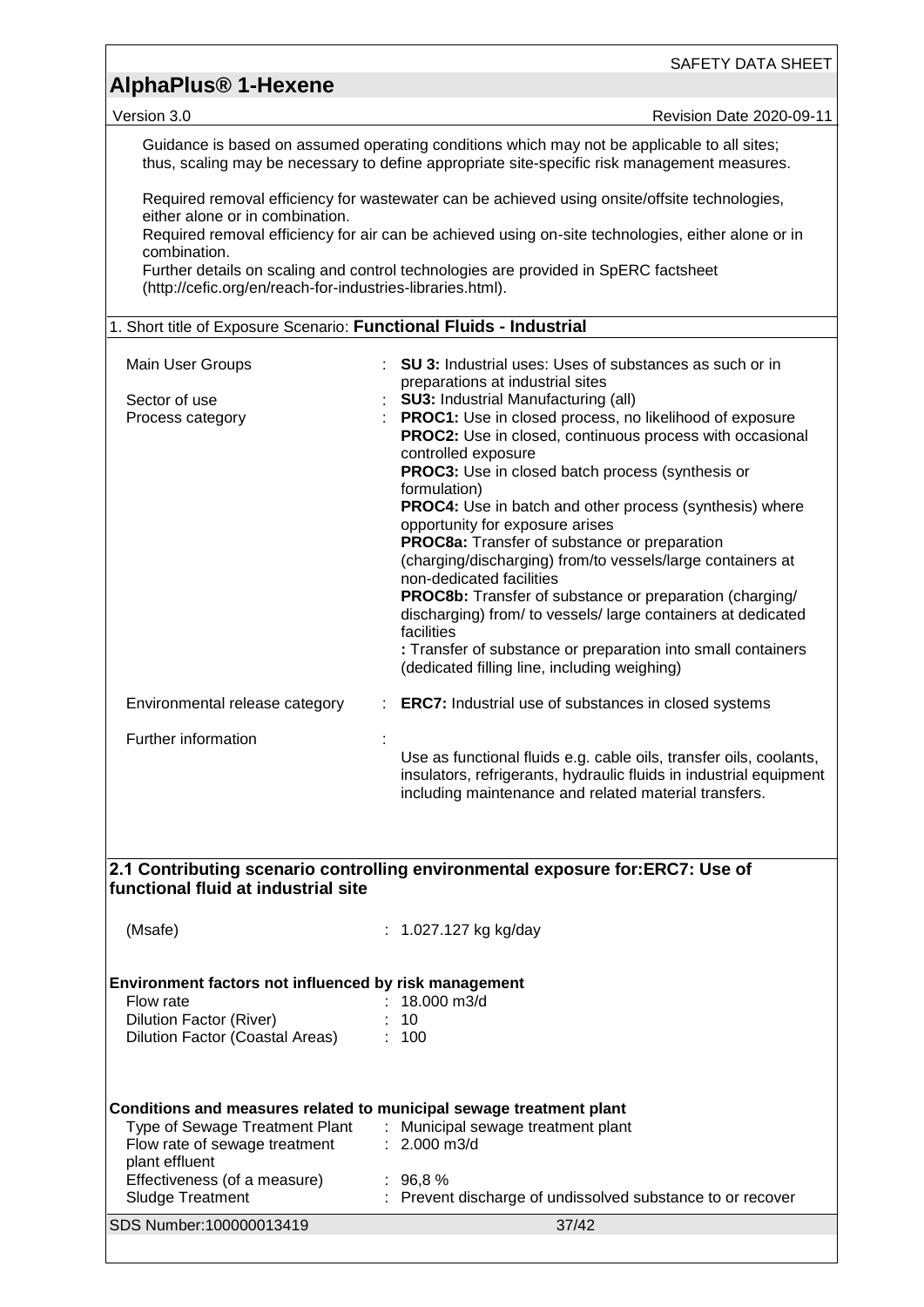| <b>AlphaPlus<sup>®</sup> 1-Hexene</b>                                                                                                                                                                                                  |                                                                                                                                                                                                                                                                                                                                                                                                                                                                                                                                                                                                                                                                                                                                                                                                                                                                                   |  |
|----------------------------------------------------------------------------------------------------------------------------------------------------------------------------------------------------------------------------------------|-----------------------------------------------------------------------------------------------------------------------------------------------------------------------------------------------------------------------------------------------------------------------------------------------------------------------------------------------------------------------------------------------------------------------------------------------------------------------------------------------------------------------------------------------------------------------------------------------------------------------------------------------------------------------------------------------------------------------------------------------------------------------------------------------------------------------------------------------------------------------------------|--|
| Version 3.0                                                                                                                                                                                                                            | Revision Date 2020-09-11                                                                                                                                                                                                                                                                                                                                                                                                                                                                                                                                                                                                                                                                                                                                                                                                                                                          |  |
|                                                                                                                                                                                                                                        | from wastewater., Do not apply industrial sludge to natural<br>soils., Sewage sludge should be incinerated, contained or<br>reclaimed.                                                                                                                                                                                                                                                                                                                                                                                                                                                                                                                                                                                                                                                                                                                                            |  |
| Waste treatment                                                                                                                                                                                                                        | Conditions and measures related to external treatment of waste for disposal<br>External treatment and disposal of waste should comply with<br>applicable local and/or national regulations.                                                                                                                                                                                                                                                                                                                                                                                                                                                                                                                                                                                                                                                                                       |  |
| small containers (dedicated filling line, including weighing)                                                                                                                                                                          | 2.2 Contributing scenario controlling worker exposure for: PROC1, PROC2, PROC3,<br>PROC4, PROC8a, PROC8b, PROC9: Chemical production or refinery in closed process<br>without likelihood of exposure or processes with equivalent containment conditions,<br>Chemical production or refinery in closed continuous process with occasional<br>controlled exposure or processes with equivalent containment conditions, Manufacture<br>or formulation in the chemical industry in closed batch processes with occasional<br>controlled exposure or processes with equivalent containment condition, Chemical<br>production where opportunity for exposure arises, Transfer of substance or mixture<br>(charging/discharging) at non dedicated-facilities, Transfer of substance or mixture<br>(charging/discharging) at dedicated facilities, Transfer of substance or mixture into |  |
| <b>Product characteristics</b><br>Physical Form (at time of use)                                                                                                                                                                       | : Liquid, vapour pressure > 10 kPa at Standard Temperature<br>and Pressure                                                                                                                                                                                                                                                                                                                                                                                                                                                                                                                                                                                                                                                                                                                                                                                                        |  |
| <b>Amount used</b><br>Remarks                                                                                                                                                                                                          | Not applicable                                                                                                                                                                                                                                                                                                                                                                                                                                                                                                                                                                                                                                                                                                                                                                                                                                                                    |  |
| Frequency and duration of use<br>3. Exposure estimation and reference to its source                                                                                                                                                    |                                                                                                                                                                                                                                                                                                                                                                                                                                                                                                                                                                                                                                                                                                                                                                                                                                                                                   |  |
| by the Exposure Scenario                                                                                                                                                                                                               | 4. Guidance to Downstream User to evaluate whether he works inside the boundaries set                                                                                                                                                                                                                                                                                                                                                                                                                                                                                                                                                                                                                                                                                                                                                                                             |  |
|                                                                                                                                                                                                                                        | Guidance is based on assumed operating conditions which may not be applicable to all sites;<br>thus, scaling may be necessary to define appropriate site-specific risk management measures.                                                                                                                                                                                                                                                                                                                                                                                                                                                                                                                                                                                                                                                                                       |  |
| Required removal efficiency for wastewater can be achieved using onsite/offsite technologies,<br>either alone or in combination.<br>Required removal efficiency for air can be achieved using on-site technologies, either alone or in |                                                                                                                                                                                                                                                                                                                                                                                                                                                                                                                                                                                                                                                                                                                                                                                                                                                                                   |  |
| combination.<br>(http://cefic.org/en/reach-for-industries-libraries.html).                                                                                                                                                             | Further details on scaling and control technologies are provided in SpERC factsheet                                                                                                                                                                                                                                                                                                                                                                                                                                                                                                                                                                                                                                                                                                                                                                                               |  |
| 1. Short title of Exposure Scenario: Functional Fluids - Professional                                                                                                                                                                  |                                                                                                                                                                                                                                                                                                                                                                                                                                                                                                                                                                                                                                                                                                                                                                                                                                                                                   |  |
| Main User Groups<br>Sector of use                                                                                                                                                                                                      | <b>SU 22: Professional uses: Public domain (administration,</b><br>education, entertainment, services, craftsmen)<br>: SU 22: Professional uses: Public domain (administration,                                                                                                                                                                                                                                                                                                                                                                                                                                                                                                                                                                                                                                                                                                   |  |
| Process category                                                                                                                                                                                                                       | education, entertainment, services, craftsmen)<br><b>PROC1:</b> Use in closed process, no likelihood of exposure<br><b>PROC2:</b> Use in closed, continuous process with occasional                                                                                                                                                                                                                                                                                                                                                                                                                                                                                                                                                                                                                                                                                               |  |
| SDS Number:100000013419                                                                                                                                                                                                                | 38/42                                                                                                                                                                                                                                                                                                                                                                                                                                                                                                                                                                                                                                                                                                                                                                                                                                                                             |  |

SAFETY DATA SHEET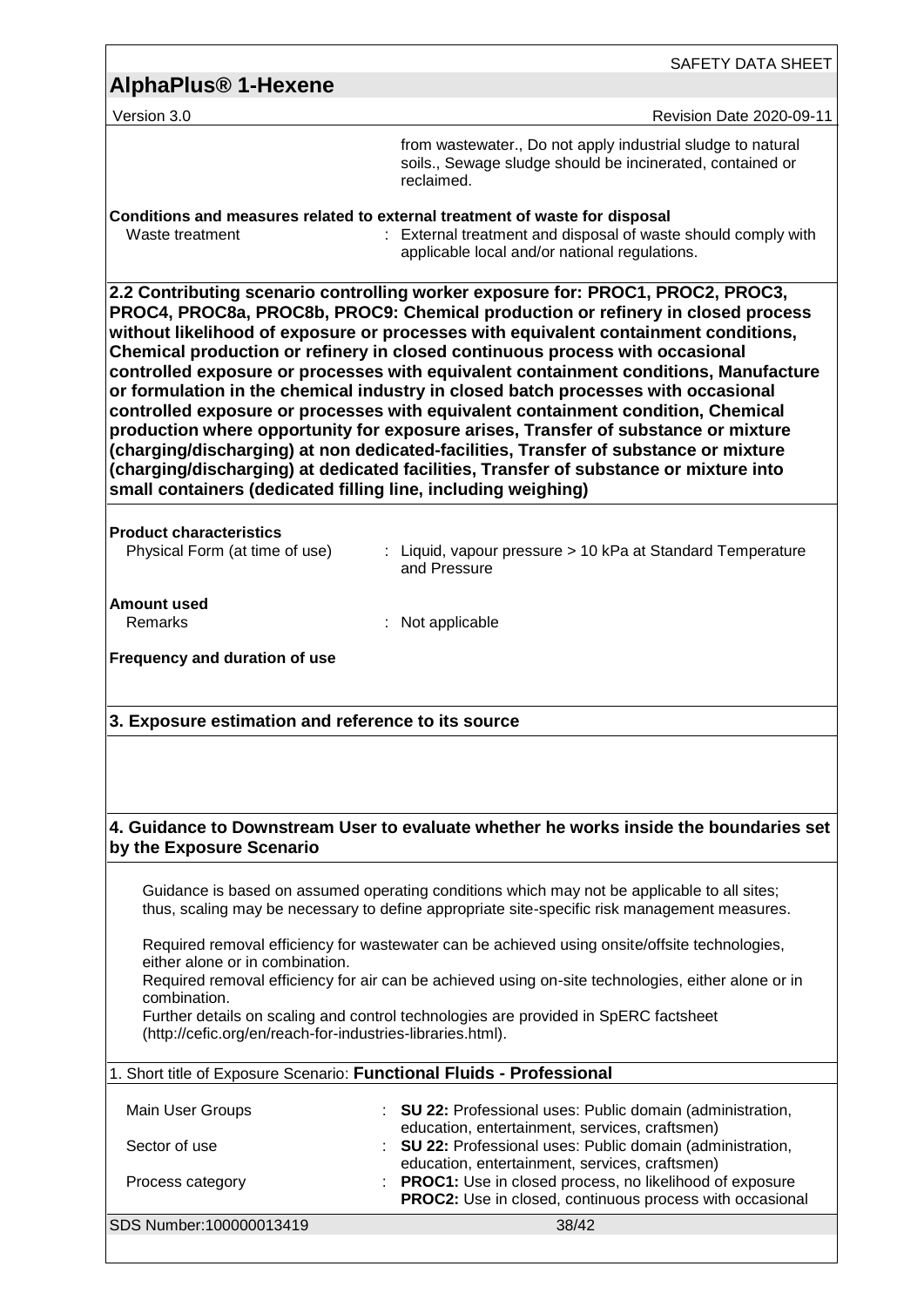|                                                                                                                                                                                                                                                                                                                                                                                                                                                                                                                                                                                                                                                                                                | SAFETY DATA SHEET                                                                                                                                                                                                                                                                                                                                                                                                                                                  |
|------------------------------------------------------------------------------------------------------------------------------------------------------------------------------------------------------------------------------------------------------------------------------------------------------------------------------------------------------------------------------------------------------------------------------------------------------------------------------------------------------------------------------------------------------------------------------------------------------------------------------------------------------------------------------------------------|--------------------------------------------------------------------------------------------------------------------------------------------------------------------------------------------------------------------------------------------------------------------------------------------------------------------------------------------------------------------------------------------------------------------------------------------------------------------|
| <b>AlphaPlus<sup>®</sup> 1-Hexene</b>                                                                                                                                                                                                                                                                                                                                                                                                                                                                                                                                                                                                                                                          |                                                                                                                                                                                                                                                                                                                                                                                                                                                                    |
| Version 3.0                                                                                                                                                                                                                                                                                                                                                                                                                                                                                                                                                                                                                                                                                    | Revision Date 2020-09-11                                                                                                                                                                                                                                                                                                                                                                                                                                           |
|                                                                                                                                                                                                                                                                                                                                                                                                                                                                                                                                                                                                                                                                                                | controlled exposure<br><b>PROC3:</b> Use in closed batch process (synthesis or<br>formulation)<br>PROC8a: Transfer of substance or preparation<br>(charging/discharging) from/to vessels/large containers at<br>non-dedicated facilities<br>: Transfer of substance or preparation into small containers<br>(dedicated filling line, including weighing)<br><b>PROC20:</b> Heat and pressure transfer fluids in dispersive,<br>professional use but closed systems |
| Environmental release category                                                                                                                                                                                                                                                                                                                                                                                                                                                                                                                                                                                                                                                                 | <b>ERC9a, ERC9b:</b> Wide dispersive indoor use of substances in<br>closed systems, Wide dispersive outdoor use of substances in<br>closed systems                                                                                                                                                                                                                                                                                                                 |
| Further information                                                                                                                                                                                                                                                                                                                                                                                                                                                                                                                                                                                                                                                                            |                                                                                                                                                                                                                                                                                                                                                                                                                                                                    |
|                                                                                                                                                                                                                                                                                                                                                                                                                                                                                                                                                                                                                                                                                                | Use as functional fluids e.g. cable oils, transfer oils, coolants,<br>insulators, refrigerants, hydraulic fluids in professional<br>equipment including maintenance and related material<br>transfers.                                                                                                                                                                                                                                                             |
| (Msafe)                                                                                                                                                                                                                                                                                                                                                                                                                                                                                                                                                                                                                                                                                        | 2.1 Contributing scenario controlling environmental exposure for:ERC9a, ERC9b:<br>Widespread use of functional fluid (indoor), Widespread use of functional fluid (outdoor)<br>$: 1.604$ kg/day                                                                                                                                                                                                                                                                    |
| Environment factors not influenced by risk management                                                                                                                                                                                                                                                                                                                                                                                                                                                                                                                                                                                                                                          |                                                                                                                                                                                                                                                                                                                                                                                                                                                                    |
| Flow rate                                                                                                                                                                                                                                                                                                                                                                                                                                                                                                                                                                                                                                                                                      | 18,000 m3/d                                                                                                                                                                                                                                                                                                                                                                                                                                                        |
| Dilution Factor (River)<br>Dilution Factor (Coastal Areas)                                                                                                                                                                                                                                                                                                                                                                                                                                                                                                                                                                                                                                     | 10<br>: 100                                                                                                                                                                                                                                                                                                                                                                                                                                                        |
| Conditions and measures related to municipal sewage treatment plant<br>Type of Sewage Treatment Plant<br>Flow rate of sewage treatment                                                                                                                                                                                                                                                                                                                                                                                                                                                                                                                                                         | Municipal sewage treatment plant<br>$2.000 \text{ m}$ 3/d                                                                                                                                                                                                                                                                                                                                                                                                          |
| plant effluent<br>Effectiveness (of a measure)<br><b>Sludge Treatment</b>                                                                                                                                                                                                                                                                                                                                                                                                                                                                                                                                                                                                                      | : 96.8%<br>: Prevent discharge of undissolved substance to or recover<br>from wastewater., Do not apply industrial sludge to natural<br>soils., Sewage sludge should be incinerated, contained or<br>reclaimed.                                                                                                                                                                                                                                                    |
| Waste treatment                                                                                                                                                                                                                                                                                                                                                                                                                                                                                                                                                                                                                                                                                | Conditions and measures related to external treatment of waste for disposal<br>: External treatment and disposal of waste should comply with<br>applicable local and/or national regulations.                                                                                                                                                                                                                                                                      |
| 2.2 Contributing scenario controlling worker exposure for: PROC1, PROC2, PROC3,<br>PROC8a, PROC9, PROC20: Chemical production or refinery in closed process without<br>likelihood of exposure or processes with equivalent containment conditions, Chemical<br>production or refinery in closed continuous process with occasional controlled<br>exposure or processes with equivalent containment conditions, Manufacture or<br>formulation in the chemical industry in closed batch processes with occasional<br>controlled exposure or processes with equivalent containment condition, Transfer of<br>substance or mixture (charging/discharging) at non dedicated-facilities, Transfer of |                                                                                                                                                                                                                                                                                                                                                                                                                                                                    |
| SDS Number:100000013419                                                                                                                                                                                                                                                                                                                                                                                                                                                                                                                                                                                                                                                                        | 39/42                                                                                                                                                                                                                                                                                                                                                                                                                                                              |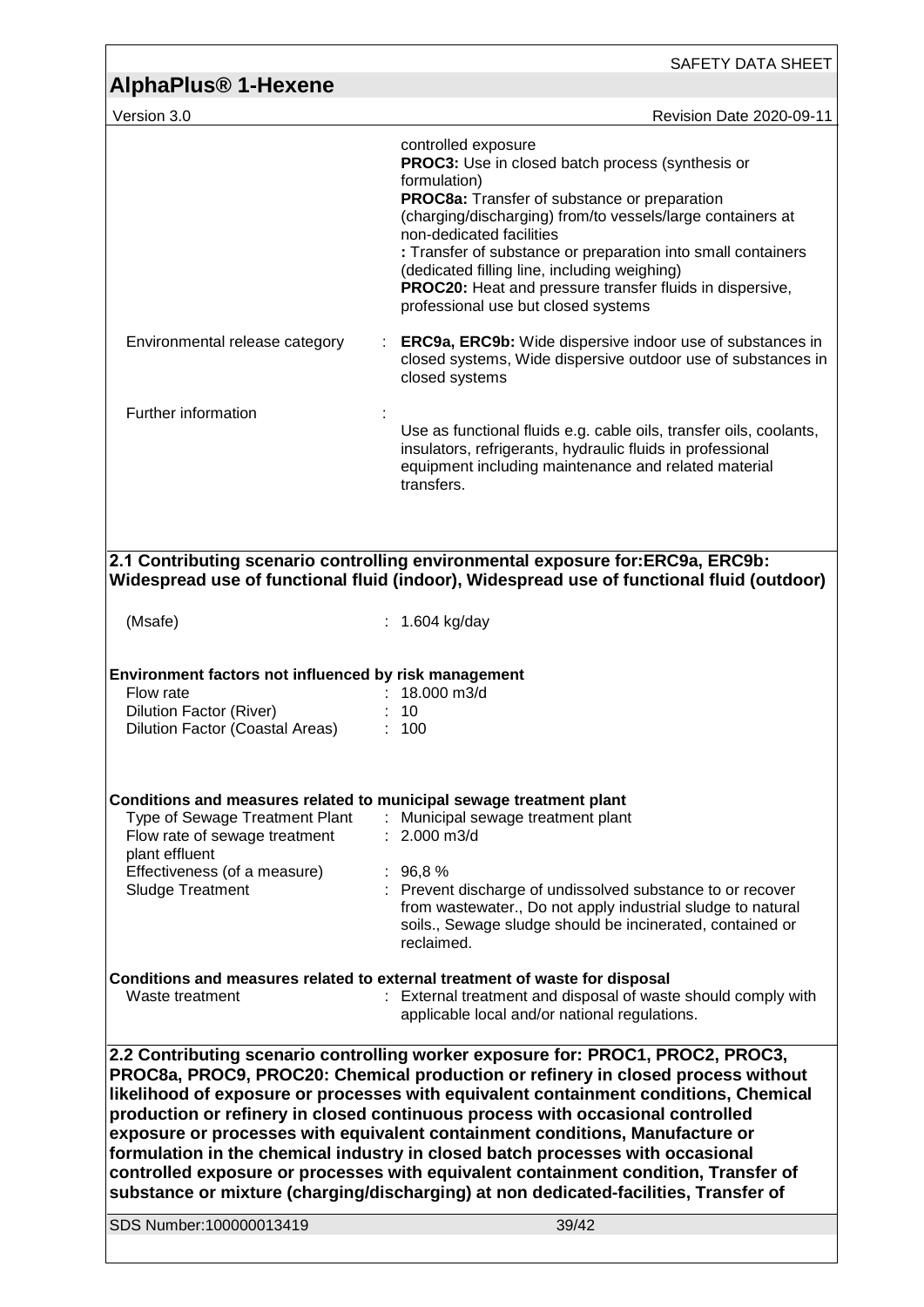Version 3.0 **New Search 2020-09-11** Revision Date 2020-09-11

SAFETY DATA SHEET

### **substance or mixture into small containers (dedicated filling line, including weighing), Use of functional fluids in small devices**

#### **Product characteristics**

Physical Form (at time of use) : Liquid, vapour pressure > 10 kPa at Standard Temperature and Pressure

# **Amount used**

: Not applicable

**Frequency and duration of use**

**3. Exposure estimation and reference to its source**

#### **4. Guidance to Downstream User to evaluate whether he works inside the boundaries set by the Exposure Scenario**

Guidance is based on assumed operating conditions which may not be applicable to all sites; thus, scaling may be necessary to define appropriate site-specific risk management measures.

Required removal efficiency for wastewater can be achieved using onsite/offsite technologies, either alone or in combination.

Required removal efficiency for air can be achieved using on-site technologies, either alone or in combination.

Further details on scaling and control technologies are provided in SpERC factsheet (http://cefic.org/en/reach-for-industries-libraries.html).

#### 1. Short title of Exposure Scenario: **Use in polymer production – industrial**

| Main User Groups<br>Sector of use | : SU 3: Industrial uses: Uses of substances as such or in<br>preparations at industrial sites<br>: SU3, SU 10: Industrial Manufacturing (all), Formulation<br>[mixing] of preparations and/ or re-packaging (excluding<br>alloys)                                                                                                                                                                                                                                                                                                                                                                                                                                                                                                                                                                                                                                                                                                                          |
|-----------------------------------|------------------------------------------------------------------------------------------------------------------------------------------------------------------------------------------------------------------------------------------------------------------------------------------------------------------------------------------------------------------------------------------------------------------------------------------------------------------------------------------------------------------------------------------------------------------------------------------------------------------------------------------------------------------------------------------------------------------------------------------------------------------------------------------------------------------------------------------------------------------------------------------------------------------------------------------------------------|
| Process category                  | <b>PROC1:</b> Use in closed process, no likelihood of exposure<br><b>PROC2:</b> Use in closed, continuous process with occasional<br>controlled exposure<br><b>PROC3:</b> Use in closed batch process (synthesis or<br>formulation)<br><b>PROC4:</b> Use in batch and other process (synthesis) where<br>opportunity for exposure arises<br>: PROC 5: Mixing or blending in batch processes for<br>formulation of preparations and articles (multistage and/or<br>significant contact)<br><b>PROC6:</b> Calendering operations<br>PROC8a: Transfer of substance or preparation<br>(charging/discharging) from/to vessels/large containers at<br>non-dedicated facilities<br><b>PROC8b:</b> Transfer of substance or preparation (charging/<br>discharging) from/ to vessels/ large containers at dedicated<br>facilities<br><b>PROC14:</b> Production of mixtures or articles by tabletting,<br>compression, extrusion, pelletization; Industrial setting; |
| SDS Number: 100000013419          | 40/42                                                                                                                                                                                                                                                                                                                                                                                                                                                                                                                                                                                                                                                                                                                                                                                                                                                                                                                                                      |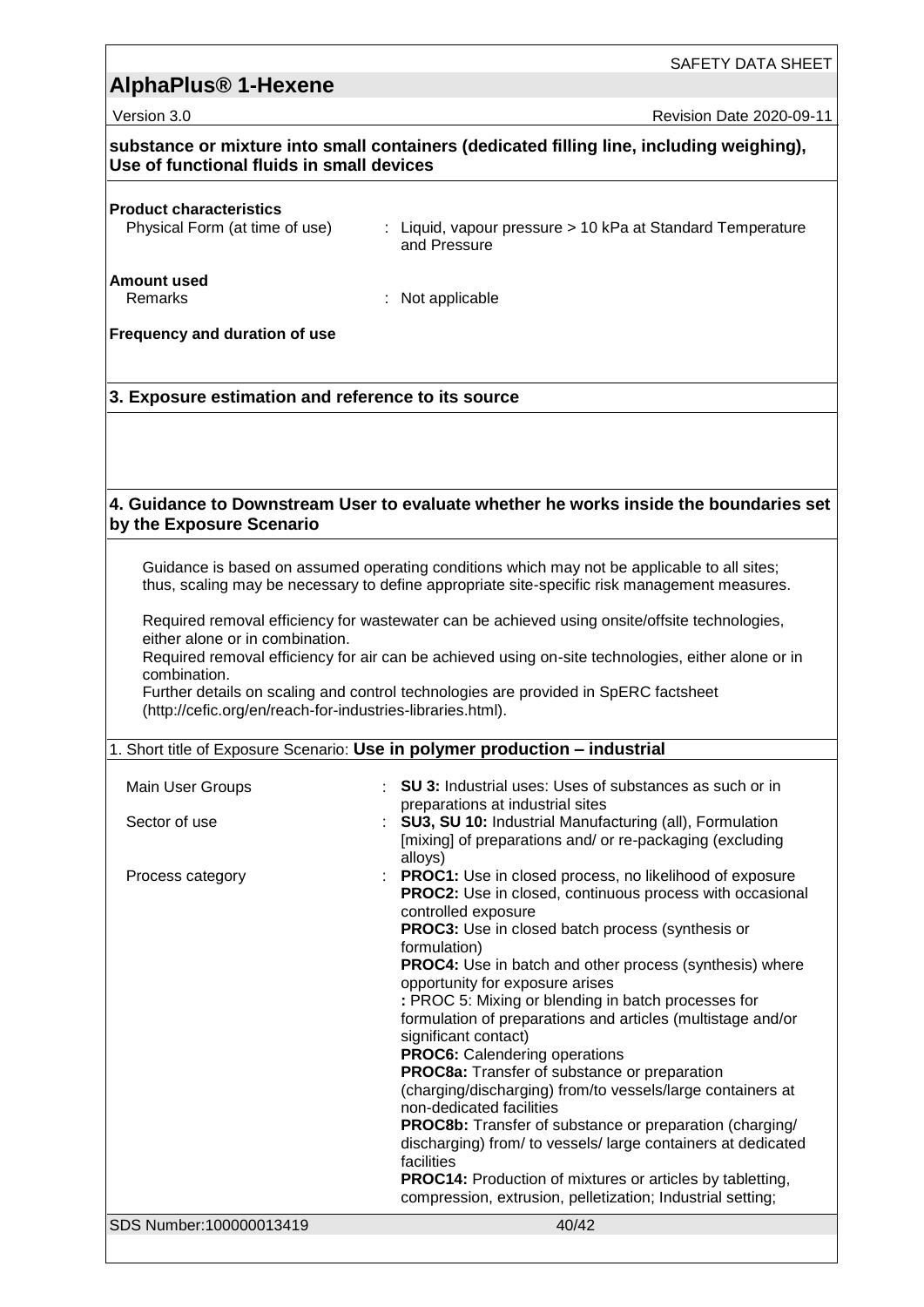|                                                                                                                                                                                                                                                                                                                                                                                                                                                                                                                                                                                                                                                                                                                                                                                                                                                                                                                                                                                                                                   | SAFETY DATA SHEET                                                                                                                                                                                                                                                        |
|-----------------------------------------------------------------------------------------------------------------------------------------------------------------------------------------------------------------------------------------------------------------------------------------------------------------------------------------------------------------------------------------------------------------------------------------------------------------------------------------------------------------------------------------------------------------------------------------------------------------------------------------------------------------------------------------------------------------------------------------------------------------------------------------------------------------------------------------------------------------------------------------------------------------------------------------------------------------------------------------------------------------------------------|--------------------------------------------------------------------------------------------------------------------------------------------------------------------------------------------------------------------------------------------------------------------------|
| <b>AlphaPlus<sup>®</sup> 1-Hexene</b>                                                                                                                                                                                                                                                                                                                                                                                                                                                                                                                                                                                                                                                                                                                                                                                                                                                                                                                                                                                             |                                                                                                                                                                                                                                                                          |
| Version 3.0                                                                                                                                                                                                                                                                                                                                                                                                                                                                                                                                                                                                                                                                                                                                                                                                                                                                                                                                                                                                                       | Revision Date 2020-09-11                                                                                                                                                                                                                                                 |
|                                                                                                                                                                                                                                                                                                                                                                                                                                                                                                                                                                                                                                                                                                                                                                                                                                                                                                                                                                                                                                   | <b>PROC15:</b> Use as laboratory reagent                                                                                                                                                                                                                                 |
| Environmental release category                                                                                                                                                                                                                                                                                                                                                                                                                                                                                                                                                                                                                                                                                                                                                                                                                                                                                                                                                                                                    | <b>ERC4, ERC6c:</b> Industrial use of processing aids in processes<br>and products, not becoming part of articles, Industrial use of<br>monomers for manufacture of thermoplastics                                                                                       |
| Further information                                                                                                                                                                                                                                                                                                                                                                                                                                                                                                                                                                                                                                                                                                                                                                                                                                                                                                                                                                                                               | Manufacture of polymers from monomers in continuous and<br>batch processes, include sparging, discharging, and reactor<br>maintenance and immediate polymer product formation (i.e.<br>compounding, pelletisation, product off-gassing).                                 |
| article)                                                                                                                                                                                                                                                                                                                                                                                                                                                                                                                                                                                                                                                                                                                                                                                                                                                                                                                                                                                                                          | 2.1 Contributing scenario controlling environmental exposure for:ERC4, ERC6c: Use of<br>non-reactive processing aid at industrial site (no inclusion into or onto article), Use of<br>monomer in polymerisation processes at industrial site (inclusion or not into/onto |
| (Msafe)                                                                                                                                                                                                                                                                                                                                                                                                                                                                                                                                                                                                                                                                                                                                                                                                                                                                                                                                                                                                                           | : 171.467 kg/day                                                                                                                                                                                                                                                         |
| Environment factors not influenced by risk management<br>Flow rate<br><b>Dilution Factor (River)</b><br><b>Dilution Factor (Coastal Areas)</b>                                                                                                                                                                                                                                                                                                                                                                                                                                                                                                                                                                                                                                                                                                                                                                                                                                                                                    | 18.000 m3/d<br>: 10<br>: 100                                                                                                                                                                                                                                             |
| Conditions and measures related to municipal sewage treatment plant<br>Type of Sewage Treatment Plant : Municipal sewage treatment plant<br>Flow rate of sewage treatment<br>plant effluent                                                                                                                                                                                                                                                                                                                                                                                                                                                                                                                                                                                                                                                                                                                                                                                                                                       | $: 2.000 \text{ m}3/d$                                                                                                                                                                                                                                                   |
| Effectiveness (of a measure) : 96,8 %<br>Sludge Treatment                                                                                                                                                                                                                                                                                                                                                                                                                                                                                                                                                                                                                                                                                                                                                                                                                                                                                                                                                                         | Prevent discharge of undissolved substance to or recover<br>from wastewater., Do not apply industrial sludge to natural<br>soils., Sewage sludge should be incinerated, contained or<br>reclaimed.                                                                       |
| Waste treatment                                                                                                                                                                                                                                                                                                                                                                                                                                                                                                                                                                                                                                                                                                                                                                                                                                                                                                                                                                                                                   | Conditions and measures related to external treatment of waste for disposal<br>: External treatment and disposal of waste should comply with<br>applicable local and/or national regulations.                                                                            |
| 2.2 Contributing scenario controlling worker exposure for: PROC1, PROC2, PROC3,<br>PROC4, PROC5, PROC6, PROC8a, PROC8b, PROC14, PROC15: Chemical production or<br>refinery in closed process without likelihood of exposure or processes with equivalent<br>containment conditions, Chemical production or refinery in closed continuous process<br>with occasional controlled exposure or processes with equivalent containment<br>conditions, Manufacture or formulation in the chemical industry in closed batch<br>processes with occasional controlled exposure or processes with equivalent<br>containment condition, Chemical production where opportunity for exposure arises,<br>Mixing or blending in batch processes, Calendering operations, Transfer of substance or<br>mixture (charging/discharging) at non dedicated-facilities, Transfer of substance or<br>mixture (charging/discharging) at dedicated facilities, Tabletting, compression,<br>extrusion, pelettisation, granulation, Use as laboratory reagent |                                                                                                                                                                                                                                                                          |
| <b>Product characteristics</b>                                                                                                                                                                                                                                                                                                                                                                                                                                                                                                                                                                                                                                                                                                                                                                                                                                                                                                                                                                                                    |                                                                                                                                                                                                                                                                          |
| SDS Number:100000013419                                                                                                                                                                                                                                                                                                                                                                                                                                                                                                                                                                                                                                                                                                                                                                                                                                                                                                                                                                                                           | 41/42                                                                                                                                                                                                                                                                    |
|                                                                                                                                                                                                                                                                                                                                                                                                                                                                                                                                                                                                                                                                                                                                                                                                                                                                                                                                                                                                                                   |                                                                                                                                                                                                                                                                          |

<u> 1989 - Johann Barnett, fransk politiker (d. 1989)</u>

 $\overline{\phantom{0}}$